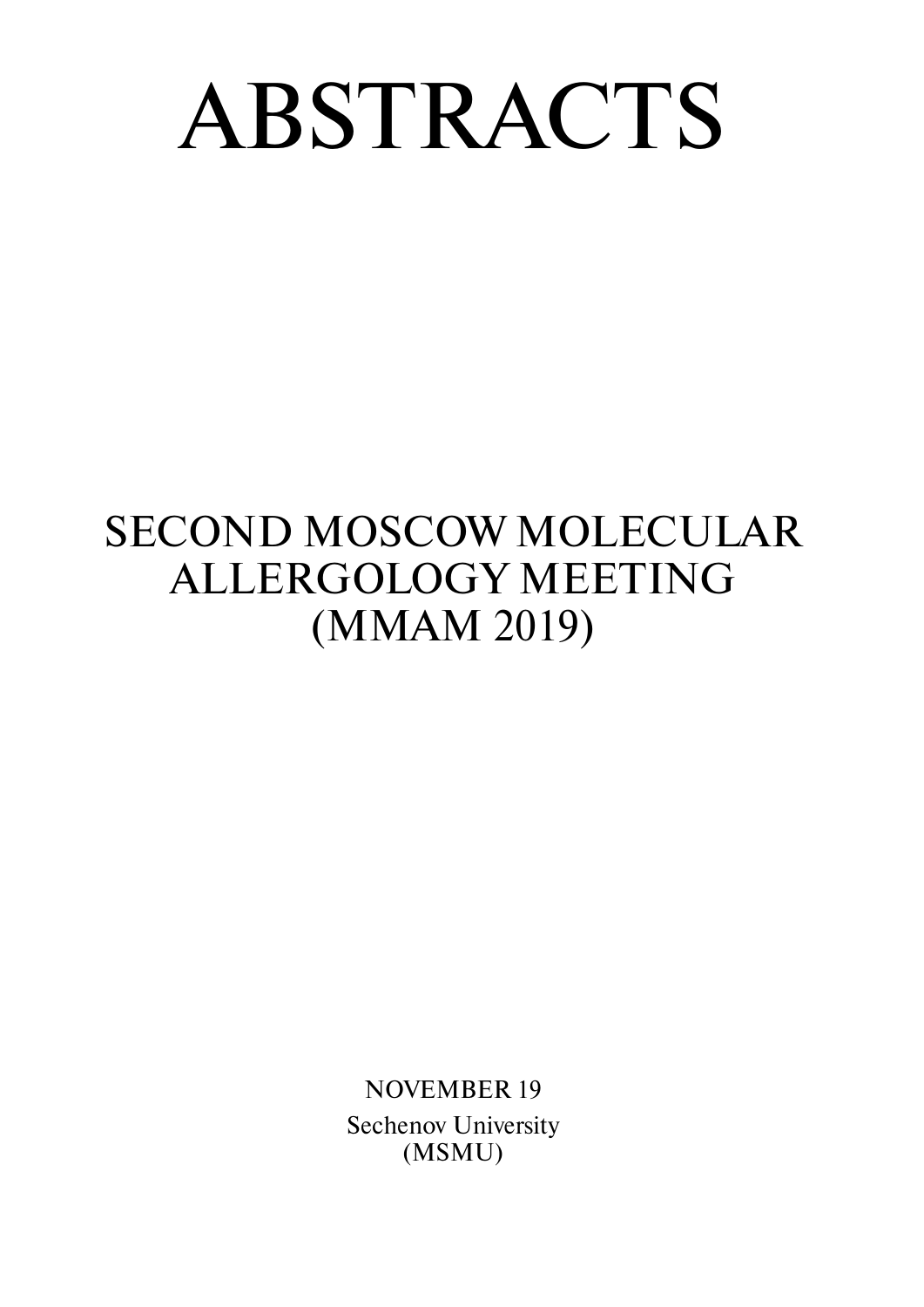## **CONTENTS**

| Abdullaeva G.D., Aminova A.A., Prodeus A.P., Kildiyarova R.R., Korsunsky A.A., Yudina YuV.,<br>Gumbatova Z.F., Erushova T.Yu. On the role of intestinal microbiota in the development of food<br>3                                                                                                              |
|-----------------------------------------------------------------------------------------------------------------------------------------------------------------------------------------------------------------------------------------------------------------------------------------------------------------|
| Berzhets V., Koreneva E., Khlgatian S., Petrova S., Vasilyeva A., Emelyanova O. Study of the<br>immunogenic properties of granulated form of the mixed-allergen from house dust mitesderma-<br>4                                                                                                                |
| Byazrova M., Eckl-Dorna J., Niederberger V., Elisyutina O., Smolnikov E., Litovkina A., Valenta R.,<br>5<br>Filatov A., Khaitov M. Evaluation of igE+ B lymphocytes in allergic patients after allergen exposure                                                                                                |
| 6                                                                                                                                                                                                                                                                                                               |
| Chursanova E., Bolkhovitina E., Sapozhnikov A., Shevchenko M. Eosinophils in aspergillus fumiga-<br>7                                                                                                                                                                                                           |
| Churyukina E., Kit M., Ukhanova O., Lebedenko A., Goloshubova E. Evaluation of the data of<br>component diagnostics and aeropalinological monitoring of pollen in the rostov region of southern<br>8                                                                                                            |
| Churyukina E., Filippov E., Kolesnikova N., Kokova L., Kokov E. The possibility of component<br>diagnostics in clarifying the structure of sensitization in patients with bronchial asthma and allergic<br>9                                                                                                    |
| 10                                                                                                                                                                                                                                                                                                              |
| Ereshko O., Snovskaya M., Makarova S., Namazova-Baranova L. Predicting factors of sublingual<br>11                                                                                                                                                                                                              |
| Fedorov I., Rybakova O. The diagnosis of bronchial asthma in risk groups of young and preschool-<br>12                                                                                                                                                                                                          |
| Gafurova R., Faizullina R., Mukhametzyanov A., Startseva M. Screening diagnosis algorithm in<br>13                                                                                                                                                                                                              |
| Ganieva S., Navruzova S. Immunity in gastrointestinal pathology in children<br>14                                                                                                                                                                                                                               |
| Karsonova A., Rjabova K., Curin M., Khaitov M., Elisyutina O., Fedenko E., Fomina D., Beltiukov E.,<br>Glazkova P., Semenov D., Karaulov A., Valenta R. Milk-specific ige reactivity without symptoms<br>15                                                                                                     |
| Karsonova A., Rjabova K., Curin M., Villazala-Merino S., Niederberger V., Eckl-Dorna J., Fröschl R.,<br>Perkmann T., Fomina D., Beltiukov E., Glazkova P., Zhernov Yu., Elisyutina O., Fedenko E.,<br>Khaitov M., Karaulov A., Valenta R., Campana R. Quantification of allergen-specific IgE in patients<br>16 |
| Khalturina E., Garskova N., Mikheeva E., Popov A. Analysis of the nosological structure of allergic<br>diseases associated with the active atypical progression of chronic mono- and mixed-herpes virus<br>17                                                                                                   |
| Koretskaia N., Tkachev G., Gaverova J., Golovatski A. Papp-A2 blood concentrations in non-<br>18                                                                                                                                                                                                                |
| Litovkina A., Nikonova A., Smolnikov E., Zhernov Yu., Elisyutina O., Fedenko E., Khaitov M.,<br>Valenta R. Increase basophil sensitivity to MA L D 1 exposure after birch pollination season<br>19                                                                                                              |
| Lototskaya P., Manina M., Tertychniy A., Erdes S., Zamyatnin A.Jr Novel atypical combination<br>20                                                                                                                                                                                                              |
| Luchnikova T., Prikhod'ko O. Vitamin D and ventilation lung function in patients with bronchial<br>21                                                                                                                                                                                                           |
| Masyagutova L., Abdrakhmanova E., Bakirov A., Gizatullina L., Khairullin R. The issue of labo-<br>22                                                                                                                                                                                                            |
| Matsakova D.V., Krasilova E.V., Bashkina O.A., Prodeus A.P., Kokuev A.V. Prolonged cough in<br>23                                                                                                                                                                                                               |
| Ogurtsova A., Khoreva M., Latysheva T., Svitich O., Gankovskaya L. Expression of TLR2 and<br>TLR4 mRNA by peripheral blood mononuclear cells in patient with bronchial asthma<br>24                                                                                                                             |
| Peredelskaya M., Nenasheva N. Effectivenes of sublingual allergen-specific immunotherapy (ASIT)<br>in patient with adverse gastrointestinal reactions in the course of the therapy<br>25                                                                                                                        |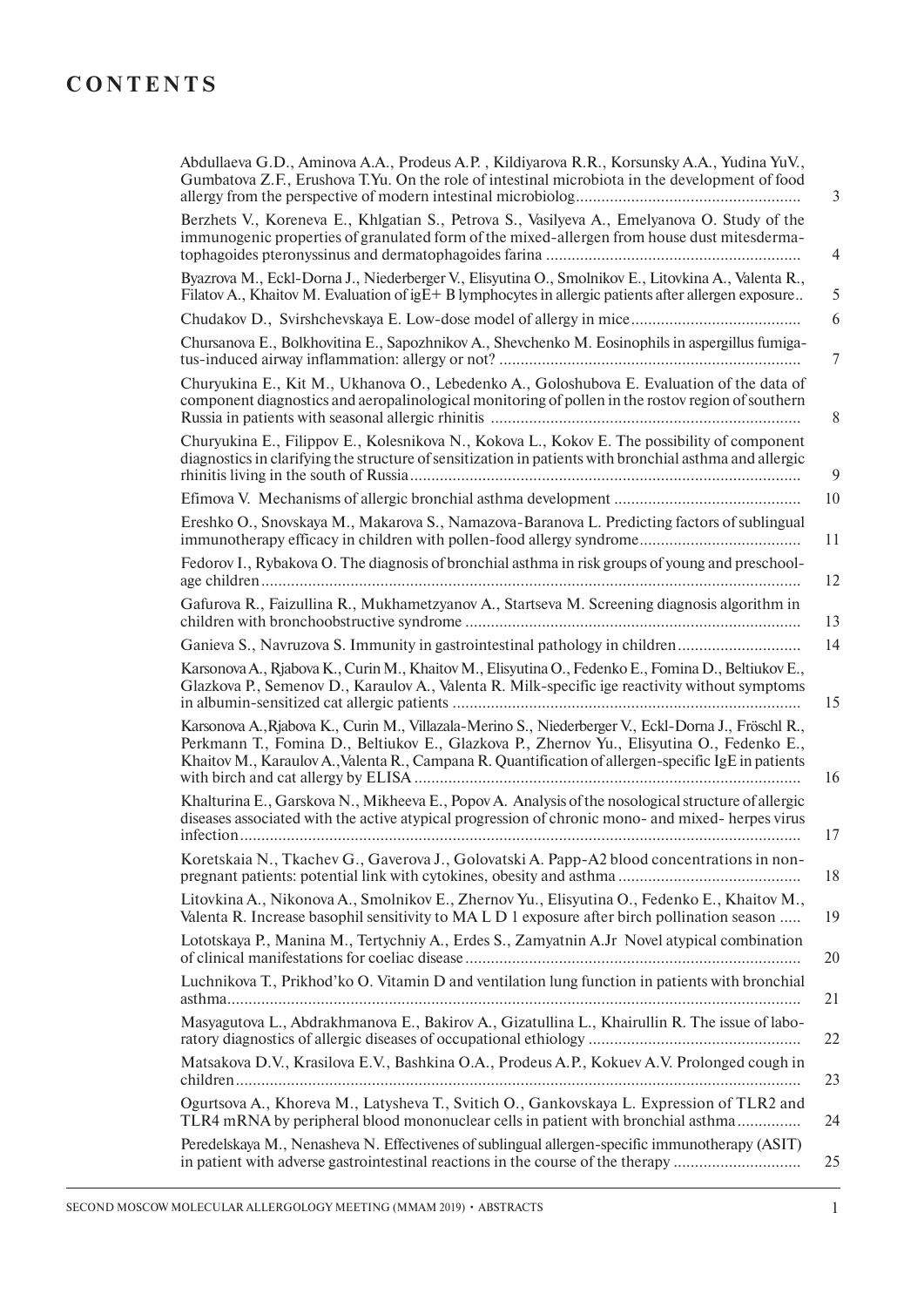| Petrova S., Khlgatian S., Berzhets V., Pishchulina L., Petrova N. Food allergen triggers and their<br>26                                                                                                      |
|---------------------------------------------------------------------------------------------------------------------------------------------------------------------------------------------------------------|
| Petrova S., Khlgatian S., Berzhets V., Pishchulina L., Petrova N. The method of isolation of the<br>27                                                                                                        |
| Prikhodko O., Zenkina A., Romantsova E., Kostrova I., Goryacheva S. The health condition of<br>children during the first year of life, born from mothers with bronchial asthma<br>28                          |
| Prikhodko O., Romantsova E., Kostrova I., Goryacheva S. Extrapulmonary manifestations of<br>allergy in pregnant women with bronchial asthma as predictors of its uncontrolled course<br>29                    |
| Reshetnikova I., Agafonova E., Sharifullina A. Clinical experience of molecular allergy diagnostics<br>use for evaluating the forecast of efficiency of allergen-specific immunotherapy<br>30                 |
| Riabova K., Karsonova A., Curin M., van Hage M., Gronlund H., Fomina D., Beltyukov E.,<br>Glazkova P., Semenov D., Karaulov A., Valenta R. Advantages of molecular allergy diagnosis of<br>31                 |
| Riabova K., Karsonova A., Curin M., van Hage M., Gronlund H., Fomina D., Beltiukov E.,<br>Glazkova P., Semenov D., Karaulov A., Valenta R. Defining the panel of clinically relevant cat<br>32                |
| Rybnikova E., Shabanov D., Obraztsov I., Fedoskova T., Prodeus A. The epidemiological of insect<br>33                                                                                                         |
| Samoylikov P., Vasil'yeva G. Allergenic profile of sensitization in patients with allergic rhinitis using<br>34                                                                                               |
| Sannikova N. Experience in the use of component allergy diagnostics before planning allergen-<br>35                                                                                                           |
| Semernik O., Lebedenko A., Afonin A., Loginova I., Gunko V., Alliluyev I. Larichkin A. Proteomic<br>36                                                                                                        |
| Shatilov A., Timofeeva A., Stepanova E., Cherni S., Shershakova N., Khramtsov A., Andreev S.,<br>Kozhikhova K., Smirnov V., Turetskiy E., Khaitov M. Antigenic activity of cationic peptide den-<br>37        |
| Shershakova N., Klimova R., Demidova N., Andreev S., Fedorova N., Chernoryzh Y., Yurlov K.,<br>Turetsky E., Kushch A., Khaitov M., Gunzburg A. Water-soluble fullerene C60 is highly active<br>38             |
| Sinelnikova N., Kalinina N., Savenkova N., Bychkova N. Immune features of IgE-sensitization in<br>39                                                                                                          |
| Smirnov D., Mitin A., Litvina M., Kurbacheva O., Donetskova A. Analysis of genes expression of<br>transcriptional regulators for T helper cells in allergic rhinitis before and after allergen-specific<br>40 |
| Tcymbarevich I., Efimova I., Yurtaeva E., Trofimov D., Nochevnaya T., Ershov A., Zubkova N.<br>Research and characterization of the in-house reference preparations of pollen allergens from rye,<br>41       |
| Zabel M., Kratzer B., Trapin D., Steinberger P., Pickl W.F. Chimeric antigen receptor (car) T cells<br>for the treatment of allergy: the elimination of human allergen-specific CD4+T lymphocytes with<br>42  |
| Kratzer B., Hofer S., Smole U., Tauber P., Trapin D., Gadermaier G., Pickl W.F. Allergen-laden<br>virus-like nanoparticles (VNP) decorated with IL-12 modulate allergen-specific immune responses<br>43       |
| Bala A.M., Chursinova Yu.V., Shabanov D.V., Fedoskova T.G. Sensitization in case of insect allergy<br>44                                                                                                      |
| 45<br>Bala A.M., Chursinova Yu.V. IgE-antibodies to the mites allergen components                                                                                                                             |
| Kobizskaya N.V., Shabanov D.V., Rybnikova E.A., Fedoskova T.G., Martinov A.I., Mislavskiy O.V.,<br>Mashtakova S.R. Significance of diagnosis of non-IgE allergy to venom bee apis mellifera<br>46             |
| Tulaeva I., Cornelius C., Zieglmayer P., Weber M., Focke-Tejkl M., Henning R., Valenta R. Immu-<br>notherapy with the pres-based grass pollen allergy vaccine BM32 induces HBV-specific protective<br>47      |
| Manina M.A., Antishin A.S., Erdes S.I., Zamyatnin A.A. Jr, Valenta R. Application of recombinant<br>48                                                                                                        |
| Nesmiyanov P.P., Strygin A.V., Tolkachev B.E., Morkovin E.I., Strygina A.O., Gutov M.V. Mycoba-<br>49                                                                                                         |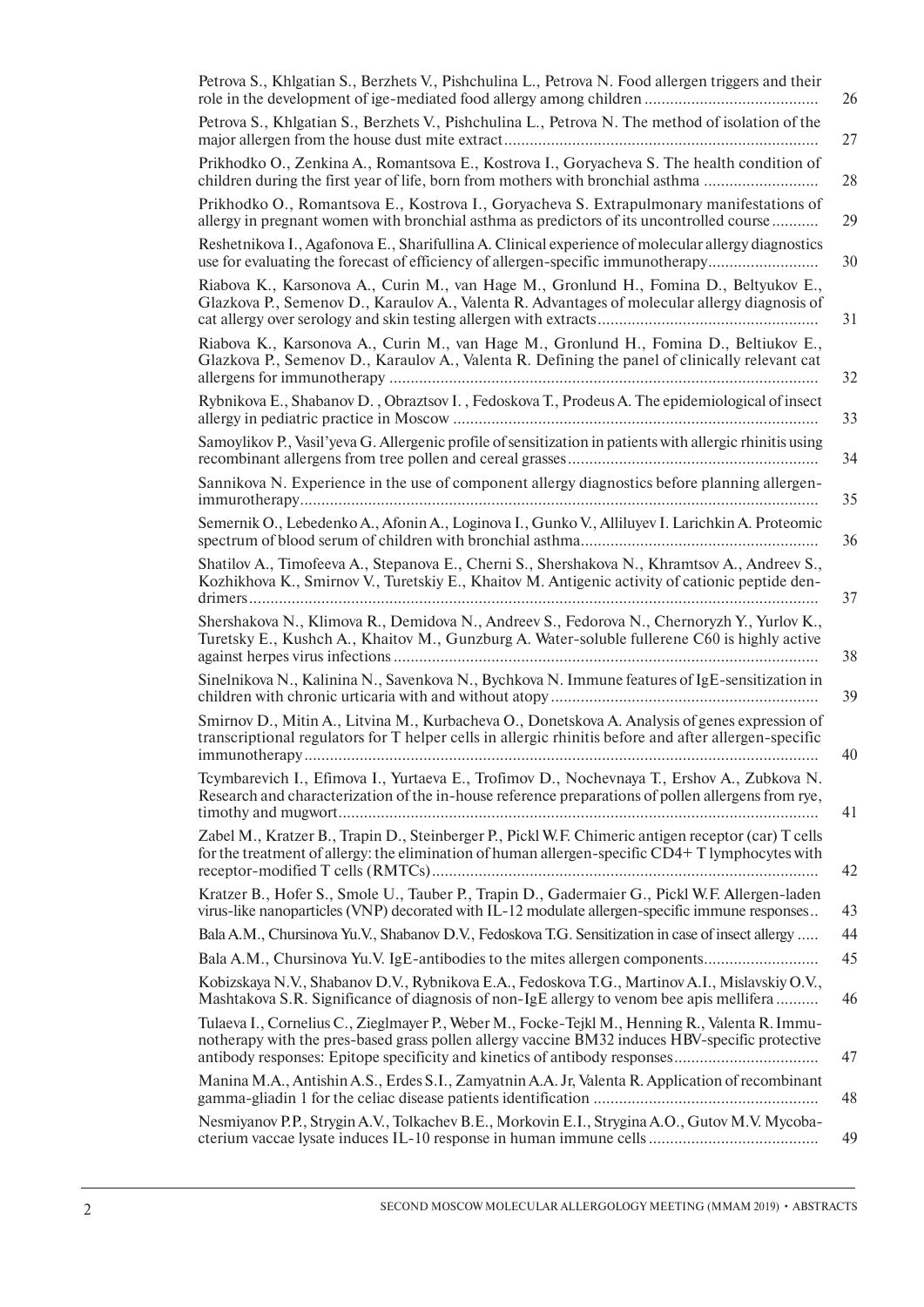## **ON THE ROLE OF INTESTINAL MICROBIOTA IN THE DEVELOPMENT OF FOOD ALLERGY FROM THE PERSPECTIVE OF MODERN INTESTINAL MICROBIOLOGY**

#### **Abdullaeva G.D., Aminova A.A., Prodeus A.P. , Kildiyarova R.R., Korsunsky A.A., Yudina Yu.V., Gumbatova Z.F., Erushova T.Yu.**

#### **Speransky Childrens Hospital № 9, Moscow**

Food allergy is an adverse immune reaction to food that can be mediated by IgE or other immune mechanisms. The IgE-mediated food allergy aetiopathogenesis of which still remains unknown becomes more and more widespread [1, 2]. There are a couple of ideas as to what forms a food allergy: genetic and environmental influences that are defined as mediators of risk of food allergy development.

The IgE-mediated food allergy affects about 5% of adults and 8% of children [3]. Food allergy is a disease that manifests itself at an early age. Research on the influence of early food introduction on the development of food allergy has revealed sensibility and clinical reactivity to eggs and peanuts in infants as early as 4 months old [4, 5, 6]. Ecological factors of food allergy risk probably play the main role in antenatal or in early postpartum periods.

The modified risks of food allergy include delivery type, breast, bottle or mixed feeding, presence of older siblings, visiting preschool institutions and domestic animal influence [7]. The research results confirm the "hygiene" theory where the lack of proper bacteria exposure at an early age leads to allergic diseases. There are data that each of these factors affect the intestinal microbiota structure [8-12]. In this regard, it is safe to assume that microbial colonization aetiopathogenetically may cause increased susceptibility to food and play a certain role in the mechanism of food allergy.

T. Yatsunenko and others used 16S RNA data received from fecal samples of geographically various populations to show that the greatest interindividual variability of microbe structure occurs within the first 3 years of child's life [13] regardless of the fact that some of the microbes that are found in meconium prove colonization of the child at birth, when microorganisms from the body surface of the mother meet those of the surrounding environment [14]. There is a model of microbe colonization at an early age turning from aerobic to anaerobic. In newborns predominance of proteobacteria (Escherichia, Shigella) which progresses into dominating actinobacteria (for example, bifidus bacteria), with the subsequent acquisition of adult domination of firmicutes and bacteroids [9, 15, 16] is observed. The maturation of the baby's microbiota is primarily due to the cessation of breastfeeding. Speed of maturing of microorganisms depends on some environmental factors. [17, 16].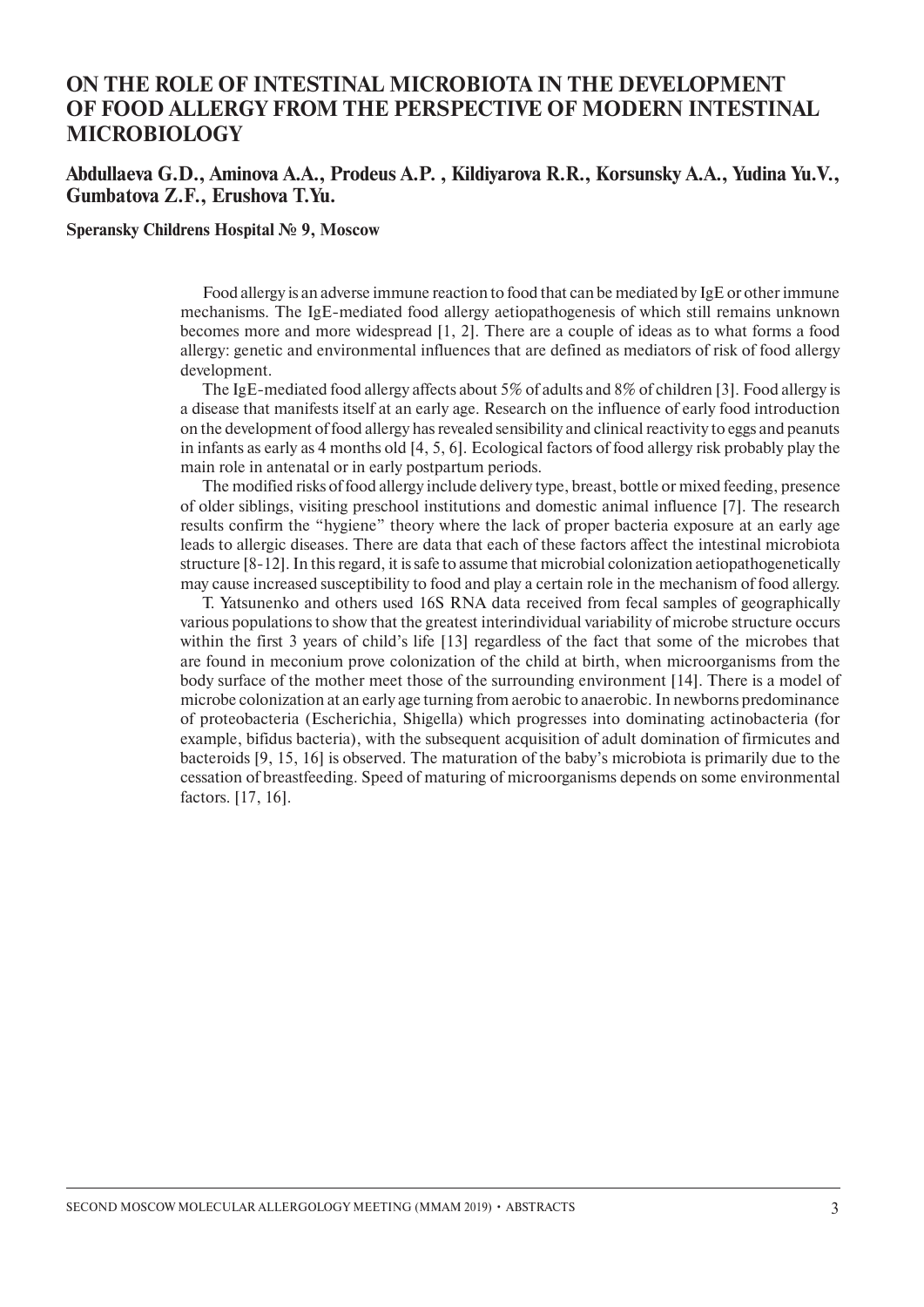## **STUDY OF THE IMMUNOGENIC PROPERTIES OF GRANULATED FORM OF THE MIXED-ALLERGEN FROM HOUSE DUST MITES DERMATOPHAGOIDES PTERONYSSINUS AND DERMATOPHAGOIDES FARINAE**

#### **Berzhets V.M., Koreneva E.A., Khlgatian S.V., Petrovа S.Yu., Vasilyeva A.V., Emelyanova O.Yu.**

**Mechnikov Research Institute of Vaccines and Sera**

Sublingual immunotherapy (SLIT) is not only a clinically effective, but also a safe method of treatment of patients with atopy. SLIT is connected with the exposure of allergen in sublingual mucous. Clinically it is presented by on early tranzitorny increase the level antigen - specific IgE, moderate increase antigen - specific IgG4 in blood serum and permanent increase secretory IgA in secretion mucous; increase IL-10 and transforming growth factor beta. Of this research was studying properties of new medical preparation which is deposited on sugar granules and represented the mixed-allergen from Dermatophagoides pteronyssinus (Der.p.) and Dermatophagoides farina (Der.f.). This experimental medical allergen (EMA) is intended for SLIT.

OBJECTIVE: To estimate immunogenicity of the received EMA.

METHODS: Two groups of Guinea pigs were examined. The first group of animals  $(n=10)$ was orally immunized by EMA. The second (control) group of animals (n=10) received the sugar granules. Level of specific IgG to Der.p. and Der.f. in serums of animals was determined by ELISA. The results were processed using a package of statistical software "Microsoft Excel" version 2010. The reliability of differences in groups was estimated by Fischer dispersion analysis method. Results By the ELISA is shown that in animals serum receiving EMA we can see a statistically significant increase of optical density level (O.D.) of specific IgG to Der.f. (O.D.-1,381±0,322) in comparison with control group (O.D.  $-0.515\pm0.28$ ), p <0.01. Similar results were received also when the level of optical density of specific IgG to Der.p. in serum of animals, receiving  $EMA (O.D - 1,434 \pm 0,4)$ , was compared with serum of animals from control group  $(O.D - 0.549 \pm 0.305)$ , p <0.01.

CONCLUSION: The received EMA has an immunogene activity that is especially important for achievement of high therapeutic effect when carrying out ASIT.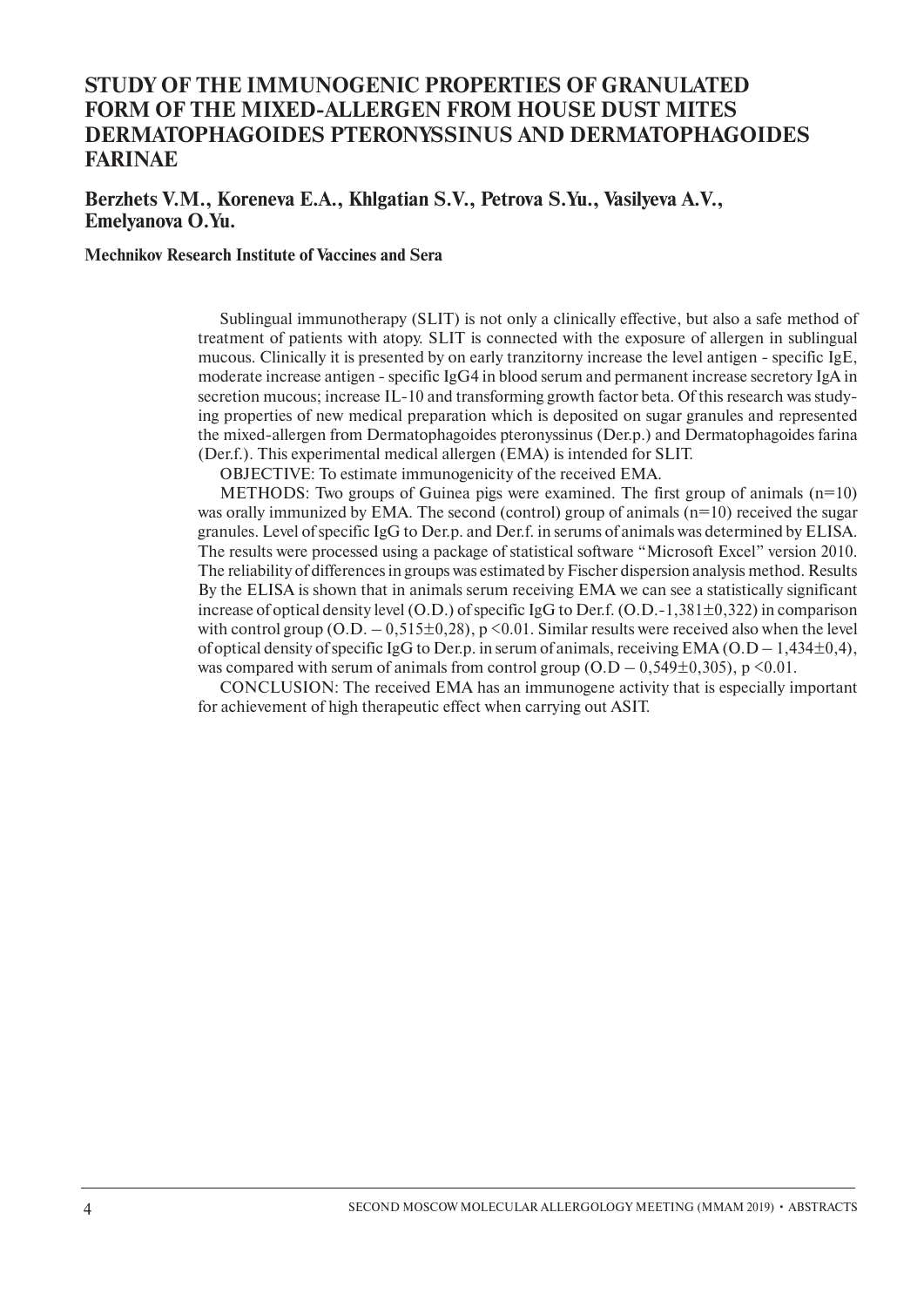## **EVALUATION OF IGE+ B LYMPHOCYTES IN ALLERGIC PATIENTS AFTER ALLERGEN EXPOSURE**

Byazrova M.<sup>1,2</sup>, Eckl-Dorna J.<sup>3</sup>, Niederberger V.<sup>3</sup>, Elisyutina O.<sup>2</sup>, Smolnikov E.<sup>2</sup>, **Litovkina A.2 , Valenta R.2, 3, Filatov A.2\*, Khaitov M.2\***

**\* co-senior author** 

**1 Lomonosov Moscow State University, Moscow, Russia**

**2 NRC Institute of Immunology FMBA of Russia, Moscow, Russia**

**3 Division of Immunopathology, Department of Pathophysiology and Allergy Research,** 

**Center for Pathophysiology, Infectiology and Immunology, Medical University of Vienna, Vienna, Austria**

The characterization of IgE-producing cells in allergic patients has been hampered by their low number and difficulties to identify them by immunological staining protocols due to the presence of several IgE-positive cell populations in the blood of allergic patients. Allergy to birch pollen and in particular to the major birch pollen allergen Bet v 1 is the most common form of allergy in the Moscow region of Russia due to the high prevalence of birch trees and the heavy exposure to birch pollen in this region. In our study we have developed a staining protocol for IgE-producing lymphocytes and assessed the appearance of IgE-positive cells in patients allergic to Bet v 1 and control subjects with allergy to other allergen sources and non-allergic individuals before, during and after the birch pollen season in the Moscow region.

METHOD: Peripheral blood mononuclear cells were isolated from whole blood by density-gradient centrifugation from Bet v 1-allergic donors and control subjects. IgE-producing cells were identified by staining with CD19-FITC and Omalizumab-APC because Omalizumab does not react with cells containing IgE bound to FceRI or CD23.

RESULTS: The described staining conditions allowed us to detect an extremely small B lymphocyte subpopulation of IgE+ cells (approximately  $0.23\%$ , from B lymphocytes). In birch pollen allergic patients the identified B lymphocyte subpopulation was low before the pollen season and transiently increased during the pollen season whereas it remained low in patients allergic to allergens other than Bet v 1 and in non-allergic subjects. Our results are similar to those obtained for subjects who underwent vaccination and showed increases of the number of plasmablasts shortly after vaccination indicating stimulation of antigen-specific memory cells and appearance of plasmablasts in the circulation.

CONCLUSION: We developed a staining protocol for identifying a small B cell subpopulation which seems to be responsible for IgE production in allergic patients after allergen-specific stimulation. Further work will be dedicated to the development of protocols for identifying the allergen-specificity of these cells to study their role in the secondary allergen-specific IgE response to discover new targets for treatment of allergy.

ACKNOWLEDGMENTS: This study was supported by a Megagrant of the Government of the Russian Federation, grant number 14.W03.31.0024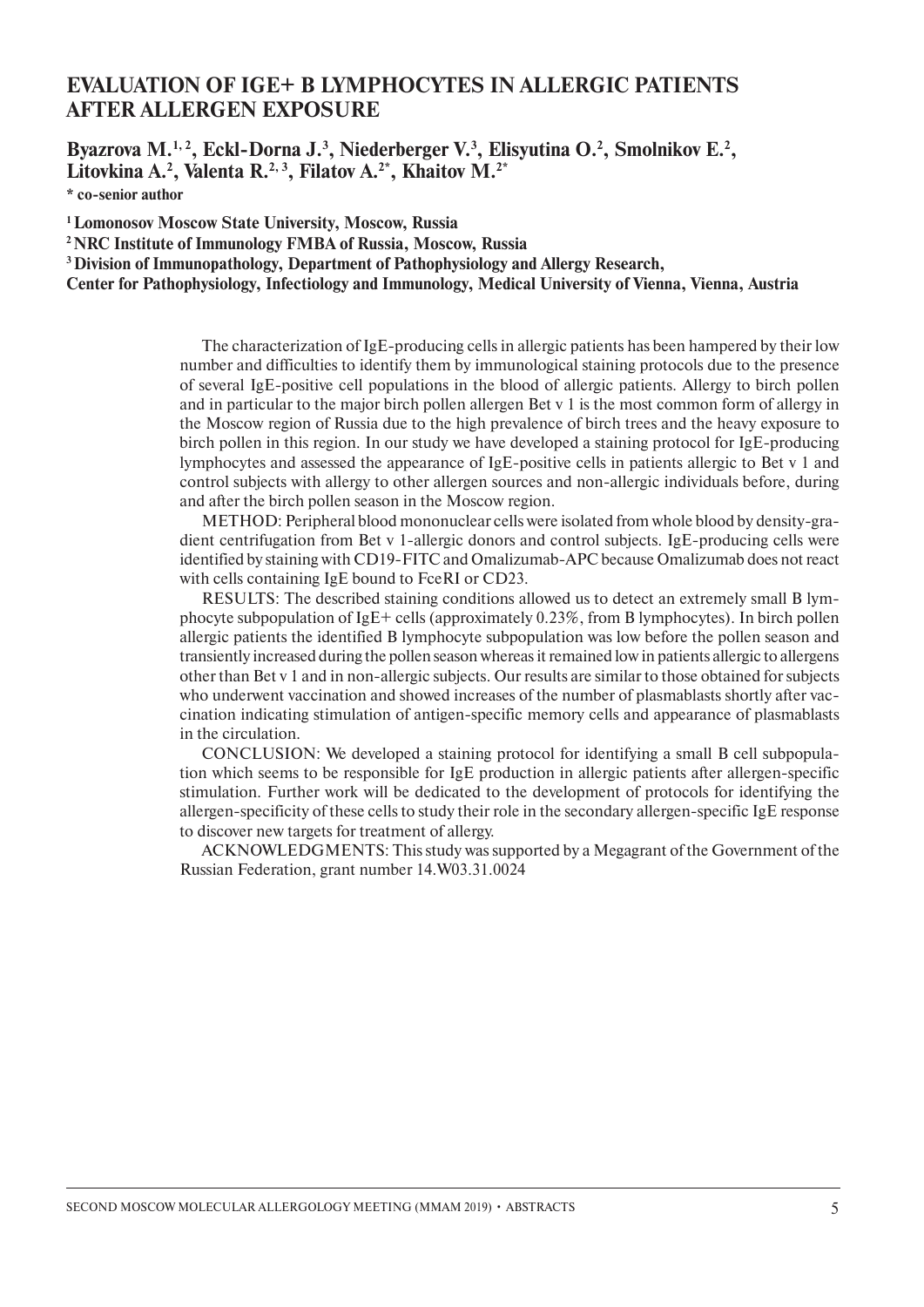## **LOW-DOSE MODEL OF ALLERGY IN MICE**

#### **Сhudakov D.B., Svirshchevskaya E.V.**

#### **Shemyakin-Ovchinnikov Institute of bioorganic chemistry RAS**

The development of type I allergy, mediated by the formation of IgE to safe respiratory and food allergens, is directly related to the use of an adequate animal model. We previously showed that patients with allergy had significantly increased titers of specific IgE, but not IgG or IgA, compared to healthy controls. Current mouse models of allergy use high-dose adjuvant priming, which leads to the formation of both IgE and IgG to the target allergen. Since natural sensitization is induced by very low concentrations of allergens, it is necessary to develop a model of mouse sensitization without high-dose priming. To develop such a model, we used sensitive BALB/c and resistant C57BL/6 mice, which were immunized with allergens in a phosphate buffer in the withers, intraperitoneally (ip) or subcutaneously (sc) in doses of  $0, 1, 10, 100, 1000$  and  $10000$  ng/ injection two to three times a week for a long time. Ovalbumin (OVA) or recombinant proteins of house dust mites (Der f 2), fungus Aspergillus fumigatus (Asp f 2) and cow's milk (Bos d 4) were used as the model allergens. No IgE were detected in resistant C57BL/6 strain. No IgE antibodies were formed during sc immunization of BALB/c mice. The formation of IgE in BALB/c mice was registered during ip immunization or after immunization into the withers, starting after 17-20 injections. IgE titers increased upon more prolonged immunization. Maximal IgE titers were observed after immunization into the withers and in the dose of 100 ng/injection for all model allergens (IgE titers - 100-10000 depending on the allergen), which decreased by an order of magnitude at immunization dose of 10000 ng/injection. When immunized with a dose of 10 ng/injection, IgE appeared only in some mice. Formation of IgG was recorded in both BALB/c and C57BL/6; it directly depended on the immunizing dose and appeared starting from 100 ng/ injection (IgG1 titers 2E3, 20E3 and 1000E3 in the control and groups 100 or 10000, respectively). The dominant class was  $I_{\text{g}}G1$ ; IgG2a titers were an order of magnitude lower, and IgG2b and IgG3 were absent. Accordingly, to form a humoral response, as close as possible to the one observed in patients with allergies, it is recommended to inject an allergen without adjuvant into the withers of BALB/c mice at a dose of 50-200 ng/injection two to three times a week during 2-4 months, which will result in the appearance of a specific IgE in titers 100-1000 and IgG1 in titers (50-100)E3.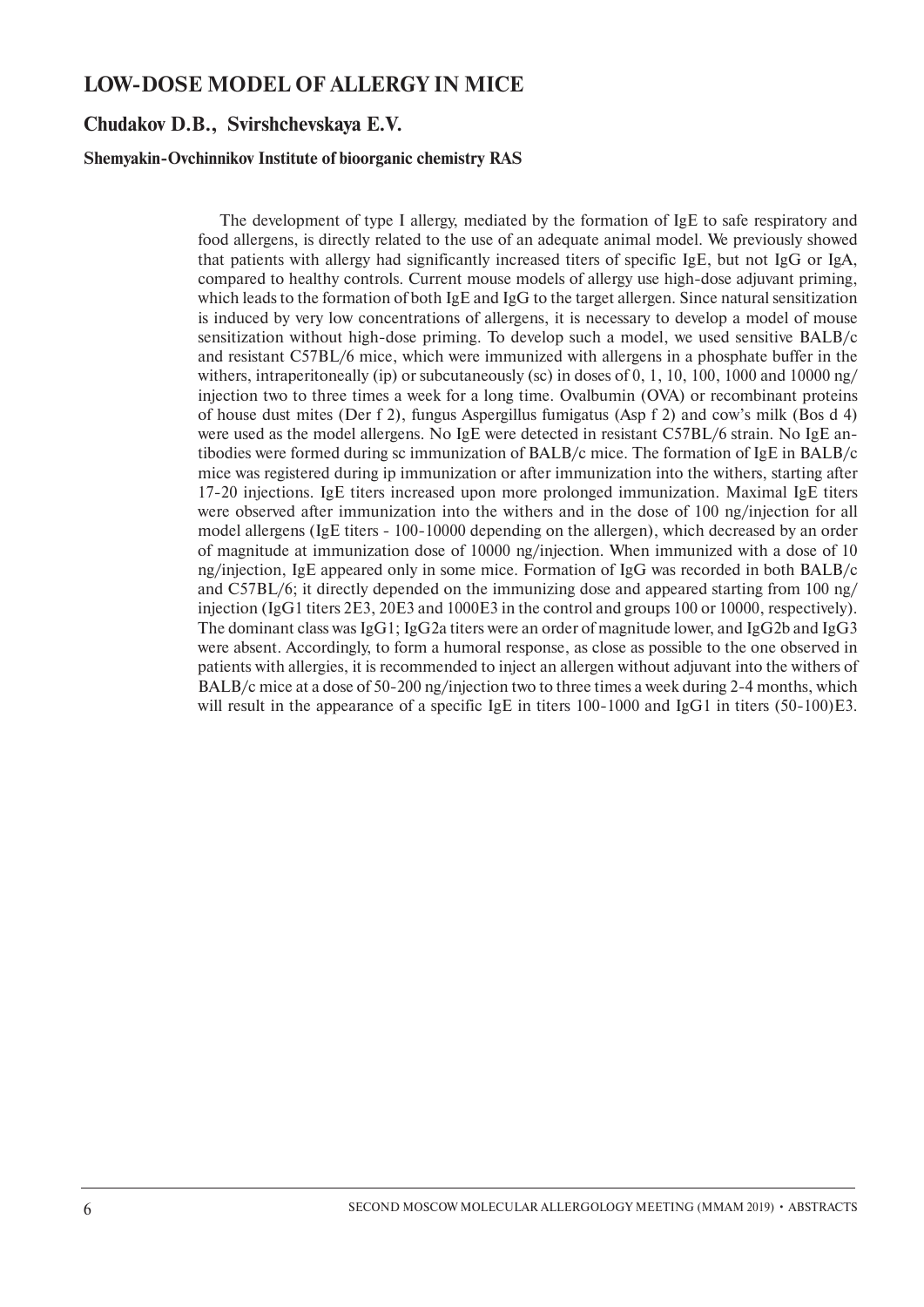## **EOSINOPHILS IN ASPERGILLUS FUMIGATUS-INDUCED AIRWAY INFLAMMATION: ALLERGY OR NOT?**

#### **Chursanova E.N.1, 2, Bolkhovitina E.L.1 , Sapozhnikov A.M.1 , Shevchenko M.A.1**

**1 Shemyakin and Ovchinnikov Institute of Bioorganic Chemistry RAS, Moscow, Russia 2 Lomonosov Moscow State University, Moscow, Russia**

> Eosinophils are considered to be allergic inflammation markers. However, non-allergic eosinophilic airway inflammation is also described. The present study aimed to identify the nature of the eosinophil-mediated inflammation in the Aspergillus fumigatus extract-induced asthma model.

> To induce allergic airway inflammation mice were treated with multiple oropharyngeal applications of low doses of A. fumigatus extract. A total number of A. fumigatus extract applications was 3 for one group and 6 for the other. Blood of mice was collected at 72 hours after each A. fumigatus extract application. To induce acute neutrophil-mediated inflammation mice received one high dose oropharyngeal A. fumigatus extract application. Bronchoalveolar lavage (BAL) cell numbers were measured by both flow cytometry and cytospin staining. CytokineBAL fluid levels were measured by ELISA. Allergen-specific immunoglobulin-mediated responses in BAL fluid and peripheral blood: allergen-specific IgG and IgA and total and allergen-specific IgE, were estimated using ELISA.

> No eosinophil blood level elevation was observed during the first week of the experiment. However, at 72 hours after the 3rd low dose A. fumigatus extract administration, the number of eosinophils in the blood significantly elevated and reached 20% of total blood cells. BAL and bone marrow cell analysis also demonstrated significant eosinophil elevation. While bone marrow eosinophil count reached 20% of total bone marrow cells after the 3rd administration and did not change significantly after 6 administrations, the percentage of BAL eosinophils increased significantly between the 3rd and the 6th administration: 50.69±2.83 versus 74.23±5.62, respectively. Serum allergen-specific IgG and IgE and BAL fluid allergen-specific IgA were slightly but not significantly elevated both after 3 and after 6 administrations. Significant elevation of BAL fluid IL-4 was detected only after 6 low doses A. fumigatus extract applications.

> Thus, we showed that the local application of A. fumigatus extract induces eosinophilia without strongly pronounced Th2-mediated response activation.

The study was supported by RFBR  $\mathcal{N}$ <sup>0</sup> 18–315–00166.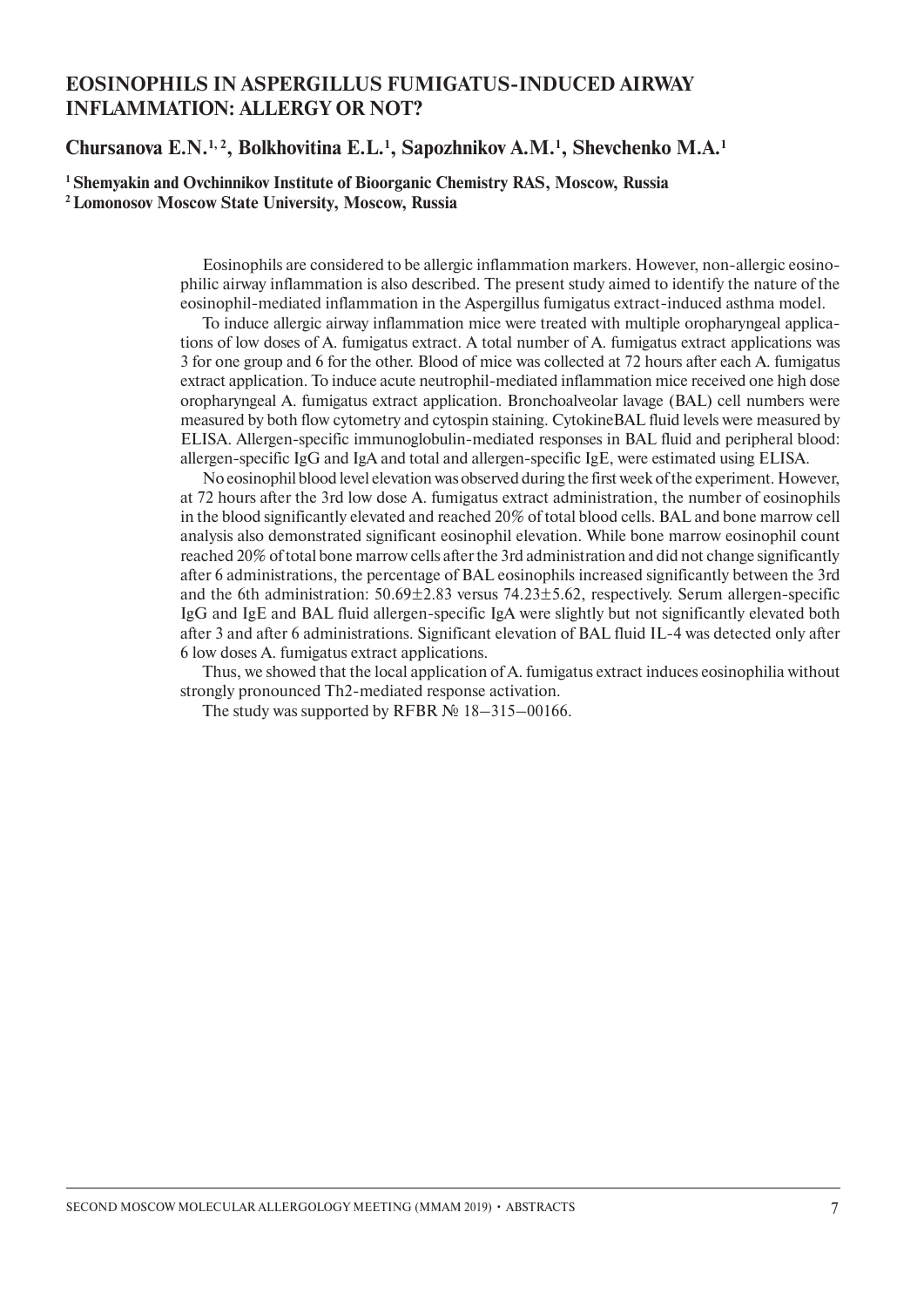## **EVALUATION OF THE DATA OF COMPONENT DIAGNOSTICS AND AEROPALINOLOGICAL MONITORING OF POLLEN IN THE ROSTOV REGION OF SOUTHERN RUSSIA IN PATIENTS WITH SEASONAL ALLERGIC RHINITIS**

Churyukina E.V.<sup>1</sup>, Kit M.M.<sup>3</sup>, Ukhanova O.P.<sup>2</sup>, Lebedenko A.A.<sup>1</sup>, Goloshubova E.A.<sup>2</sup>

**1 Rostov State Medical University, Rostov on Don, Russia** 

**2 Stavropol State Medical University, Stavropol, Russia** 

**3 Medical center «Allergodon», Rostov on Don, Russia**

BACKGROUND: According to epidemiological data on the prevalence of allergic diseases in Rostov and Rostov region occupies a special place allergic rhinitis. In this regard, to date, the greatest interest is, as the evaluation of data component diagnostics, so the study of qualitative and quantitative levels of allergenic pollen and fungal spores in the air using palynological analysis.

AIM: In the study for the past year in patients suffering from seasonal allergic rhinitis, the profile of sensitization was studied.

METHODS: physical methods of examination, molecular diagnostics of allergen extracts by Phadia IDM «ImmunoCAP-100», impact-volumetric trap «Burkarg Pollen Trap».

RESULTS: 671 patients were examined, of which 0.35 and more results were revealed: w230 (n Amb a 1) 85 people – 13,0%; w 231 (n Art v1) 60 people-8,9% m 229 ( r Alt a 1) 78 people -11,6%; g 213 ( r Phl p1/r Phl p 5b) 51 people -7,6 %; t 215 (r Bet v 1) 24 people-3,6%. g 214 ( r Phl p 7/ r Phl p 12 ) 6 people  $-0.9\%$ ; t 213 (r Bet v 2/ r Bet v 4) 2 people  $-0.3\%$ . It should be noted that Alt a 1 – the main allergen of Alternaria - is associated with the development of asthma. According to our aeropalinological monitoring in the atmosphere prevails concentration: Alternaria alternata (109 in 1 m3 of air) and Cladosporium herbarum (6082 in 1 m3 of air) - on average per year. Spores of fungi are ubiquitous in the air, it is almost impossible to avoid exposure. Cross-reactivity is observed between Alternaria and Cladosporium due to the presence of homologous allergens (Alt a 10 and Cla h 3), but only about 50% of patients respond to both Cladosporium and Alternaria (Valenta R., 2012). Cladosporium herbarum spores are more common worldwide, and are the dominant volatile spores in many territories (Vijay H.M., 2004).

CONCLUSION: Given that mold sensitization is a powerful risk factor for severe rhinitis, asthma development, as well as the dominance of volatile Cladosporium herbarum spores in the atmosphere revealed by component diagnostics and aeropalinological monitoring, it is recommended to further study the Cladosporium allergen and its effect on the occurrence and course of allergic rhinitis and bronchial asthma.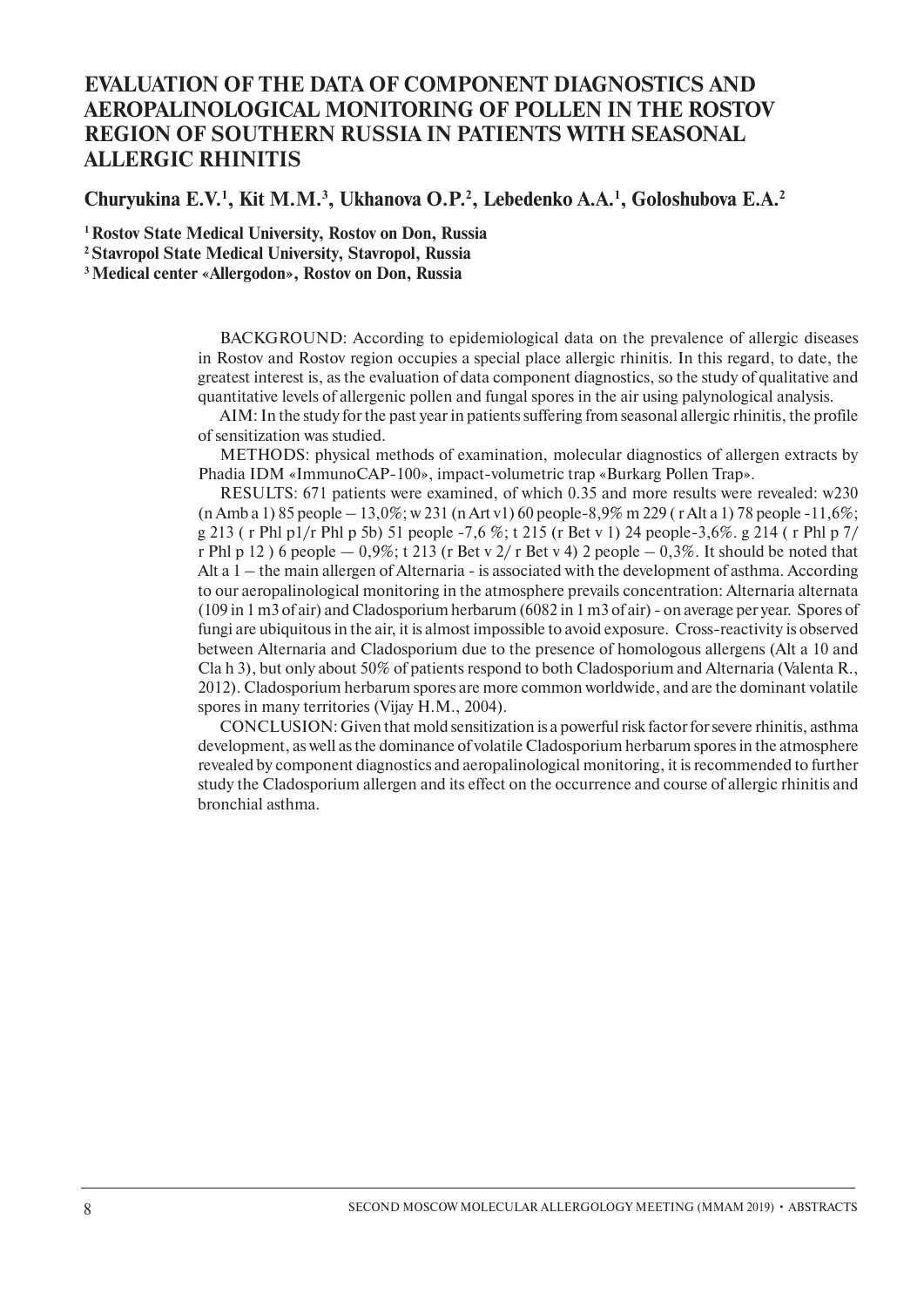## **THE POSSIBILITY OF COMPONENT DIAGNOSTICS IN CLARIFYING THE STRUCTURE OF SENSITIZATION IN PATIENTS WITH BRONCHIAL ASTHMA AND ALLERGIC RHINITIS LIVING IN THE SOUTH OF RUSSIA**

Churyukina E.V.<sup>1, 2</sup>, Filippov E.F.<sup>2</sup>, Kolesnikova N.V.<sup>2</sup>, Kokova L.N.<sup>2</sup>, Kokov E.A.<sup>2</sup>

**1 Rostov State Medical University, Rostov on Don, Russia 2 Kuban State Medical University, Krasnodar, Russia**

> The patients, who have asthma (As) accompanied with allergic rhinitis (AR), oftener suffer from As exacerbations and more frequently have to go to polyclinics and hospitals because of As than asthmatic patients without AR, as a rule, the more severe rhinitis, the more severe the course of As itself.

> Identification of the level of sensitization to cause-significant allergens in patients with a combination of As and AR living in the South of Russia.

> A complex study of 54 patients  $-33(61,1\%)$  females and 21 (38,9%) males - with AR (seasonal  $(SAR)$  n=37 and chronic  $(CAR)$  n=17) and moderately severe As at the age of 19-54. The methods were as follows: physical methods of examination, spirometry («SPIROSFT-3000»), asthma control questionnaire (ACQ-5), endoscopic study of the nasal mucosa, molecular diagnostics of allergen extracts by Phadia IDM «ImmunoCAP-100». For statistical analysis of the obtained data MS Office Excel software was used.

> All the patients complained of itching in mucosal coatings of their eyes and nose, nasal watery discharge, periodical nasal stuffiness, difficulty breathing. Oral allergy syndrome (OAS) was diagnosed in 7 cases; results of the test on As signs and symptoms revealed an insufficient control over As (ACQ-5: 2,75±0,5 points). Study of their life history found out an aggravated hereditary background of AR in 21 patients. Clinical manifestations were accompanied with a reduced function of the lungs (FEV1: 69,0±3,2 %). Results of molecular diagnostics were as follows: high titresof Amb a 1 were found out in 12patients with SAR  $(32,4\%)$   $(15,1\pm2,5 \text{ kUa/L})$ , 8 cases (21,6%) had a combination of Amb a  $1 +$  Art v 1 (19,1 $\pm$ 1,92 kUa/L and 17,1 $\pm$ 0,76 kUa/L), respectively, 5 cases  $(13,5\%)$  - Phl p 1  $(16,2\pm 2,44 \text{ kUa/L})$  and Alt a 1  $(4,7\pm 1,42 \text{ kUa/L})$  - the main allergen of Alternaria associated with the development of asthma. 17 patients with CAR underwent endoscopic of their nasal mucosa that dryness, hyposmia, hyperplasia of the inferior nasal concha as well as high values of Derp 1 (4,2 $\pm$ 1,4 kUa/L) in 6 cases (35,3%), Alt a 1, n=4 (23,5%) (3,8 $\pm$ 1,6 kUa/L) and of Feld 1 (3,5 $\pm$ 1,4 kUa/L) in 3 (17,6%) ones.

> Molecular diagnostic procedures along with standard methods of study of AR and As make it possible to understand the structure of sensitization, improve control over As, alleviate signs and symptoms of AR as well as reduce the necessity of provocative testing and make it possible to provide AIT on a reasonable basis.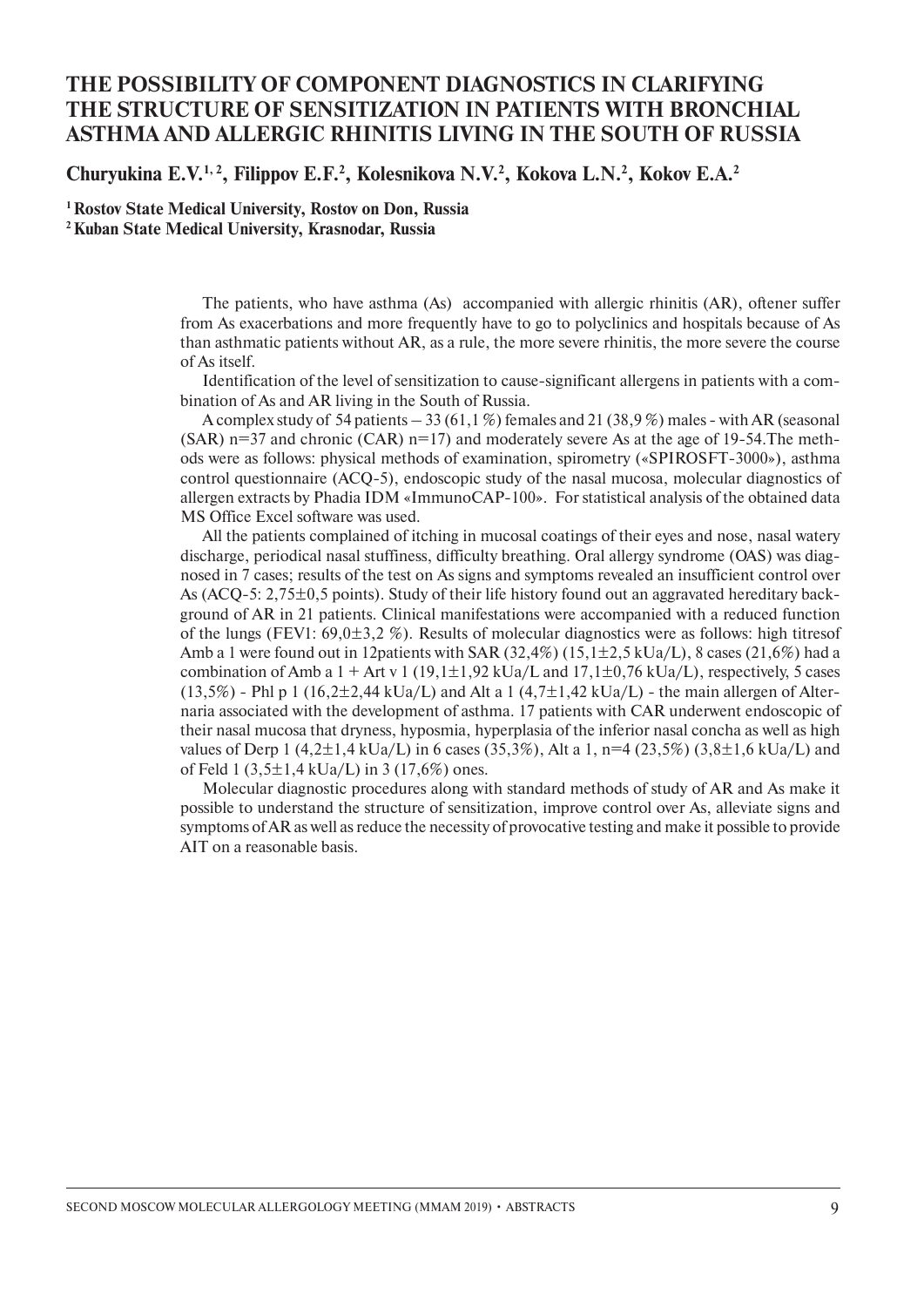## **MECHANISMS OF ALLERGIC BRONCHIAL ASTHMA DEVELOPMENT**

#### **Efimova V.A.**

#### **The Sechenov First Moscow State Medical University**

Epidemiological data indicates an increase in the prevalence of bronchial asthma. According to the report of the Global Asthma Network, in 2019, more than 330 million people suffer from this disease, of which 14% are children.

Bronchial asthma (BA) is a heterogeneous disease that is characterized by chronic inflammation of the airways and diagnosed by respiratory symptoms, combined with reversible airway obstruction. The most common phenotype is allergic BA, which usually begins in the childhood, it is associated with the presence of other allergic diseases of the patient or it's relatives, it is also characterized by eosinophilic inflammation of the respiratory tract.

The Global Initiative for Asthma recommends distinguishing between atopic allergic BA (due to the development of IgE-dependent reactions) and non-atopic allergic BA (as a result of non-IgE-dependent reactions, including infectious-allergic BA). In most cases, the development of allergic BA is due to an allergic reaction of I type (anaphylactic reaction) according to Gell-Coombs classification, in which IgE and IgG4 are involved.

The pathogenesis of allergic BA includes few phases. In the immunological phase, under the influence of an allergen, B-lymphocytes secrete specific antibodies. In the pathochemical stage the allergen, entering the patient's body again, interacts with antibody reagents on the surface of target cells, then labrocytes and basophils are getting degranulated, eosinophils are activated with the release of a large number of allergy and inflammation mediators, which cause pathophysiological stage, specifically the development of bronchospasm, swelling of the mucous membrane, infiltration of the bronchial wall with cellular elements, inflammation, hypersecretion of mucus.

Sometimes allergic BA can develop as an allergic reaction of type III (immunocomplex type) may occur with the formation of IgG and IgM. Subsequently, an antigen-antibody complex is formed, so complement is activated, the release of lysosomal proteolytic enzymes and inflammatory mediators from macrophages, neutrophils, platelets, initiation of the kinin and coagulation systems. As a result, patients develop edema and inflammation of the bronchi, bronchospasm.

Currently, drugs have been developed that allow achieving remission of BA, but it is not always possible to control the course of the disease. It is necessary to study the molecular mechanisms of BA to identify therapeutic targets and develop new drugs.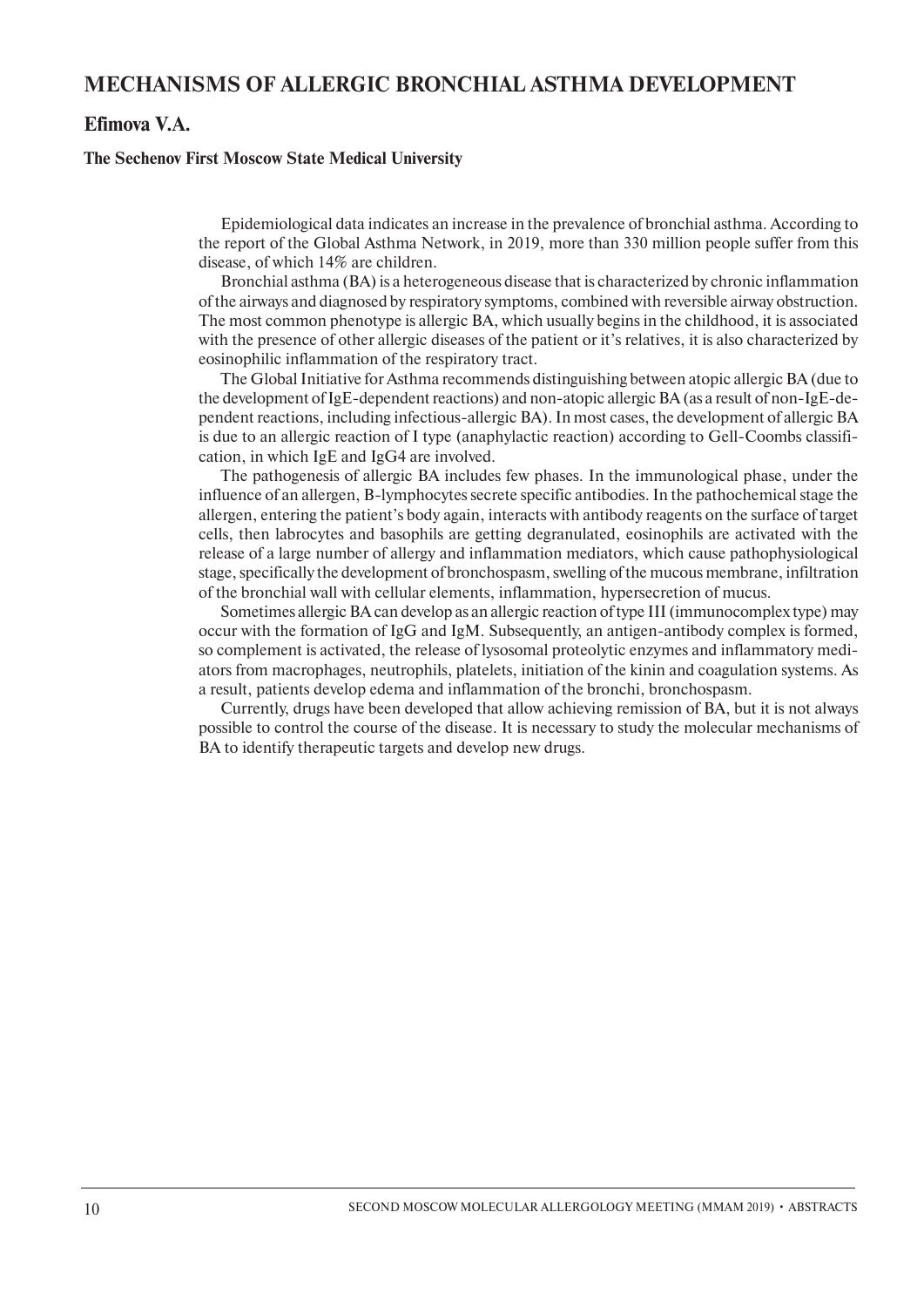## **PREDICTING FACTORS OF SUBLINGUAL IMMUNOTHERAPY EFFICACY IN CHILDREN WITH POLLEN-FOOD ALLERGY SYNDROME**

#### **Еreshko O.A.1 , Snovskaya M.A.1 , Makarova S.G.1, 2, Namazova-Baranova L.S.2**

**1 «National Medical Research Center of Children's Health» of the Ministry of Health of the Russian Federation 2 Pirogov Russian National Research Medical University, Moscow, Russian Federation**

> BACKGROUND: The prevalence of pollen-food allergy syndrome (PFAS) is continuously increasing. Therefore, it is relevant to study the predictors of the effectiveness of sublingual immunotherapy (SLIT) both in relation to symptoms of hay fever and in relation to food allergies.

> OBJECTIVE: To study the possibility of prediction of SLIT efficacy among children) with birch pollen allergy and PFAS with different IgE profiles to recombinant component-resolved allergens (CRA).

> METHODS: The study included 161 children  $(5 - 18)$  years old) with birch pollen allergy and PFAS. The sIgE levels to birch pollen and to CRA (Bet v1, Bet v2, Bet v4, Bet v6) were identified using Immuno Cap. Children received 2 courses of SLIT by birch allergen extract: 1 group (n=125) with Staloral, 2 group (n=36) with Microgen (non-standardized). For evaluation of SLIT clinical efficacy we used standardized scale recommended by EAACI (total symptoms score (TSS), medication score (MS), combined symptom medication score (CSMS)) and national Ado scale.

> RESULTS: 46,58% of patients had monosensitization to Bet v1 component. The rest 53,4% had combinations of IgE to Bet v1 and IgE to one (44,09%), two (7,45%), or three (1,86%) minor allergens. The severity of symptoms of seasonal allergic rhinoconjunctivitis and the need for pharmacotherapy decreased in both groups. The difference between the estimated values before and after 2 courses of SLIT in group 1 was: TSS (-1,02); MS (-0,58); CSMS (-1,60) points; in group 2: TSS  $(-0,88)$ ; MS  $(-0,28)$ ; CSMS  $(-1,16)$  points  $(p<0,01)$ . Monosensitization to Bet v1 was associated with high efficiency of SLIT ( $p=0.0001$ ). Sensitization to Bet v2 and Bet v4 was combined with a low SLIT efficacy (p=0.0002). The presence of IgE to Bet v6 did not reveal a statistically significant difference in the clinical efficacy of SLIT. SLIT by Staloral unlike SLIT by Microgen reduced the severity of both clinical symptoms of hay fever and PFAS ( $p=0.0001$ ). Daily dosage regimen at the maximum recommended dose was a positive prognostic factor of treatment efficacy ( $p \le 0.01$ ).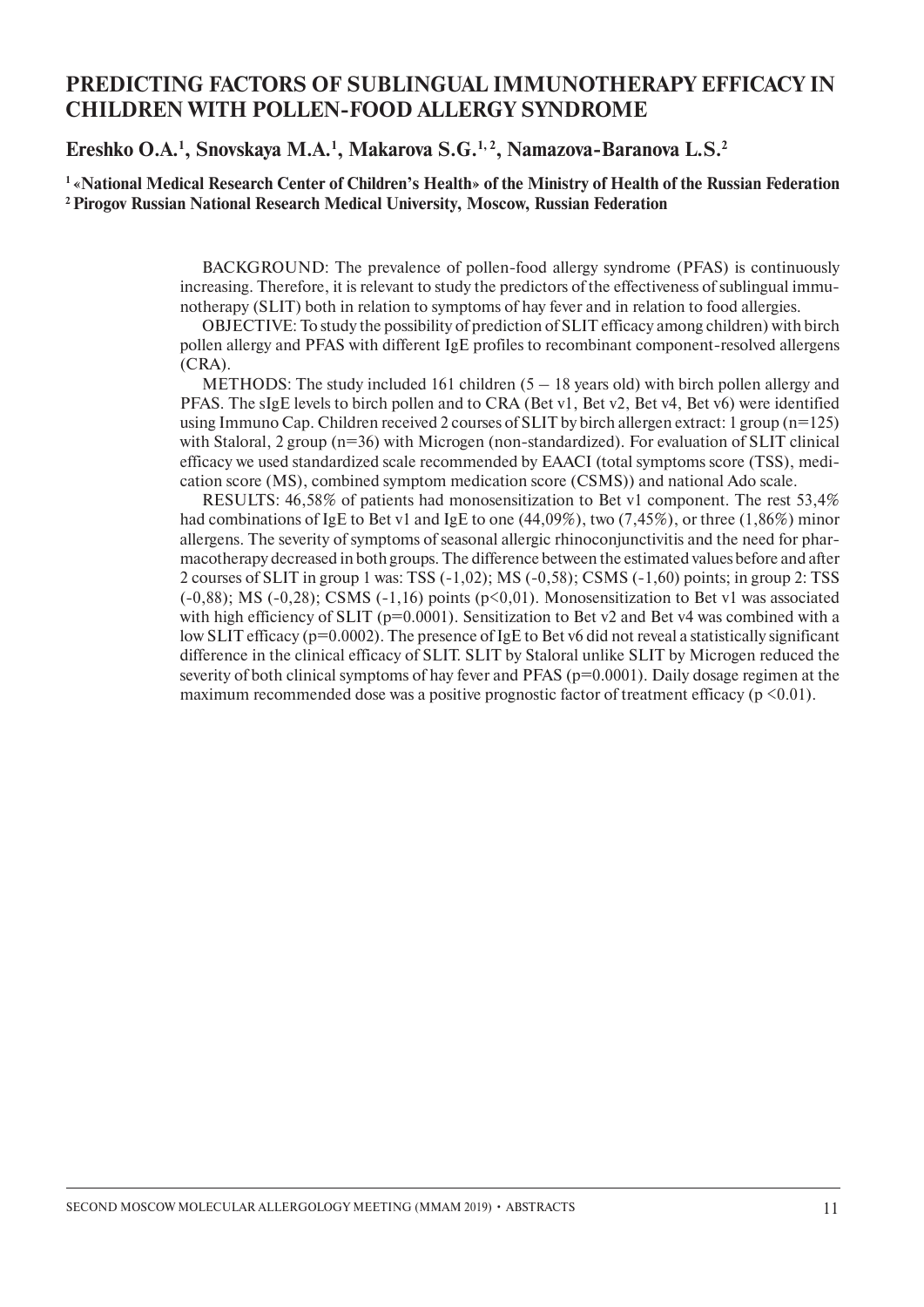## **THE DIAGNOSIS OF BRONCHIAL ASTHMA IN RISK GROUPS OF YOUNG AND PRESCHOOL-AGE CHILDREN**

**Fedorov I.A., Rybakova O.G.**

#### **South Ural State Medical University, Chelyabinsk**

BACKGROUND: Epidemiological studies held in different countries have shown that the diagnosis of bronchial asthma (BA) in children is late by an average of 4 years and more. Therefore patients don't receive the necessary therapy in a timely manner and don't follow certain recommendations, which may all lead to the progression of the disease. The differential diagnosis of acute obstructive bronchitis (OB) and bronchial asthma, especially with early symptoms, is hard to achieve due to a similar clinical picture, similar X-ray, functional and laboratory (as well as immunological) changes.

AIM: to reveal the most informative laboratory criteria of early BA diagnosis in children aged 5 years and younger by using the method of inducing sputum and determining cellular composition in induced sputum.

MATERIALS AND METHODS: Throughout the 2006-2016 period children aged 1-5 (n=157 children) were studied: with BA revealed for the first time  $(n=21)$ , with episodes of acute OB in the anamnesis ( $n=85$ ), with atopic dermatitis without episodes of acute OB in the anamnesis ( $n=34$ ), and practically healthy children without allergies and episodes of acute OB in the anamnesis  $(n=17)$ . All children were tested for the cellular composition of induced sputum. 54 kids from the group with OB in the anamnesis took part in the 18-month cohort surveillance, and then 36 kids from the group with OB in the anamnesis but no BA diagnosis were re-examined in 10 years.

RESULTS: An elevated level of eosinophils in induced sputum ( $\geq$ 2,5%) was discovered in no less than a third of children in BA risk groups (children with atopic dermatitis and those with obstructive bronchitis in the anamnesis) and in 100% of children with BA revealed for the first time; analyzed immunological parameters of children's induced sputum in these groups was the same. The analysis of data after a ten-year observation of children who had developed bronchial asthma during this period revealed a level growth of eosinophils in induced sputum in the range of <2.5% to  $>2.5\%$  in 81% of children, which is characteristic for the eosinophilic type of the bronchi's mucous membrane inflammation. For children without bronchial asthma in 10 years from the beginning of the study a decrease in induced sputum eosinophils levels was detected. Thus,  $a \ge 2.5\%$  level of eosinophils in induced sputum can be recommended as an available and reproducible biomarker for early diagnosis of bronchial asthma in children.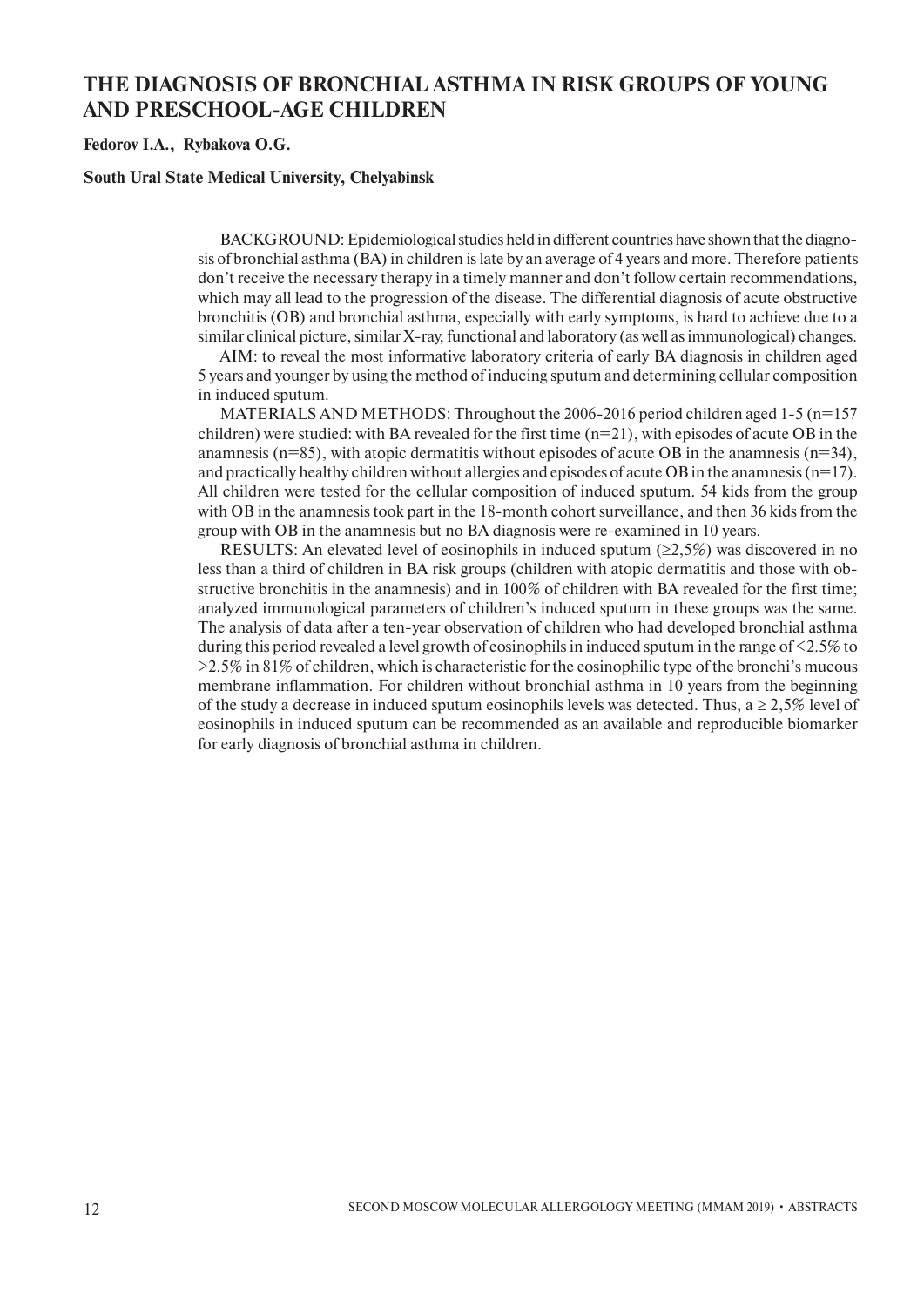## **SCREENING DIAGNOSIS ALGORITHM IN CHILDREN WITH BRONCHOOBSTRUCTIVE SYNDROME**

**Gafurova R.R., Faizullina R.M., Mukhametzyanov A.M., Startseva M.S.**

#### **1 Federal State Budgetare Educational Institution of Higher Education «Bashkir State Medical University» of the Ministry of Health of the Russian Federation**

**2 Ministry of health RB GBUZ RB «City children's clinical hospital No. 17», Ufa**

From November 2018 to May 2019 on the basis of State health care institution of the republic of Bashkortostan Ufa city Children's Clinical hospital No. 17, we examined 78 patients aged 5-18 years, hospitalized for inpatient care with diagnoses of bronchial asthma and acute obstructive bronchitis. At the first stage of the checkup, patient selection was carried out (i.e. the presence of signed voluntary consent of the patient's parents; children who were not examined by molecular allergy diagnostics). Also, anamnestic, routine laboratory and laboratory-instrumental information was studied. At the second stage of the study, all children underwent an allergic diagnostics screening test using the Phadiatop ImmunoCap method with interpretation of the results using a semi-quantitative scale divided into PAU / I sensitization classes (kUa / 1). The number of children diagnosed with acute obstructive bronchitis was 46 (59%); with bronchial asthma - 32 (41%). The number of boys in the observation groups was 42 (54%), girls - 36 (46%). The average age was 9 years. In all children, acute obstructive bronchitis was caused by a respiratory viral infection. To assess the history of all children with acute obstructive bronchitis, an analysis of the modified asthma predictive index (API) was performed, according to which 39 (85%) children noted the presence of more than 3 (4) episodes of wheezing respiration in a year; 25 (54%) children have one of the parents had a confirmed diagnosis of bronchial asthma; 21 (46%) children confirmed the diagnosis of atopic dermatitis and / or allergic rhinitis, and 31 (67%) children previously had a sensitivity to inhalation and food allergens. An analysis of the results of determination of specific IgE for respiratory allergens showed that 39 (85%) children with a diagnosis of acute obstructive bronchitis had sensitization to inhalant allergens, and 23 (59%) children had the indicator corresponded to a high and very high level. In children with bronchial asthma, sensitization was found in 27 (84%). Comparing the analysis data of the modified bronchial asthma development index and the screening data, the diagnosis of acute obstructive bronchitis in 39 (85%) children was changed to the diagnosis of bronchial asthma. Thus, the allergy diagnostic test using the Phadiatop ImmunoCap method can be used as a primary diagnostic method in children with bronchoobstructive syndrome for early verification of bronchial asthma diagnosis.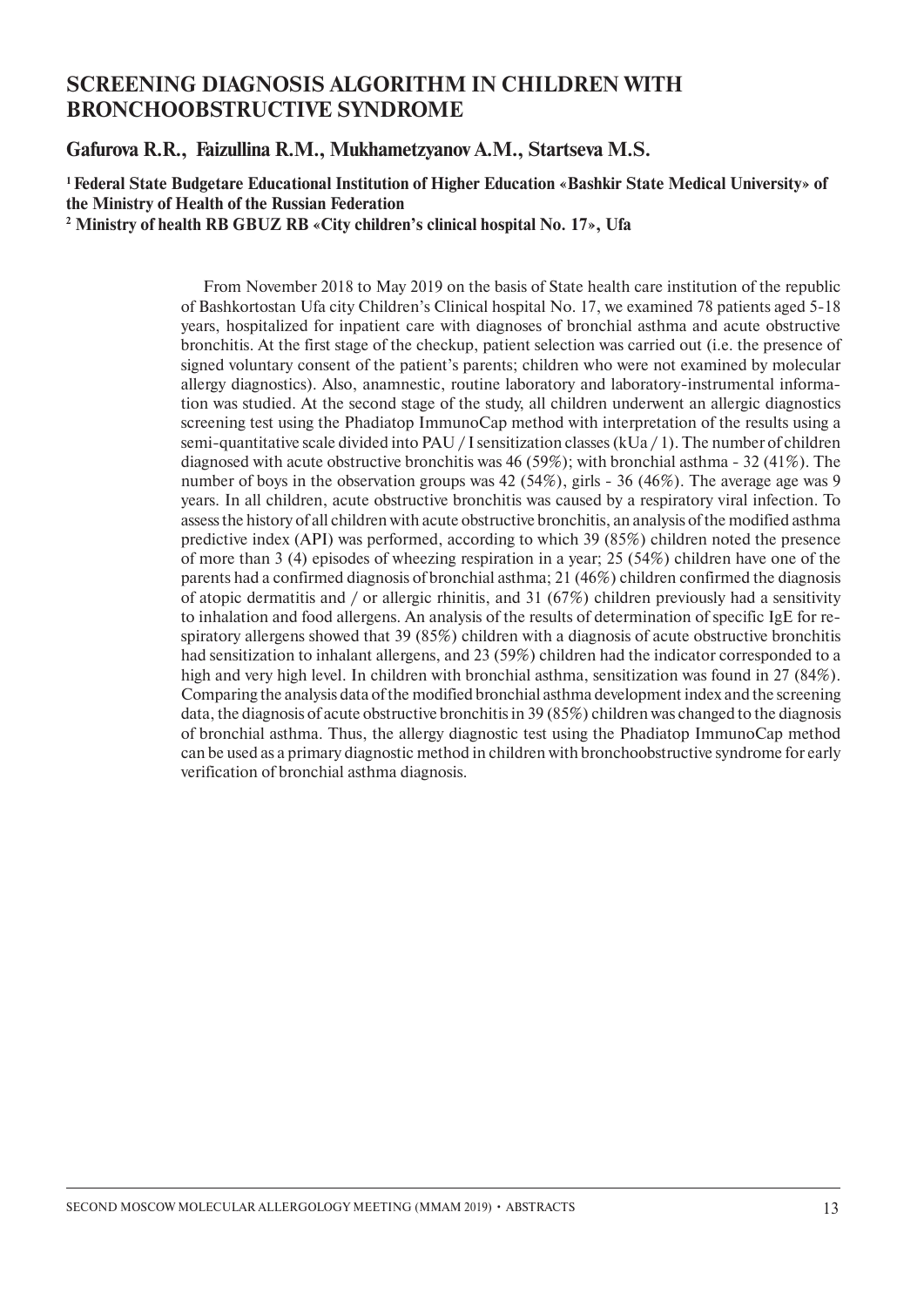#### **Ganieva S.S., Navruzova S.I.**

#### **Bukhara State Medical Institute**

OBJECTIVE: to study the state of immunity in gastrointestinal pathology in children.

MATERIALS AND METHODS: 120 sick children aged 14 to 18 years were examined. The control group consisted of 30 healthy children of the corresponding age.

DISCUSSION: The structure is dominated by peptic ulcer and duodenal ulcer (UD) - 46 (38.3%), chronic gastroduodenitis (CGD) - 33 (27.5%), chronic cholecystitis (XX) - 21 (17.5%). Chronic hepatitis (CG) - 11 (9.2%), chronic enterocolitis (CE) - 9 (7.5%) were found. The immunological parameters of the blood of sick children with ulcer showed a decrease in the concentration of CD3 + and CD4 + lymphocytes to 41.0  $\pm$  0.1% and 23  $\pm$  1.0% (P < 0.05) against the control - 48.0  $\pm$ 0.1% and 34.5  $\pm$  0.1%, respectively. The concentrations of CD8 +, CD16 +, CD20 +, CD23 +, CD25 lymphocytes (in%) and HLA-DR + (in%) were significantly increased in relation to the control group in all groups of examined patients. Consequently, an increase in suppressor and killer activity, as well as the process of antibody formation, is observed during exacerbation of both ulcer and CGD and XX in children. The study of immunoglobulins showed a significant increase in IgG level by 1.3 times with YB -565  $\pm$  11.0 μm / ml (P <0.05) and CGD-545  $\pm$  9.0 μm / ml (P <0.05) and 1, 7 times with XX - 730  $\pm$  5.0 µm / ml (P < 0.05) against the control - 420  $\pm$  13 µ / ml. Against the background of an increase in IgG in the blood, a decrease in the concentration of IgA is noted (P <0.05). IgM increases with ulcer by 1.3 times -  $175 \pm 1.5$  µm / ml, 1.2 times with CGD -  $165 \pm 1.5$ 4.5  $\mu$ m / ml and reduced to 112.0  $\pm$  5.0  $\mu$ m / ml (P < 0.05) with a control ratio of 135  $\pm$  3.5  $\mu$ m / ml. There is an increase in IgE concentration by 22.5 times more with YB-450  $\pm$  11.0 mU / ml (P  $\leq 0.001$ , 16.3 times more with CGD-325.5  $\pm$  1.5 mU / ml, and even more 32.5 times greater with XX-650  $\pm$  11.0 IU / ml against control values -20.0  $\pm$  1.2  $\mu$  / ml. A high concentration of reagins in the blood at the same time indicates microbial and parasitic sensitization.

CONCLUSION: The observed immunological imbalance in gastroenterology is not accidental, it can occur against the background of food, microbial and parasitic sensitization, in most cases it leads to an aggravation of the course of diseases and, of course, requires not only timely diagnosis of combined lesions, but also adequate complex therapy.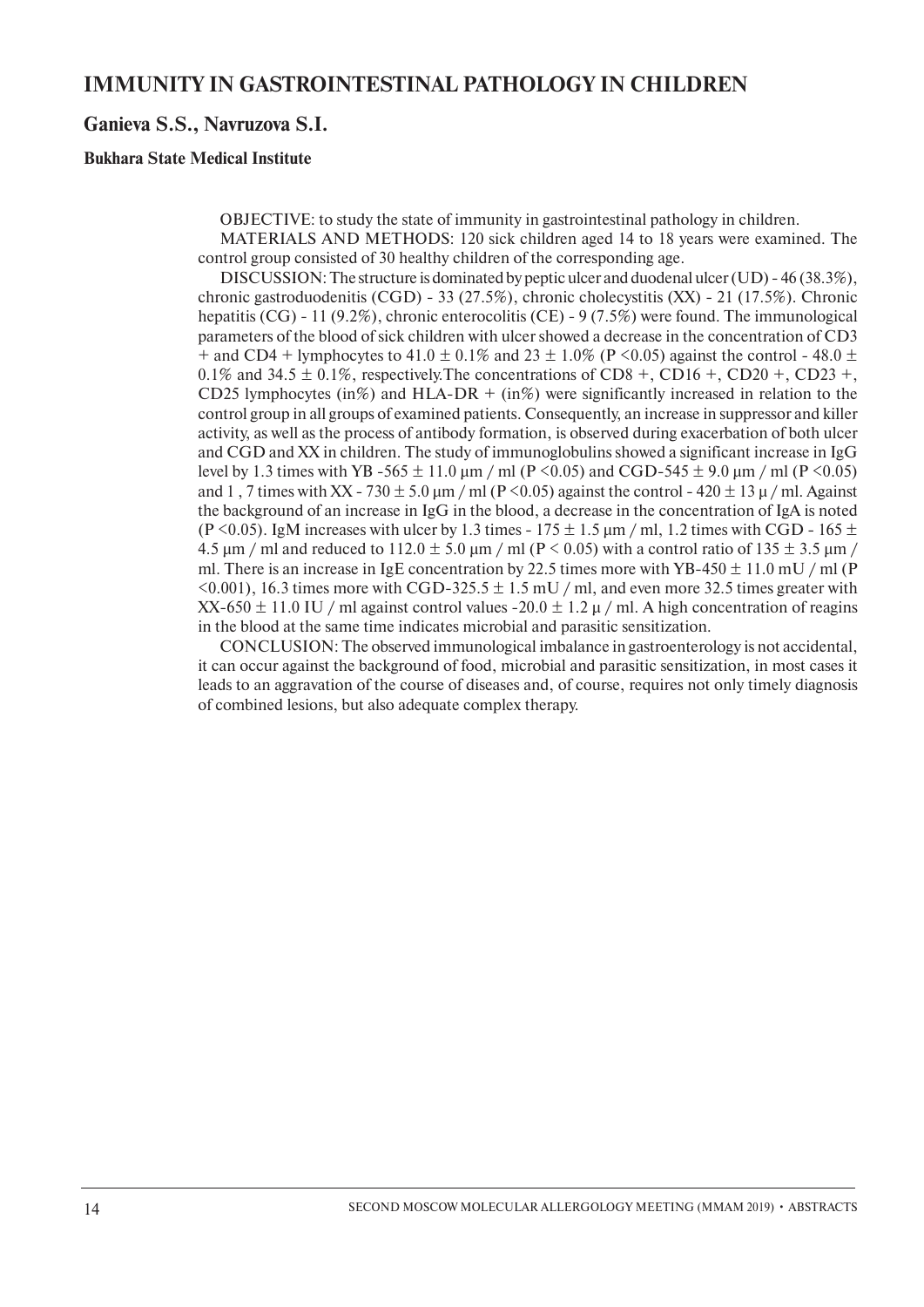## **MILK-SPECIFIC IGE REACTIVITY WITHOUT SYMPTOMS IN ALBUMIN-SENSITIZED CAT ALLERGIC PATIENTS**

#### **Karsonova A., Rjabova K., Curin M., Khaitov M., Elisyutina O., Fedenko E., Fomina D., Beltiukov E., Glazkova P., Semenov D., Karaulov A., Valenta R.**

**The Sechenov First Moscow State Medical University**

BACKGROUND AND OBJECTIVES: Up to 20% of the population in Russia and Scandinavian countries is sensitized to cat which is one of the most important allergen sources in these countries. In a population study conducted in Moscow, we noted that milk albumin represents a frequently recognized allergen. The objective of our study was to investigate if sensitization to milk albumin may be a result of cross-reactivity to cat albumin and if this sensitization is related with symptoms of milk allergy.

METHODS: In a cohort of patients with cat allergy we identified 15 patients with IgE sensitization to cat albumin by tested for IgE reactivity to recombinant and purified cat allergens by ImmunoCAP measurements. These patients were then tested for IgE reactivity to milk allergen extract, milk, albumin and a screening test for food allergy, i.e., fx5 by ImmunoCAP.

RESULTS: We found that seven out of the 15 cat albumin positive patients showed IgE reactivity to milk albumin and milk allergen extract and five of them were positive in the fx5 test. None of these patients had any symptoms of cow´s milk allergy.

CONCLUSION: Our results show that cross-reactivity of IgE from cat albumin sensitized patients with milk albumin can lead to false-positive IgE serology with milk allergen extracts. Therefore, IgE testing for milk allergy should be conducted with purified and/or recombinant milk allergen rather than with milk allergen extract.

Supported by a Megagrant of the Government of the Russian Federation, grant number 14.W03.31.0024 and by the "Russian Academic Excellence Project 5-100", by the Austrian Science Fund (FWF) SFB project F4605.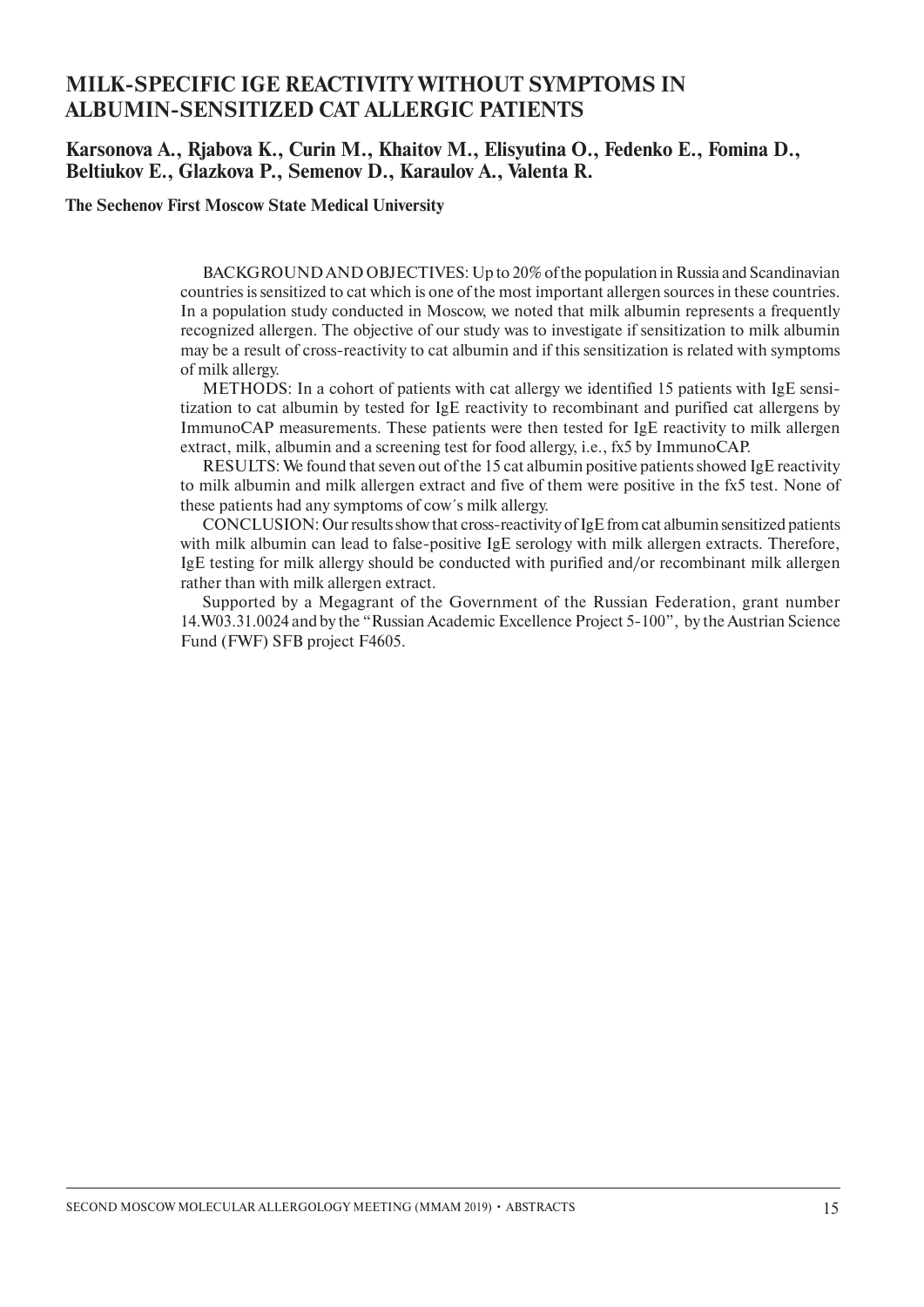## **QUANTIFICATION OF ALLERGEN-SPECIFIC IGE IN PATIENTS WITH BIRCH AND CAT ALLERGY BY ELISA**

#### **Karsonova A., Rjabova K., Curin M., Villazala-Merino S., Niederberger V., Eckl-Dorna J., Fröschl R., Perkmann T., Fomina D., Beltiukov E., Glazkova P., Zhernov Yu., Elisyutina O., Fedenko E., Khaitov M., Karaulov A.,Valenta R., Campana R.**

**The Sechenov First Moscow State Medical University**

BACKGROUND: The measurement of allergen-specific IgE (asIgE) levels is important for allergy diagnosis. Quantitative assays such as the ImmunoCAP technology can only be run on special instruments consume rather large volumes of serum and are expensive.

METHODS: To establish a standard for the measurement of human asIgE we have expressed and purified a human monoclonal IgE antibody specific for the major birch pollen allergen, rBet v 1 (IgEmoAb) and the corresponding allergen. Using IgEmoAb and rBet v 1 we established by ELISA a standard curve allowing to measure and quantify asIgE. Using a set of sera from clinically well-characterized birch pollen and cat allergic patients Bet v 1- and Fel d 1-specific IgE levels were quantified with the IgE ELISA and compared with quantitative IgE ImmunoCAP measurements and results obtained by ImmunoCAP ISAC chip

RESULTS: We have established a standard curve for quantification of asIgE with a linear range covering approximately 6 ng/ml to 240 ng/ml. Allergen-specific IgE levels determined by the quantitative IgE ELISA correlated well with quantitative IgE levels determined by ImmunoCAP and ImmunoCAP ISAC. The quantitative IgE ELISA can be performed with simple ELISA equipment and requires less than half of the amount of serum required for ImmunoCAP measurements.

CONCLUSION: We have established a simple quantitative IgE ELISA which allows robust quantification of asIgE in the nanogram/ml range.

Supported by a Megagrant of the Government of the Russian Federation, grant number 14.W03.31.0024 and by the "Russian Academic Excellence Project 5-100", by the Austrian Science Fund (FWF) SFB project F4605.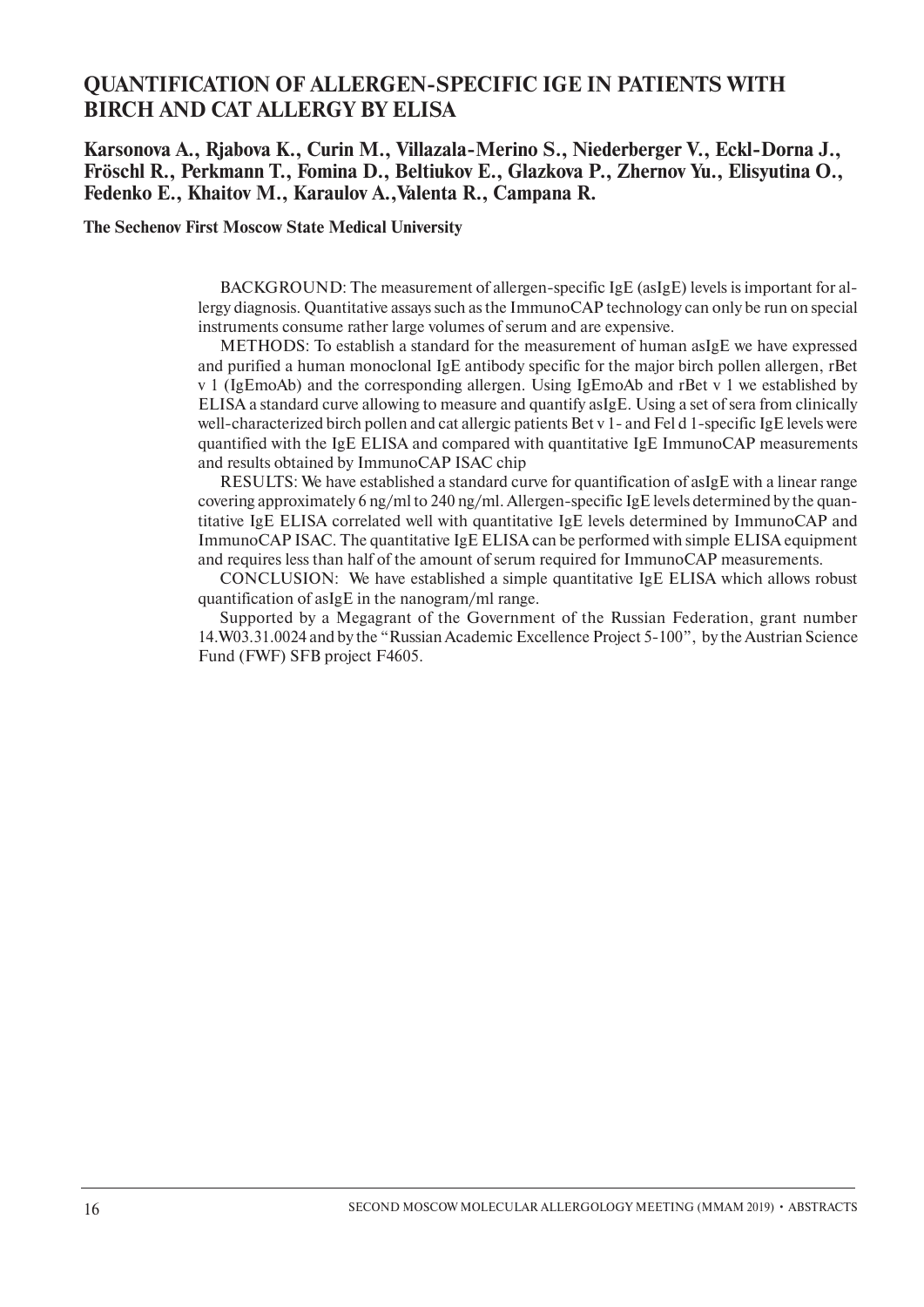## **ANALYSIS OF THE NOSOLOGICAL STRUCTURE OF ALLERGIC DISEASES ASSOCIATED WITH THE ACTIVE ATYPICAL PROGRESSION OF CHRONIC MONO- AND MIXED- HERPES VIRUS INFECTION**

Khalturina E.O.<sup>1, 2</sup>, Garskova N.V.<sup>2</sup>, Mikheeva E.N.<sup>1</sup>, Popov A.S.<sup>1</sup>

**1 I.M. Sechenov First Moscow State Medical University, Moscow (Sechenov University), Moscow, Russia 2 Clinical and diagnostic center MEDSI on Belorusskaya, Moscow, Russia** 

> INTRODUCTION: The incremental increase in the number of allergic diseases (AD) among population necessitates the early detection of clinical and laboratory markers of this pathology which is often associated or going with active progression of chronic viral infections caused by persistent viruses, and in particular the Herpesviridae family viruses.

> MATERIALS & METHODS: Under our supervision there were 481 people of both sexes from 20 to 79 years suffering from mono- and mixed- atypical chronic active (ACA) HVI. In addition to traditional methods of examination (signs, history, physical examination, blood test, etc.), serologic tests (IgM / IgG VCA EBV, IgM CMV, IgG CMV, IgM HSV1 / 2, IgG HSV1 / 2), PCR method for detecting the genome of viruses in biomaterials (blood, saliva, urine, scraping from tonsils and the posterior pharyngeal wall). For the detection of laboratory markers of an allergic process (total Ig E, special Ig E to various allergens, ECP, etc.) in the patients' blood serum, ELISA and ImmunoCAP (allergic tip) methods were used.

> RESULTS: According to the data obtained, 49% and 51% of the examined patients suffer from mono- and mixed-Herpes virus infection (HVI), respectively. Among all patients with ACAI and AD 70.4% of cases (342 patients) is detected. At the same time, in patients with mono-HVI, AD is observed in 67.6% and in patients with mixed-HVI – in 73.1% of cases. The dominant nosological forms among patients with both mono- and mixed-HVI are allergic rhinitis, allergic pharyngitis, allergic tracheitis – 43.0 %; atopic dermatitis and allergic skin lesions (acute and chronic urticarial) – 38.9%; drug allergy  $-24.5\%$ ; food allergy (intolerance)  $-23.9\%$ ; allergic conjunctivitis  $-21.8\%$ ; bronchial asthma – 7%.

> CONCLUSION: Our findings suggest that the prolonged course of ACA HVI is associated with either/as the development or/as active phase of various nosological forms of allergic diseases, which negatively affects the quality of patients' life, contributes to the development of multiple comorbid conditions, leads to polypharmacy and negatively affects the duration and effectiveness of immunotropic therapy.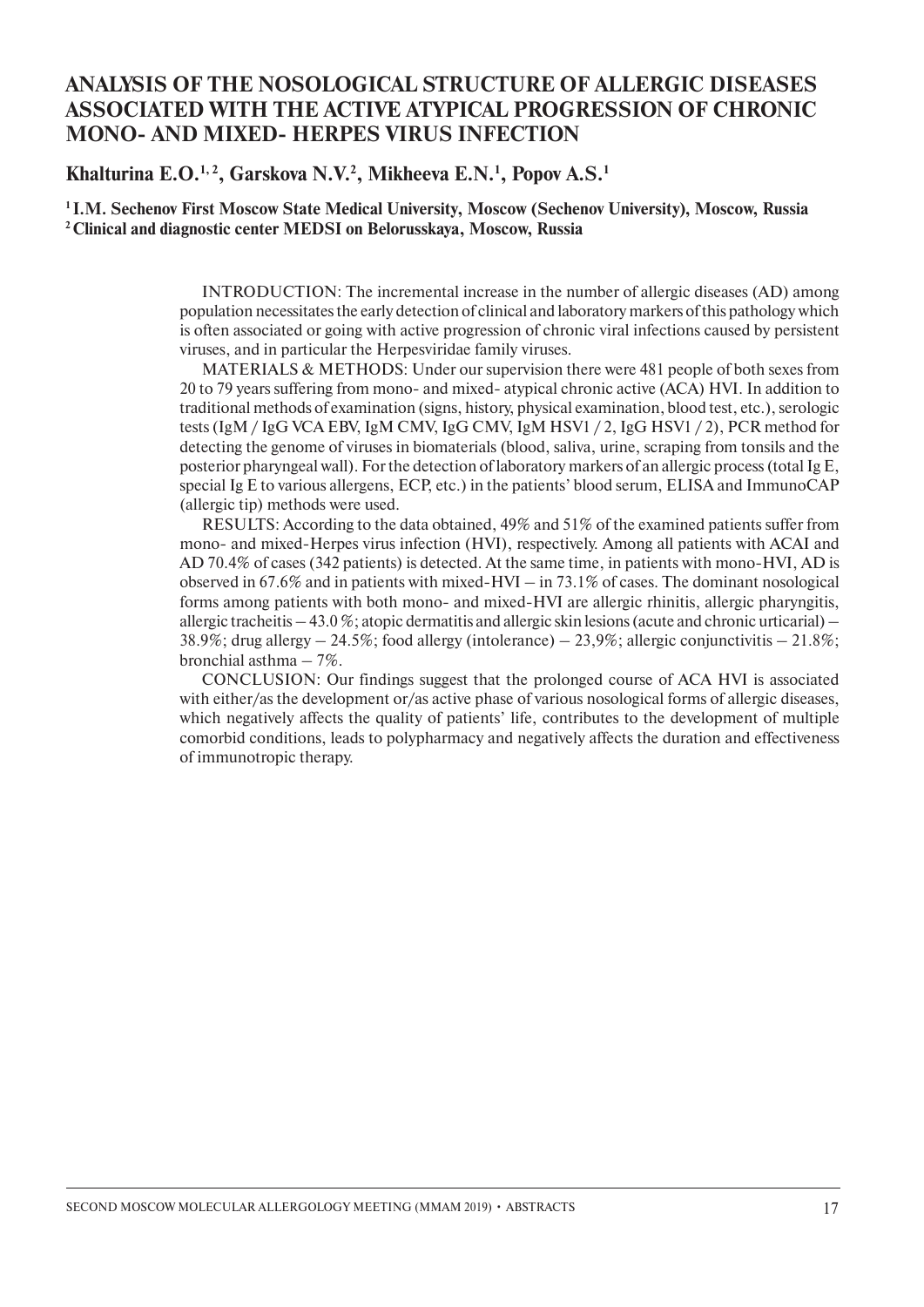## **PAPP-A2 BLOOD CONCENTRATIONS IN NON-PREGNANT PATIENTS: POTENTIAL LINK WITH CYTOKINES, OBESITY AND ASTHMA**

**Koretskaia N.A., Tkachev G.A., Gaverova J.G., Golovatski A.V.**

#### **Irkutsk Diagnostic Centre**

The pregnancy-associated plasma protein A2 PAPP-A2 is homolog of PAPP-A (its sequence identity with PAPP-A is 46 % and it can cleave IGFBP-5 (insulin-like growth factor binding protein) not IGFBP4 to enhance IGF signaling. It is a member of pappalysins subfamily of metalloproteinases (Overaard M.T. et al., 2001)) As cytokines can regulate its expression, as release of cytokines can be result of IGF signal.

Our aim was to estimate PAPP-A2 level in blood of patients with different inflammative and proliferative diseases.

MATERIALS AND METHODS: With DRG ELISA kit we have analyzed 80 serum samples from 8 pregnant women 20-40 years old, 5 patients with Hepatitis C, 40 patients with different thyroid diseases, 10 women with osteoporosis and 3 with adrenal disfunction. Also 2 men with prostatic hyperplasia and 2 men with liver cirrhosis were included. A control group contained 8 healthy women and 2 men. We modified this ELISA manual to measure low PAPPA-2 concentration in non-pregnant patients.

RESULTS: PAPP-A2 in serum of pregnant women was  $10\pm1 \,\mu$ g/ml. The most of another patients and control group have no РАРР-А2 even after serum 5-fold concentration. But we estimate  $0.2\pm0.01$  µg/ml (low range of method) PAPP-A2 from 3 patients with autoimmune thyroiditis (AIT), 2 men with prostatic hyperplasia and 2 men with cirrhosis and 2 women with non-renal hyperparathyreosis. 3 PAPP-A2 positive patients have bronchial asthma.

DISCUSSION: After that we read IL 6 is associated to IGF-1Ec upregulation (Armakolas A. et al, 2019) from prostate tumors. Similar IL 6 and IGF1 sygnaling by osteocytes play an important role in the muscle and bone methabolism both in atherosclerosis (Woefle J. et al., 2011). Functional polymorphisms of IL5, IL6, IL13 genes are associated with asthma development (Bulut I.et al., 2018)

CONCLUSION: Blood concentration correlates with the PAPP-A2 expression analysis and PAPP-A2 can unite cytokines and signal pathways regulation in inflammative and proliferative diseases and aging.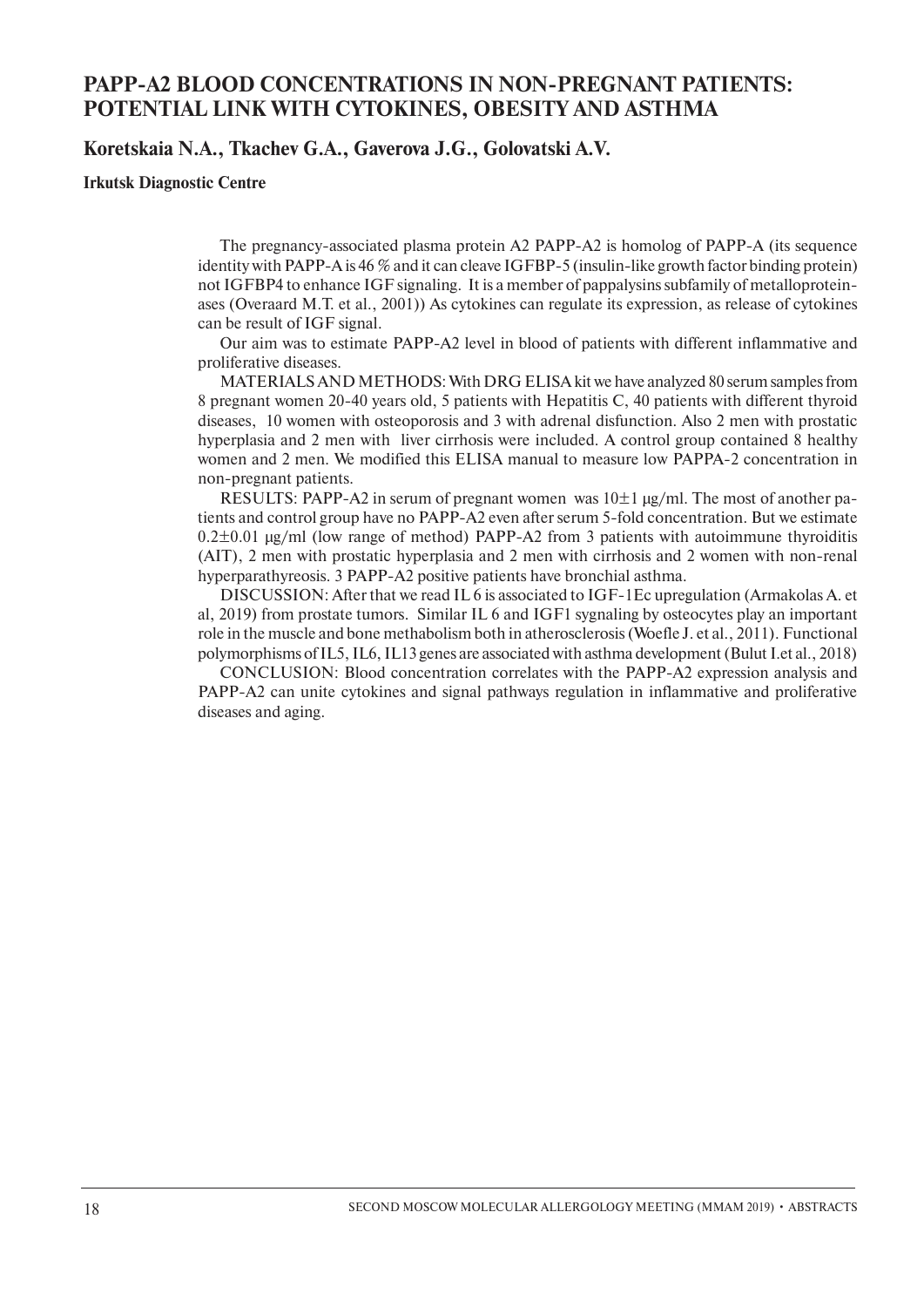## **INCREASE BASOPHIL SENSITIVITY TO MA L D 1 EXPOSURE AFTER BIRCH POLLINATION SEASON**

Litovkina A.<sup>1</sup>, Nikonova A.<sup>1</sup>, Smolnikov E.<sup>1</sup>, Zhernov Y.<sup>1</sup>, Elisyutina O.<sup>1</sup>, Fedenko E.<sup>1</sup>, **Khaitov M.1 , Valenta R1, 2**

**1 NRC Institute of Immunology FMBA of Russia, Moscow, Russian Federation, 24, Kashirskoe shosse, Moscow, 115522**

**2 Medical University of Vienna, Vienna, Austria, Department of Pathophysiology Spitalgasse 23, 1090 Vienna, Austria**

> BACKGROUND: A detailed characterization of human immune cells is needed to better understand mechanisms associated with allergen capture following oral exposure. Our study aimed to evaluate the predictive value of the basophil activation test (BAT) in pollen-associated food allergy.

> MATERIALS AND METHODS: 27 patients from 12 to 59 years [Me = 30;  $\pm \sigma = 11,12$ ], 17 males and 10 females, were involved in the study and formed 2 groups. Group 1: 13 patients sensitized to birch pollen with oral allergic syndrome (OAS) to apple. Group 2: 14 patients sensitized to birch pollen without OAS to apple.

> BAT was determined in blood samples with BeckmanCoulter Allergenicity Kit with 2 purified recombinant allergens (Bet v 1 and Mal d 1, MERC) in 3 concentrations each (1 ng/ml, 10 ng/ml, 100 ng/ml) before and after birch pollination season. Flow cytometry analysis was performed with BD FACS Canto II.

> RESULTS: Patients from group 1 showed higher basophil sensitivity to Bet v 1 and Mal d 1 than patients from group 2 before and after birch pollination season. Before the season basophils were much more sensitive to Bet v 1 than to the cross-reactive Mal d 1. After the season basophils became more sensitive to Mal d 1 in both groups.

> CONCLUSION: Birch pollen allergic patients with OAS showed significantly higher basophil sensitivity to Bet v 1 and the cross-reactive Mal d 1 allergen than patients suffering only from respiratory birch pollen allergy without OAS before and after pollen season. There was no significant difference in sensitivity of basophils to Bet v 1 exposure before and after the season. There is tendency to increase in sensitivity of basophils to Mal d-1 exposure after the pollination season.

> This study was supported by a Megagrant of the Government of the Russian Federation, grant number 14.W03.31.0024.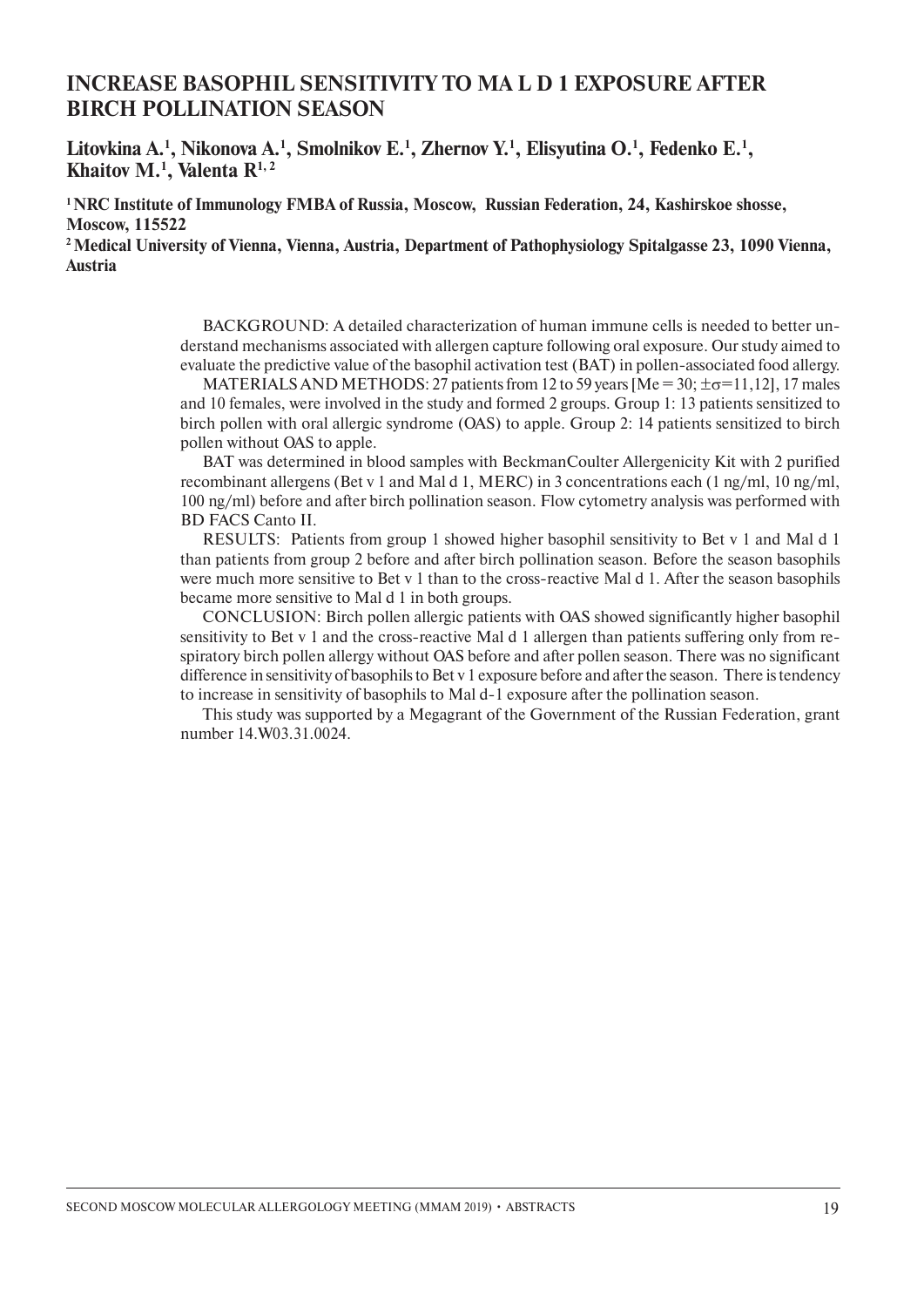## **NOVEL ATYPICAL COMBINATION OF CLINICAL MANIFESTATIONS FOR COELIAC DISEASE**

#### **Lototskaya P., Manina M., Tertychniy A., Erdes S., Zamyatnin A.Jr**

**Clinical Institute of Child Health named after N.F. Filatov Sechenov First Moscow State Medical University**

> INTRODUCTION: Celiac disease (CD) is genetic autoimmune disorder triggered by consuming gluten and is characterized by pathognomonic enteropathy and wide range of clinical manifestations. Extra-digestive manifestations appear more common nowadays and may be associated with a delay in diagnosis.

> OBJECTIVES AND STUDY: we report a case of an atypical combination of symptoms of celiac disease, resulting in long-term ineffective treatment. We present a clinical case of a 17-year-old girl who from the age of 9 has suffered from erosive HP-associated gastritis and erosive duodenitis. A triple course of eradication therapy was conducted. In this period the indicators of weight and height were age-appropriate. However, sometimes the patient was disturbed by headaches, unstable mood, weakness, fatigue. She did not have any intestinal manifestations. Menarche - at the age of 15. At 16 she was diagnosed with duodenal ulcer, complicated by cicatricial deformity of the bulb. Laboratory examination revealed mild iron deficiency anemia and antitransglutaminase IgA antibody (tTG) 415 U/mL (reference values < 20 U/ml), positive anti-EMA IgA,G; anti-DGP IgA 183 U/ml (reference values < 10 U/ml); anti-DGP IgG 131 U/ml (reference values < 10 U/ml); and severe subtotal villous atrophy on duodenal biopsy (stage 3B of the Marsh-Oberhuber classification).

> Histological examination of the duodenal biopsy (Figure 1A) revealed flat surface with severe subtotal villous atrophy (stage 3B of the Marsh-Oberhuber classification). Integumentary epithelium with a diffuse increase in inter-epithelial lymphocytes, Paneth cells at the base of the crypts, an increased density of lymph-plasmocyte infiltration within the lamina propria were detected.

> The therapy included adherence to a gluten-free diet, eradication therapy. A partial restoration of duodenal musoca after 3 months (Fig. 1B).

> Fig. Morphological changes on duodenal biopsy before (A) and after 3 months of compliance with a Gluten-Free Diet (В). Bars, 200 mkm.

> CONCLUSIONS: The peculiarity of this case is an isolated ulcerative lesion of the duodenum without any intestinal manifestations. Efforts are needed to prevent long diagnostic delays and resulting complications, which may affect child development as well as final height and health in adulthood. Lack of awareness on different clinical presentations of CD may contribute to prolonged delays.

This research was funded by the Russian Science Foundation (grant # 16-15-10410).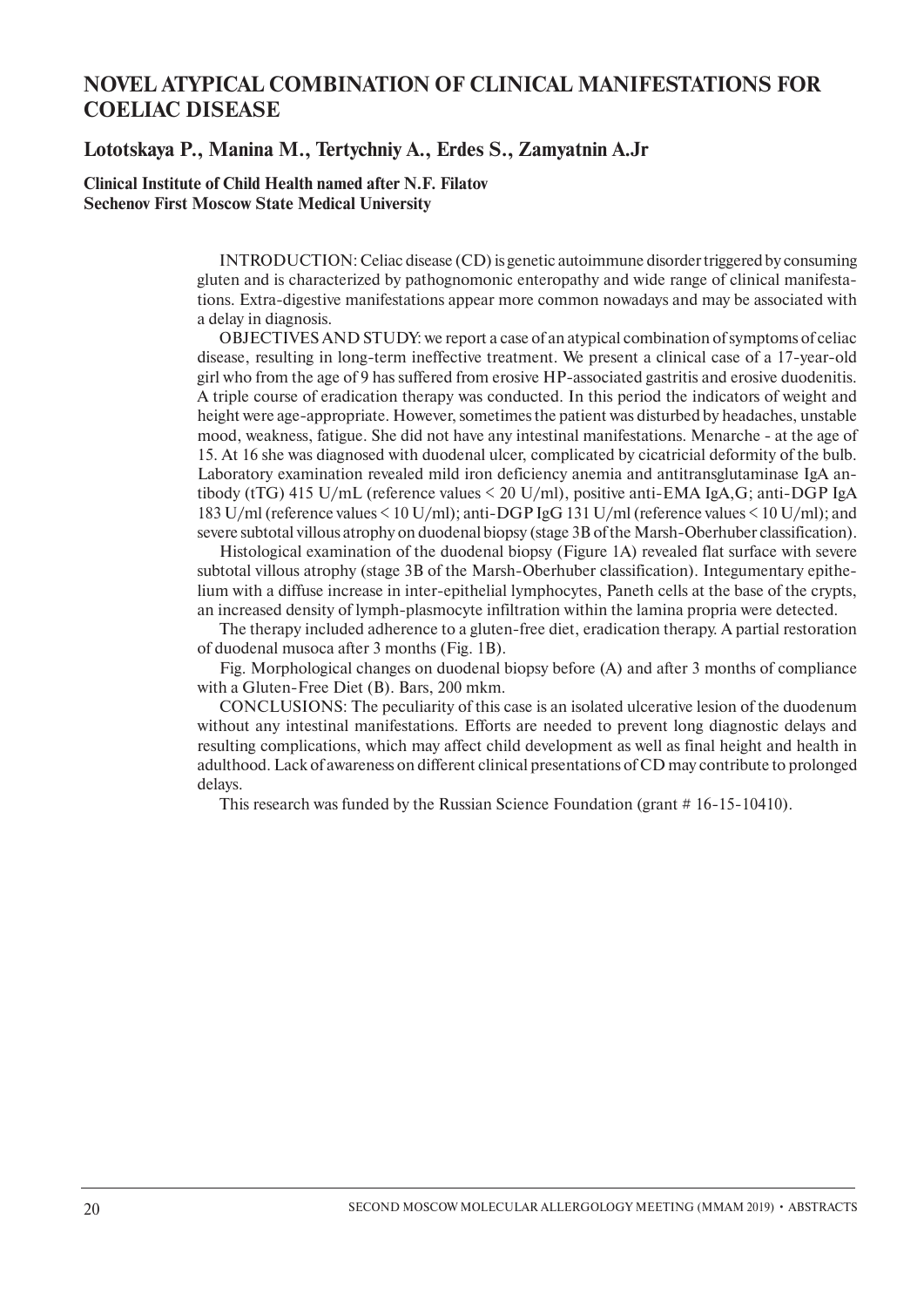## **VITAMIN D AND VENTILATION LUNG FUNCTION IN PATIENTS WITH BRONCHIAL ASTHMA**

#### **Luchnikova T.A., Prikhod'ko O.B.**

#### **Amur State Medical Academy**

Among the various causes responsible for increasing the prevalence of allergic diseases, the role of vitamin D deficiency as a potentially important pathogenetic factor in allergies has also been emphasized in recent years. An indirect evidence of the above vitamin D value is the established fact that the highest incidence of allergies and asthma is recorded among the urban population, in large cities of economically developed countries.

Our study involved 80 patients with bronchial asthma, of varying severity. The control group consisted of 50 patients without bronchopulmonary pathology. All patients underwent a study of vitamin D and spirometry.

The average level of vitamin D in 80 patients with BA was significantly lower - 18.83  $\pm$  3.73 than in 50 subjects of the comparison group (without bronchopulmonary pathology) -  $27.47 \pm 3.65$ ng/ ml ( $p = 0.001$ ). At the same time, the level of vitamin D in patients with BA with a late onset of the disease was significantly lower and amounted to  $15.07 \pm 6.79$  ng/ml than with a duration of BA more than 10 years - 24.18  $\pm$  6.57 ng/ml (p = 0,03). Therefore, a low level of 25- (OH) D may be one of the risk factors for BA. The level of vitamin D was significantly lower in the group of patients with severe uncontrolled asthma than in the other groups. Moreover, the minimum vitamin D content in patients with severe BA was 5.088 ng / ml, which is a pronounced deficiency of 25 (OH) D and requires correction. Vitamin D deficiency is a marker of deterioration in the course of BA  $(r = -0.54, r = 0.54)$  $p=0.0002$ ), and leads to more and more severe exacerbations ( $r=-0.42$ ,  $p=0.0003$ ). The correlation between the parameters of the lung ventilation function and the concentration of vitamin D were determined: vitamin D / FEV1 (r = 0.34; p = 0.01); Vitamin D / MOS50 (r = 0.33; p = 0.01); Vitamin D / MOS75 (r = 0.39; p = 0.004); Vitamin D / PSVavr. (r = 0.63; p < 0.0001). The revealed relationships confirm the results of studies on the effect of vitamin D deficiency on BA and prove the presence of receptors for this vitamin in the bronchopulmonary system.

CONCLUSIONS: Vitamin D deficiency can be considered a marker of both severe asthma and a factor that increases the frequency and severity of exacerbations.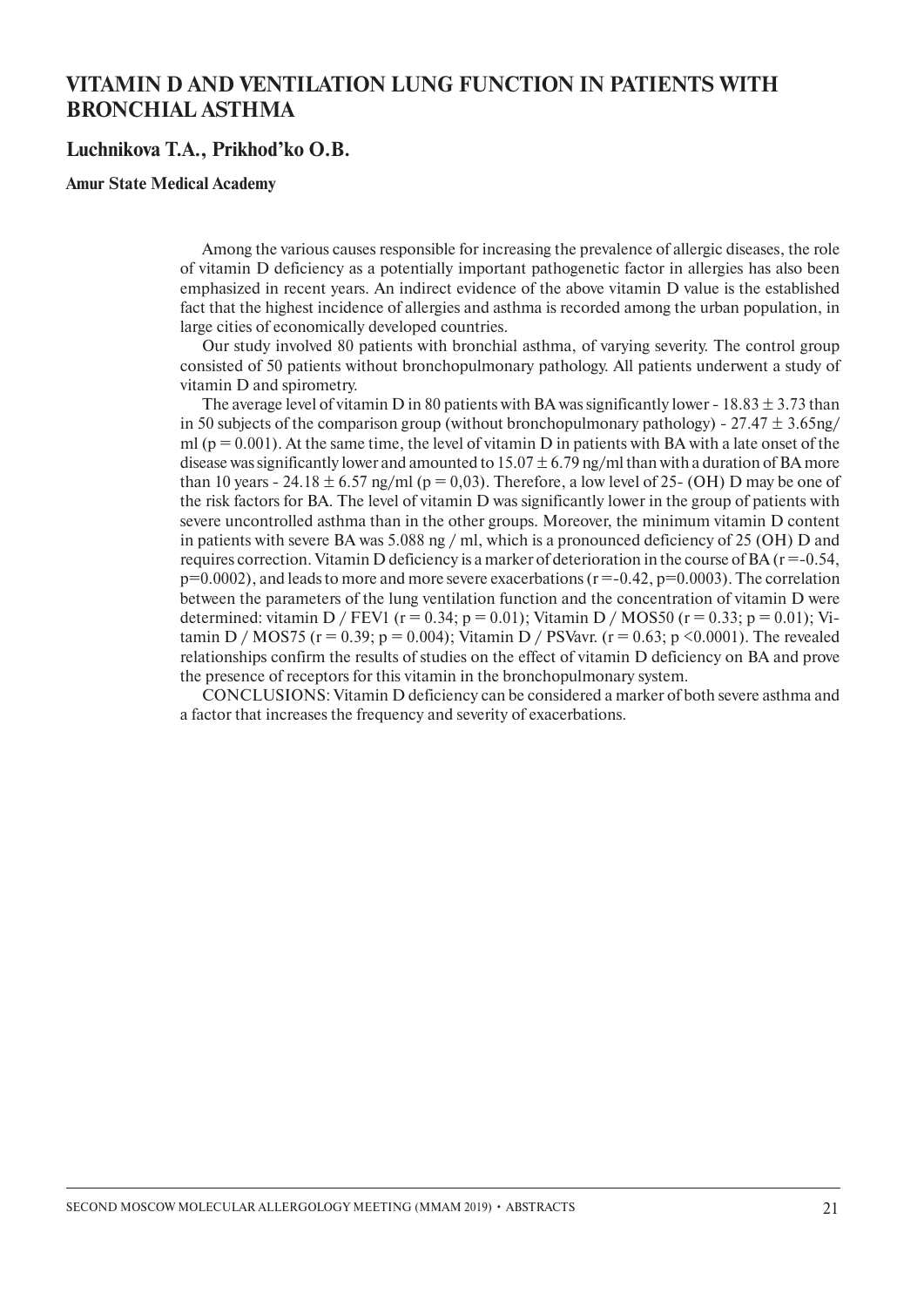## **THE ISSUE OF LABORATORY DIAGNOSTICS OF ALLERGIC DISEASES OF OCCUPATIONAL ETHIOLOGY**

#### **Masyagutova L.M., Abdrakhmanova E. R., Bakirov A.B., Gizatullina L.G, Khairullin R.U.**

**Ufa Research Institute of Occupational Health and Human Ecology, Ufa, Russia**

The occupational morbidity rate is a commonly recognized criterion for the impact of adverse working conditions on workers' health. A significant proportion in the development of occupational morbidity is of allergic origin. The leading nosological forms are: occupational bronchial asthma (47%), eczema (22%) and dermatitis (10%). The combination of prolonged exposure to adverse air factors of the working area, even at the level of maximum permissible concentrations, increases the risk of sensitization.

PURPOSE: To analyze the information content of diverse methods for the specific diagnosis of industrial allergens in patients with occupational allergy.

Materials and methods: a retrospective analysis of laboratory performance of 48 patients with suspected occupational allergy admitted to the clinic of Ufa Research Institute of Occupational Health and Human Ecology was performed. Among the examined there were healthcare workers - 17 (35.4%); agricultural workers (poultry farmers) - 11 (22.9%); construction workers (painters) - 5 (10.4%); processing workers (grinders, flour mills, bakers) - 6 (12.5%); electric power workers (insulators, operators) - 4  $(8.3\%)$ ; mining industry workers (operators) - 4 $(8.3\%)$ , others - 1  $(2.0\%)$ .

To identify sensitization to occupational, food and drug allergens, an enzyme-linked immunosorbent assay for the determination of specific IgG and IgE using liquid biotilinated allergens (Dr. Fouquet, Germany) in blood serum was used.

RESULTS: Allergen-specific antibodies were detected in most of the examined individuals - 42 (87.5  $\pm$  12.6%). Moreover, positive results for food allergens were detected in 36 (75.0  $\pm$  10.8%); to drugs - in 4 (11.1  $\pm$  1.6%); occupational - in 13 (27.0  $\pm$  3.9%), including 8 (16.6  $\pm$  2.4%) patients to chloramine;  $5(10.4 \pm 1.5\%)$  - to latex.

DISCUSSION: The analysis showed that in 76.1% of cases, sensitization to two or more allergens was detected. Positive results on occupational allergens in 100% were accompanied by polyvalent sensitization to drug and food antigens. The combined presence of specific IgG and IgE antibodies to various allergens was found in 37.5% of samples, which may be associated with the formation of blocking antibodies or with the participation of various (IgE-dependent and non-IgE-dependent) mechanisms for the development of allergic reactions.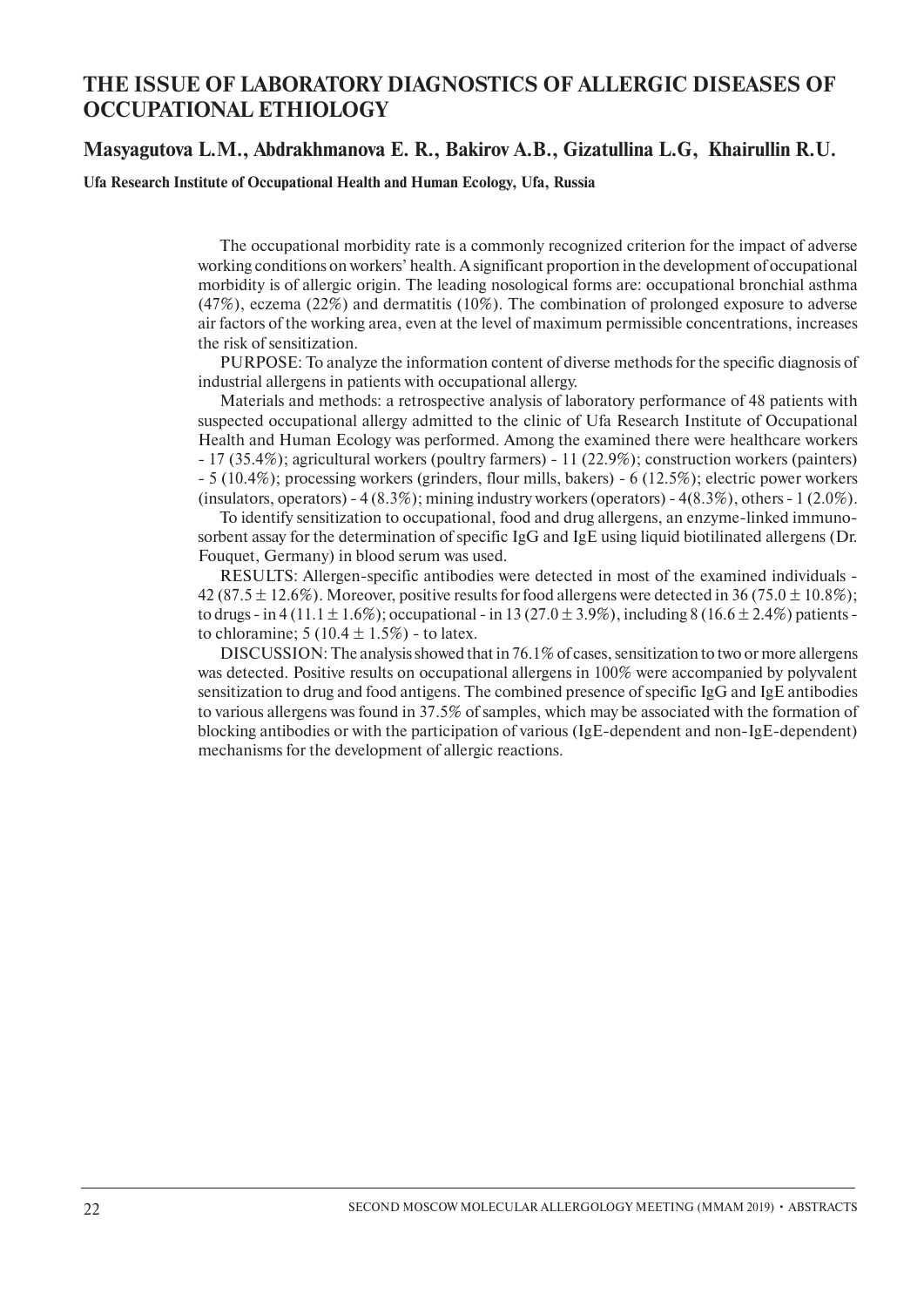## **PROLONGED COUGH IN CHILDREN**

#### **Matsakova D.V., Krasilova E.V., Bashkina O.A., Prodeus A.P., Kokuev A.V.**

#### **GBOU «AGMU» of the Ministry of Health of the Russian Federation, GBUZ MO «DGKB 9 named after GN Speransky» and the Higher Medical School**

In pediatric practice in recent years, the problem of lingering and chronic coughing has become increasingly significant, due to the persistent tendency to increase the number of children with these complaints, the absence of obvious or subclinical manifestations of the disease, the ineffectiveness of therapy, as well as the uncertainty of the prognosis. Of the infectious diseases that can cause a protracted cough, pertussis is the most significant. There is an annual increase in the number of children hospitalized in the department with a diagnosis of whooping cough, reparation period. More than half of the children were vaccinated. This is confirmed by the fact that the traditional DTP vaccine does not now guarantee 100% protection against pertussis, which may be associated with a change in specific proteins - antigens. We examined 1,200 children with a protracted cough who were examined and treated at the Department of Allergology - Immunology,GBUZ JSC CSTO named after N.N.Silishcheva "at the age of 4 - 17 years for 2016 - 2018 years. All children were divided into groups by age (1st group - 3-7 years old,2nd group - 8-11 years old, 3rd group - 12-15 years old and 4th group - over 15 years old). The examination was carried out: general clinical tests, a study of nasal swabs, pharynx for flora and sensitivity to a / b, ELISA examination in a qualitative and quantitative way (immunoglobulins A, M, G) for pertussis and pertussis, studies on chlamydia, mycoplasmas,x-ray examination( or computed tomography) of the chest and sinus organs (if indicated). If in 2016, of all patients hospitalized in the department, the percentage of children with cough was 22.9%, in 2017 this figure increased to 28.1%, then in 2018 it amounted to 33.2%. Children between the ages of 8 and 11 are predominant, with no significant difference between girls and boys. With a more in-depth examination of children for pertussis, pertussis, there is also a tendency for an increase in the number of patients. In 2016, this diagnosis was made in 9.1% of the total number of children with cough, in 2017 - 11.9%, in 2018 - 18.7%. It is interesting to note that 56% of children with this diagnosis were vaccinated according to the vaccination calendar. This requires further, deeper examination and dictates the need to find new ways to prevent and treat this infection.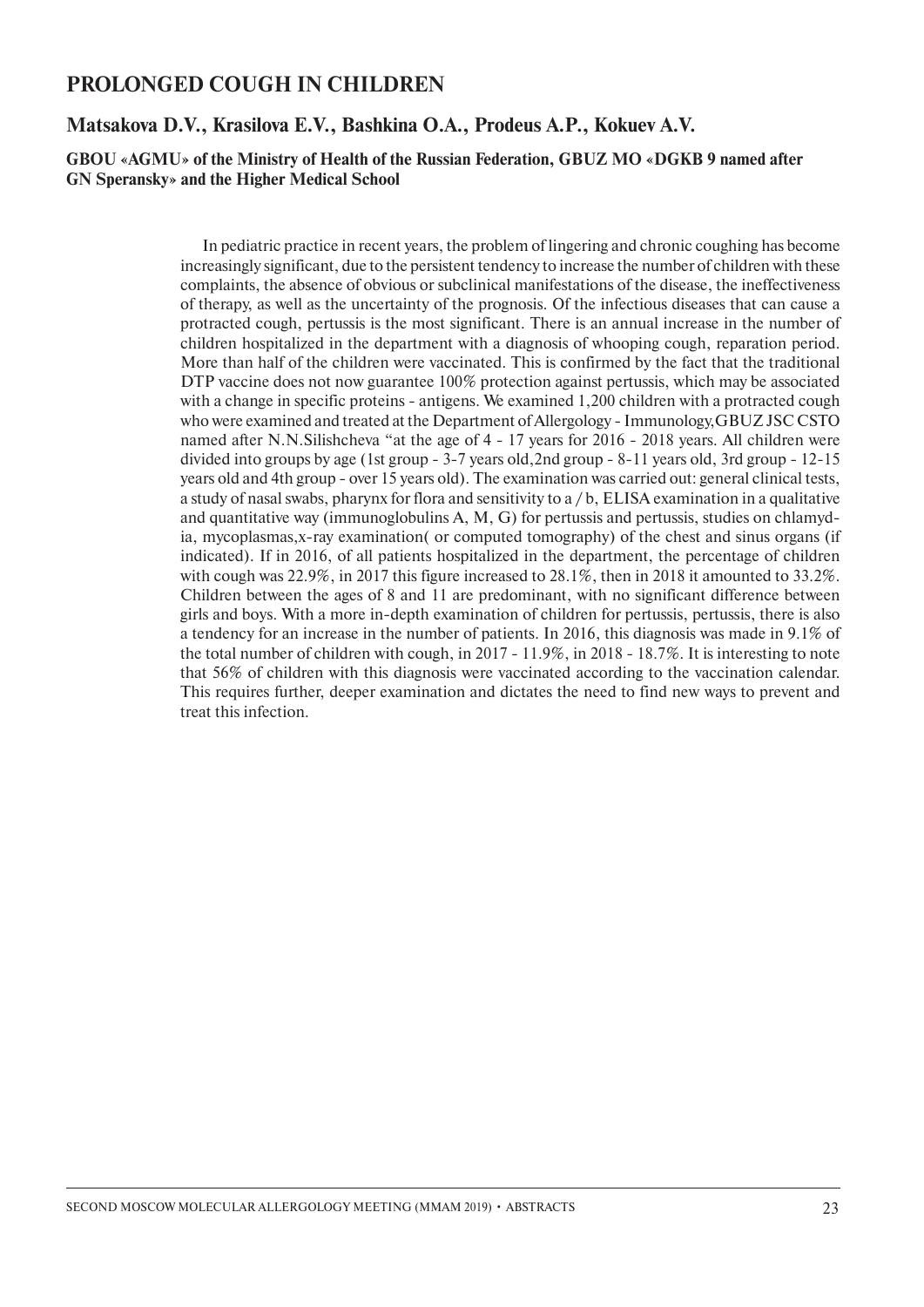## **EXPRESSION OF TLR2 AND TLR4 MRNA BY PERIPHERAL BLOOD MONONUCLEAR CELLS IN PATIENT WITH BRONCHIAL ASTHMA**

Ogurtsova A.D.<sup>1</sup>, Khoreva M.V.<sup>1</sup>, Latysheva T.V.<sup>2</sup>, Svitich O.A.<sup>1</sup>, Gankovskaya L.V.<sup>1</sup>

**1 Pirogov Russian National Research Medical University (Moscow, Russia) 2 National Research Centre – Institute of Immunology Federal Medical-Biological Agency of Russia (Moscow, Russia)**

> TLR2 and TLR4 are well represented on various hematopoietic and non-hematopoietic cells, such as monocytes, macrophages, epithelial cells, etc. These cells are the first that recognize invading microorganisms and various allergens (for example, Der p). Polymorphism of TLR genes, impaired expression of these receptors on the cell, ligand recognition or signal transduction can contribute to the development of various diseases, including bronchial asthma. 30 healthy controls, 30 patient with allergic bronchial asthma, 17 patient with mixed asthma and 11 patient with non-allergic asthma were enrolled in the study. The diagnosis was made in the National Research Centre – Institute of Immunology FMBA of Russia based on anamnesis of the disease, clinical and laboratory examination. All patients received standard therapy prescribed by the patient management protocol. PBMC were isolated from human peripheral blood using Boyum method by Ficoll-Urographen gradient centrifugation. RNA was isolated using RNeasy Plus Mini Kit (Qiagen, USA), reverse transcription reaction was performed using Set for performing reverse transcription reaction (Synthol, Russia). TLR2 and TLR4 mRNA expression in PBMC were evaluated using real-time PCR assays with Reagent kit for real-time PCR in the presence of SYBRGreen I and primers (Synthol, Russia). TLR2 and TLR4 mRNA differential expression were calculated using the ΔΔCt method. StatSoft Statistics 6.0 software was used to perform all statistical analyses. Differences in each variable between patients and controls were evaluated with Mann–Whitney U-tests. A p-value  $\leq 0.05$  was considered statistically significant. The expression of TLR2 mRNA in PBMC was significantly higher at number of patients with asthma than in controls ( $p \le 0.05$ ). Allergy patients have an increase the expression level of TLR2 mRNA of 2.3 times, mixed asthma patient have an increase of 2.8 times, non-allergic asthma have an increase of 2.5 times. Compared to healthy controls, the expression of TLR4 mRNA in PBMC was statistically by far higher ( $p \le 0.05$ ) at patients with mixed asthma (3,4 times), non-allergic asthma (2,5 times) and in patients with moderate allergic asthma (5 times). Our findings suggest that high level TLR2 and TLR4 mRNA expression in PBMC may indicate the involvement of these receptors in the pathogenesis of the diseases, activation of innate immunity mechanisms in the development of bronchial asthma, leading to chronic inflammation development.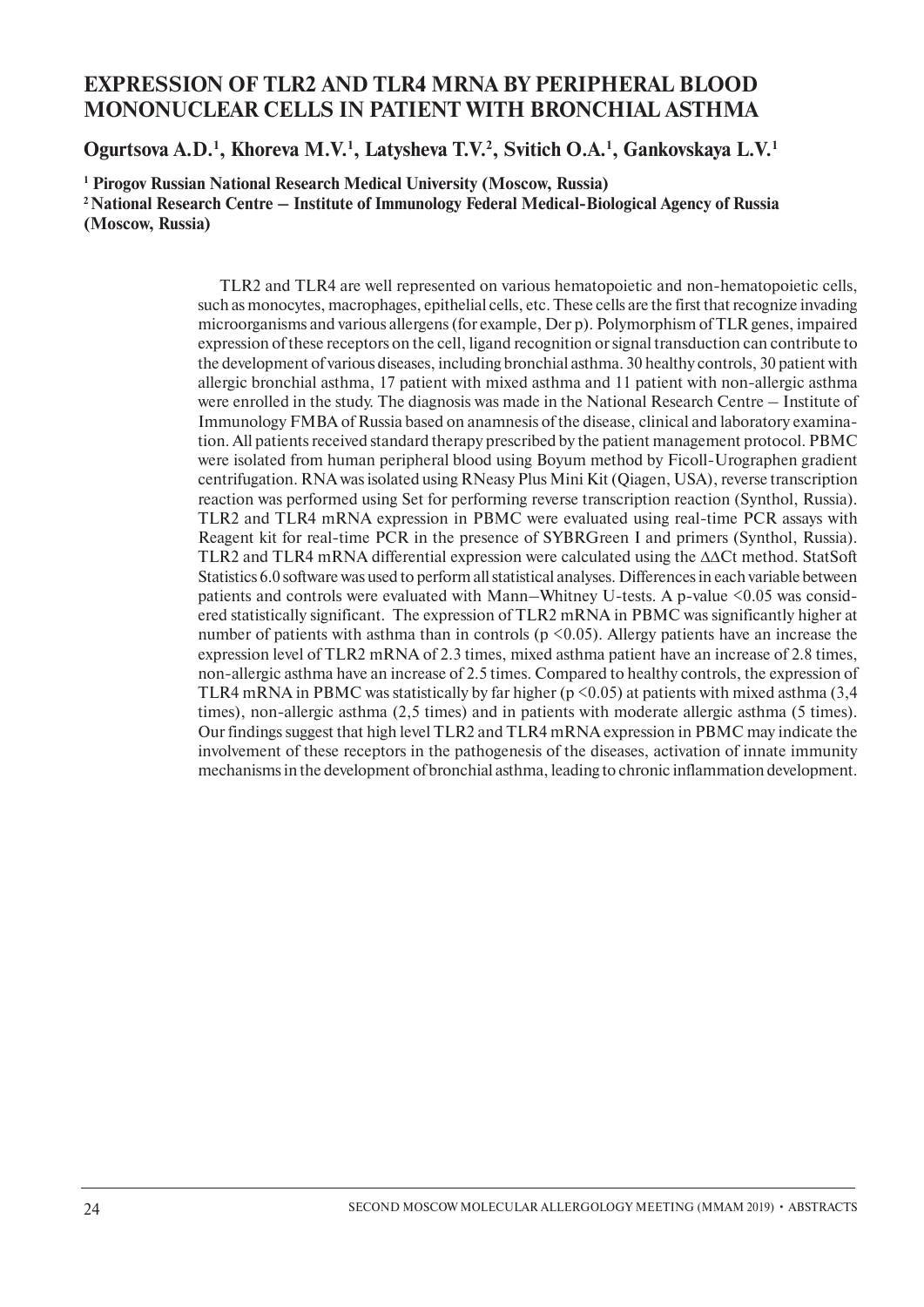## **EFFECTIVENES OF SUBLINGUAL ALLERGEN-SPECIFIC IMMUNOTHERAPY (ASIT) IN PATIENT WITH ADVERS GASTROINTESTINAL REACTIONS IN THE COURSE OF THE THERAPY**

**Peredelskaya M., Nenasheva N.**

**Federal State Budgetary Educational Institution of Further Professional Education «Russian Medical Academy of Continuous Professional Education» of the Ministry of Healthcare of the Russian Federation**

> INTRODUCTION: The sublingual ASIT found use as a viable and effective method of therapy. Though, sometimes it occurs that associated gastrointestinal adverse reactions result in refused treatment by patients. Typically, in such a situation an attempt to switch to subcutaneous ASIT is used; but that method has its restrictions, particularly, in pediatric population. In this article we present our successful experience of maintaining the sublingual mode of ASIT in 5 patients: two adults and 3 pediatric patients (5 to 8 years old, male and females).

> MATERIAL AND METODS: All the patients were given ASIT with the birch pollen allergen; sensibilization profiles were confirmed by presence of specific immunoglobulins E (IgEs).

> During the treatment abdominal pains of various intensities were registered in all the patients. Medical screening did not reveal any pathological changes in gastrointestinal tract. All the patients (and pediatric patients; parents) gave written informed consents for the therapy.

> In the course of the ASIT treatment, at the point where the maintenance dose had been established, moderate abdominal pains without oral allergic syndrome emerged, within 30 minutes to 2 hours after taking the medicine, recognized by the physician as related to the therapy. All the patients stated willingness to continue the treatment. Therefore, the traditional therapy regiment of sublingual ASIT were modified. The following therapy regiment were proposed: after a two-weeks interval, the course of ASIT were resumed as 1 puff in the morning, the dosage 10 ir/ml, with the dose escalation every other day by 1 puff, until the maximum tolerated, i.e., not associated yet with any adverse reactions, dose was achieved. After it was achieved, the maximum tolerated dose in a patient remained the same during two weeks, where the medicine was taken every other day. And then, an attempt to increase the dose was undertaken; if the pain syndrome reappeared, the previous treatment was retained. We were able to attain the medicine level as high as 1-2 puffs with the dosage of 300 ir/ml.

> RESULTS: Children were treated in the course of one year with a significant clinical effect, such as decreased symptoms intensity during the pollination season. Adult patients received ASIT according to the proposed therapy regiment during more than a year, with a high effect.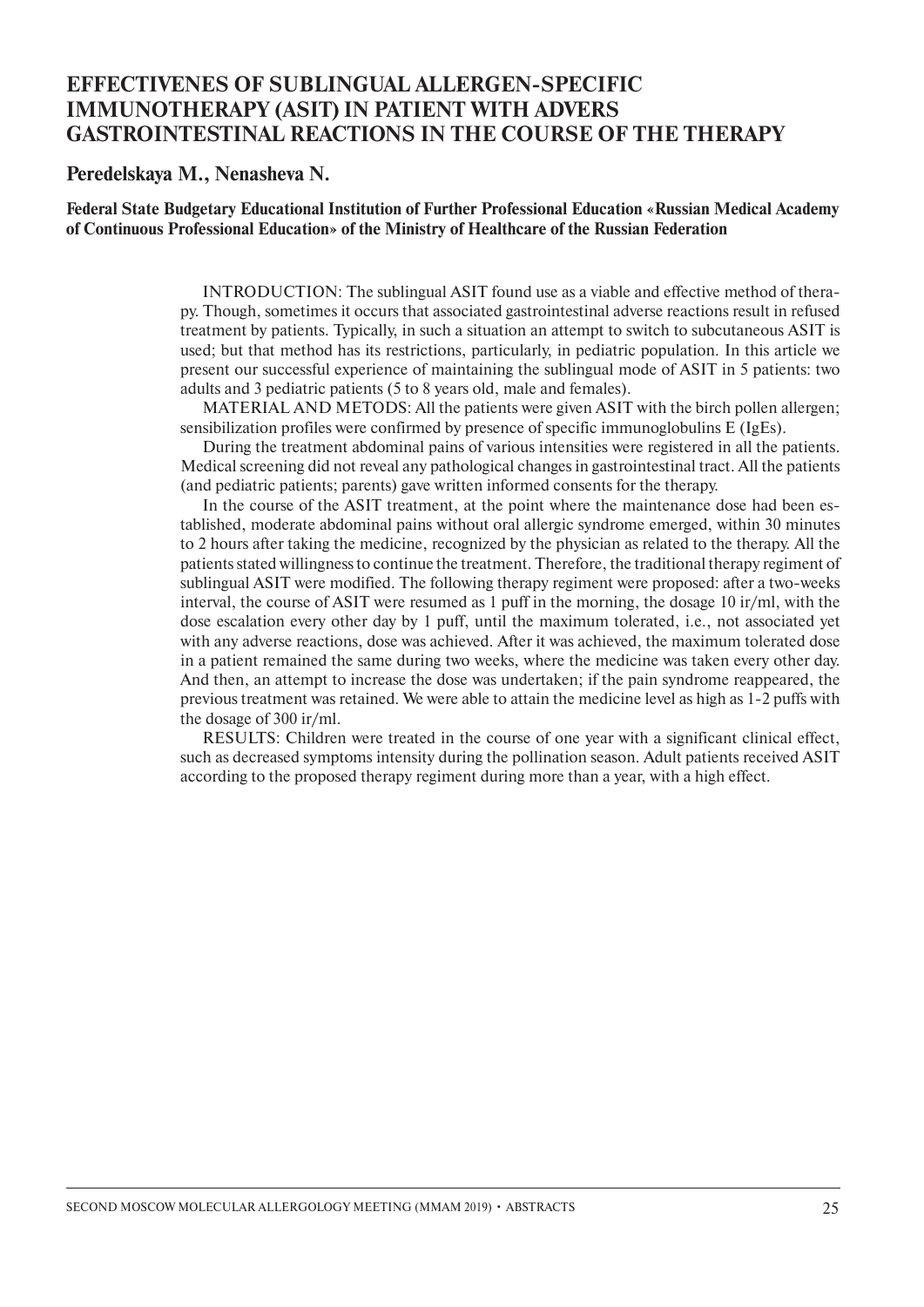## **FOOD ALLERGEN TRIGGERS AND THEIR ROLE IN THE DEVELOPMENT OF IGE-MEDIATED FOOD ALLERGY AMONG CHILDREN**

#### **Petrova S.Yu., Khlgatian S.V., Berzhets V.M., Pishchulina L.A., Petrova N.S.**

#### **Mechnikov Research Institute of Vaccines and Sera**

Identification the spectrum of allergy sensitivity in patients with food allergy is a necessary part of the work of an allergist.

OBJECTIVE: To study the structure оf sensitization to food allergens among children in Moscow and Moscow region.

METHODS: The concentration and class of specific IgE in blood serum of children with IgE-mediated allergic diseases were examined with RIDA AllergyScreen method.

RESULTS: 253 serums of children aged 8 months to 16 years with IgE-mediated food allergy were studied. The frequency of sensitization to food allergens is as follows: cow milk – 48,2%; rye flour - 27.7%; egg albumin - 26,9%; celery - 24,5%; hazelnut - 22,9%; peanuts - 22,5%; carrot -19,8%; wheat flour - 19.0%; cod fish -13.4%. Egg yolk, fruits of Solanaceae, of walnut, of Rosaceae, of Pedaliaceae and of Rutaceae cause allergic reactions less frequently. Among milk proteins the leading role in sensitization belongs to whey proteins of milk, among which the greatest allergic activity is recognized for  $\beta$ -lactoglobulin. However, our analysis showed that the percentage of sensitization among children in Moscow and the Moscow region to  $\alpha$ -lactalbumin is significantly higher than to  $\beta$ -lactoglobulin, and is 61,5% and 44,9%, respectively.

CONCLUSIONS: According to the study, about half of children with IgE-mediated food allergies in Moscow and the Moscow region have sensitization to cow's milk proteins. Among them sensitization to α-lactalbumin was detected the most frequently. Changing the sensitization profile to cow's milk proteins may be associated with the use of new adapted mixtures for artificial feeding of infants. Adaptation of the protein component of modern infant formula is in reducing the total protein content, as well as in changing its qualitative composition. Whey proteins in modern infant formulas are a-lactalbumin. The latter is justified by the presence of this protein in breast milk and the absence of  $\beta$ -lactoglobulin in it. As a result, when feeding with infant formula, the food antigenic load on the child's body is represented by cow  $\alpha$ -lactalbumin, which in the presence of predisposing factors can lead to the formation of food allergy primarily to this protein.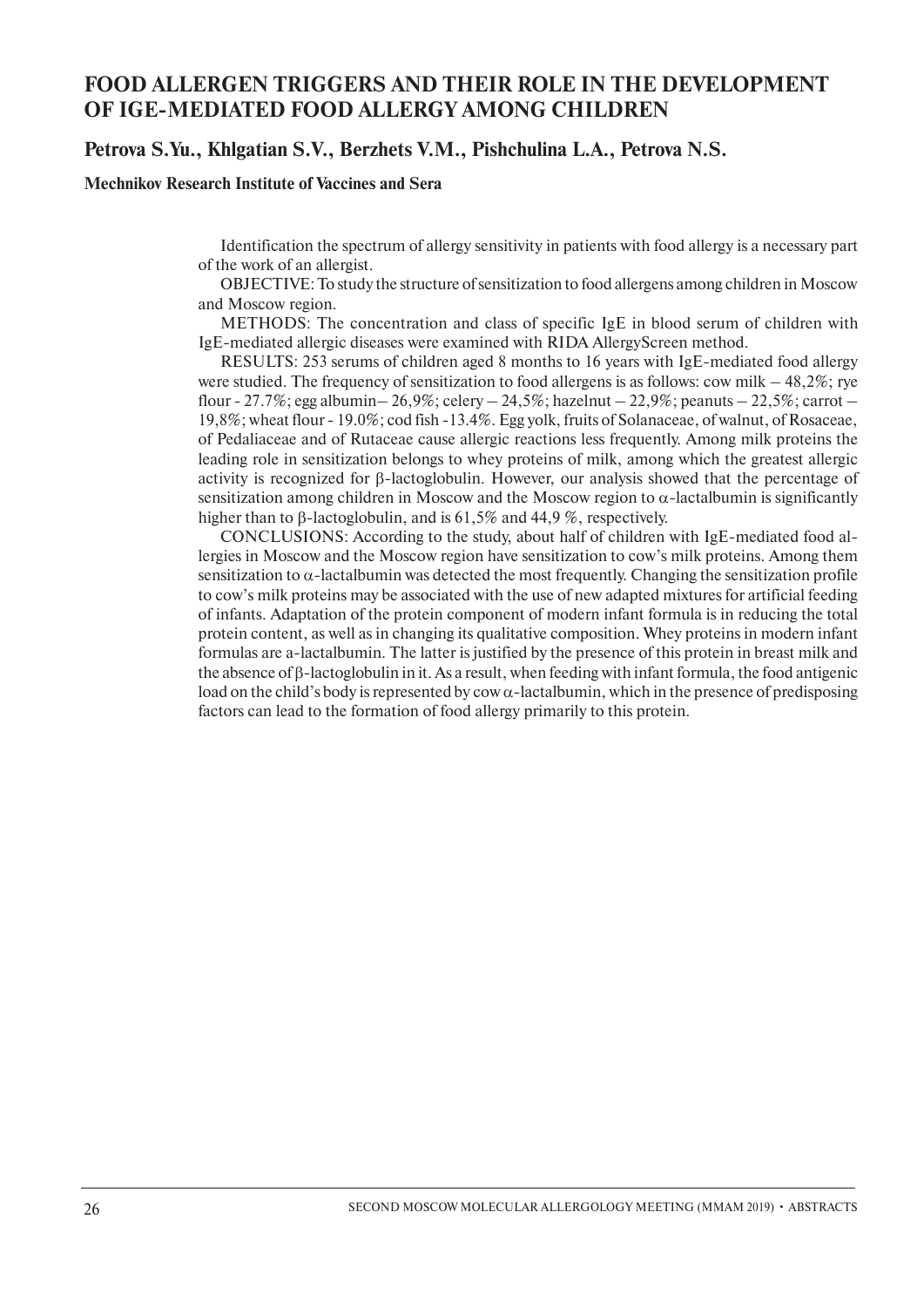## **THE METHOD OF ISOLATION OF THE MAJOR ALLERGEN FROM THE HOUSE DUST MITE EXTRACT**

#### **Petrova S.Yu., Khlgatian S.V., Berzhets V.M., Pishchulina L., Petrova N.S.**

#### **Mechnikov Research Institute of Vaccines and Sera**

In modern literature, you can find a lot of discussions on the advantages and disadvantages of water-salt allergen extracts (WSA). However, we cannot deny the fact that these allergens are the closest to possible to natural allergenic triggers. WSA contain the most complete set of B-cell and T-cell epitopes and natural haptenic components. The high clinical efficiency of allergen-specific therapy using WSA is probably due to the participation of the largest number of sensitized cells and the ability to switch the entire spectrum of compromised lymphocytes to the production of blocking IgG. Multicomponent and enzymatic instability of the WSA complicates the task of its research and standardization.

OBJECTIVE: To develop the most effective method of isolation of the main allergens Der.p1 and Der. f 1from a phenolic free water-salt extract of a mixture of allergens Dermatophagoides farina and Dermatophagoides pteronyssinus (FWSA).

METHODS: The concentration of FWSA protein was determined by the Bradford method. We made precipitation of the mixture of proteins with ammonium sulfate. Then we made dissolution of sediment phosphate buffer with 6М urea. Sample was dialyzed with phosphate buffer. Affinity chromatography of samples of the FWSA using Ni-activated Sepharose (ACN) was held and the samples were washed off the column with 0,3M imidazole. Then we made sodium dodecyl sulfate– polyacrylamide gel electrophoresis (SDS-PAGE) of three FWSA samples: 1 - FWSA; 2 - FWSA after ACN; 3 - FWSA after concentration with ammonium sulfate with subsequent ACN.

RESULTS: The concentration of protein in FWSA was-1,383 mg / ml. In the sample, which underwent preliminary concentration using ammonium sulfate and purification by ACN, proteins with a molecular weight of about 26-27 kDa were detected on the electrophoregram. SDS-PAGE of other samples was ineffective due to low protein concentrations.

Conclusions: Detected by SDS-PAGE proteins with this molecular weight correspond to the major house dust mite allergens - Der p1/Der f1. It is known that histidine in the active center of cysteine protease determines its binding to Ni-activated Sepharose. Thus, by affine chromatography we purified a protein with MM equal to 27 kDa, most likely corresponding to house dust mite cysteine protease. This method can be recommended for further study as a promising method for the isolation of cysteine and serine proteinases from a protein mixture.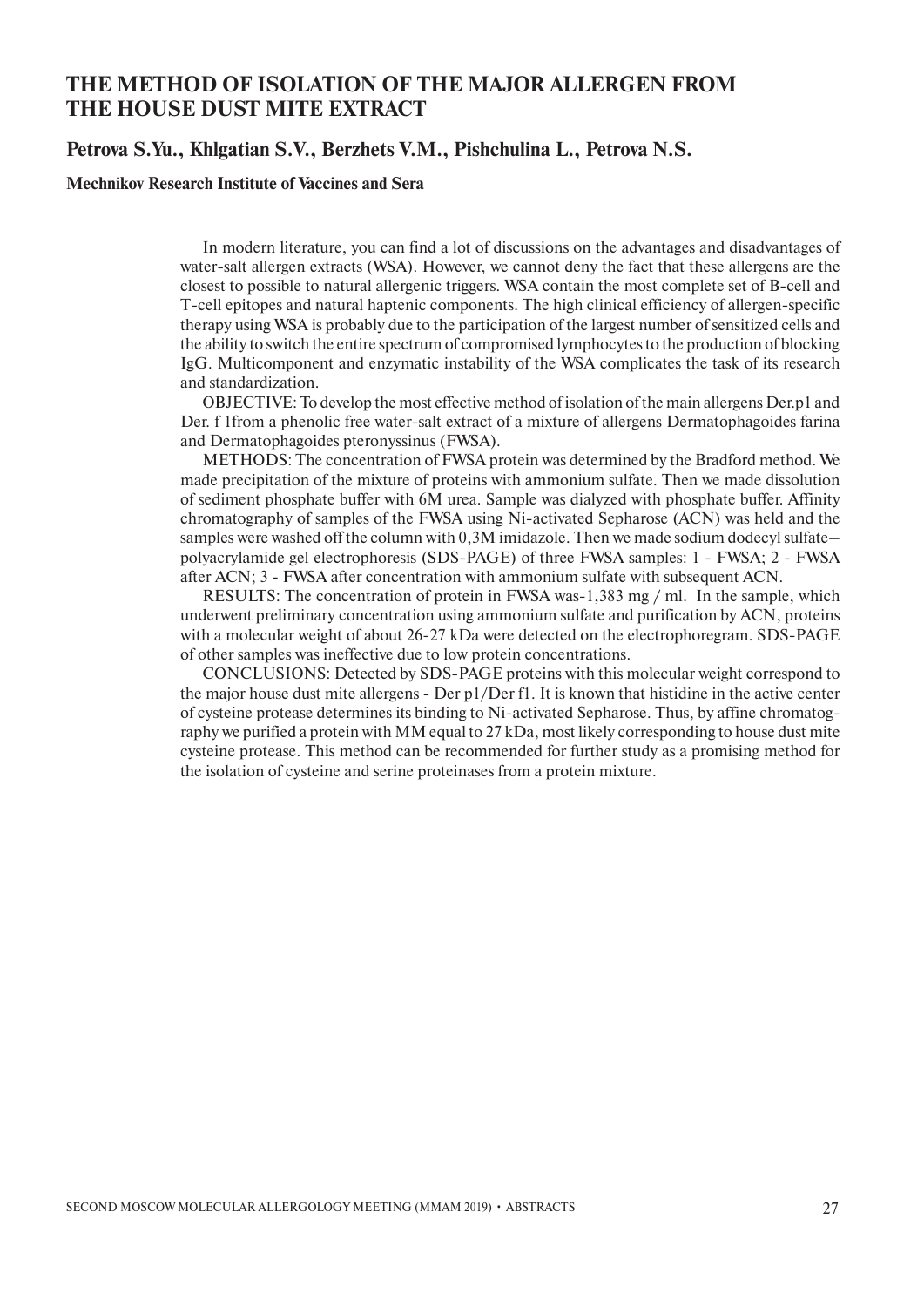## **THE HEALTH CONDITION OF CHILDREN DURING THE FIRST YEAR OF LIFE, BORN FROM MOTHERS WITH BRONCHIAL ASTHMA**

#### **Prikhodko O.B., Zenkina A.S., Romantsova E.B., Kostrova I.V., Goryacheva S.A.**

#### **Amur State Medical Academy**

The aim of the work is to study the frequency and structure of allergic morbidity in of children (during the first year of life), born from mothers with bronchial asthma (BA).

MATERIALS AND METHODS: The observation was conducted in 98 children from mothers with BA. The comparison group consisted of 70 children of the same age, born from mothers without bronchopulmonary pathology. In order to value the impact of the level of mothers's BA control during pregnancy on the health of children of the 1 year of life, there were made 2 groups of children. Group I - 55 children from mothers with uncontrolled BA, group II - 43 children from mothers with partially or fully controlled BA.

RESULTS AND DISCUSSION: 36 (36,7%) of children were born by caesarean section. 42 (76,3) children from the I group and 14 from the II (32,5%) were discharged from the maternity hospital with cerebral ischemia I-III severity; with the implementation of intrauterine infection (IUI) - 15 children of group I (27,3%) and 8 of II (18,6%). The combination of cerebral ischemia and IUI was observed in 15 (2,3%) of children in group I and 7 (16,3%) of children in II. In the comparison group, these data were 20% and 23,3%, without combined conditions for these diseases. 3 children (5,5%) of group I and 6 children (13,9%) of group II were considered healthy. Throughout the 1 year of life, the following conditions were noted more often than others: hyper-excitability - in 12  $(21,8\%)$  children of group I and 7 (16,3%) of group II, hypertension syndrome, respectively, in 8  $(14,5%)$  and in 2 (4,5%), syndrome of motor disorders - in 11 (20%) and in 5 (11,6%), vegeto-visceral dysfunctions - in 10 (18,2%) and 4 (9,3%) children. The delay in physical development was observed in 9 (16,4%) children of the I group and 3 (7,0%) of the II. Throughout the 1 year of life, 56 (57,1%) children from mothers with BA showed signs of allergic diathesis. Most often, children had atopic dermatitis (54,1%) of mothers with BA and in 25,7% in the comparison group.

There were better conditions for the development of the fetus, the health of the newborn and the child of I year of life with controlled BA than in the absence of disease control. At the same time, cerebral ischemia was observed 2 times less often, 1,7 times less often - its combination with IUI, 1,9 times less often - delayed physical development, less often stress of adaptation processes was noted – 1,7 times and 3 times more children are considered healthy.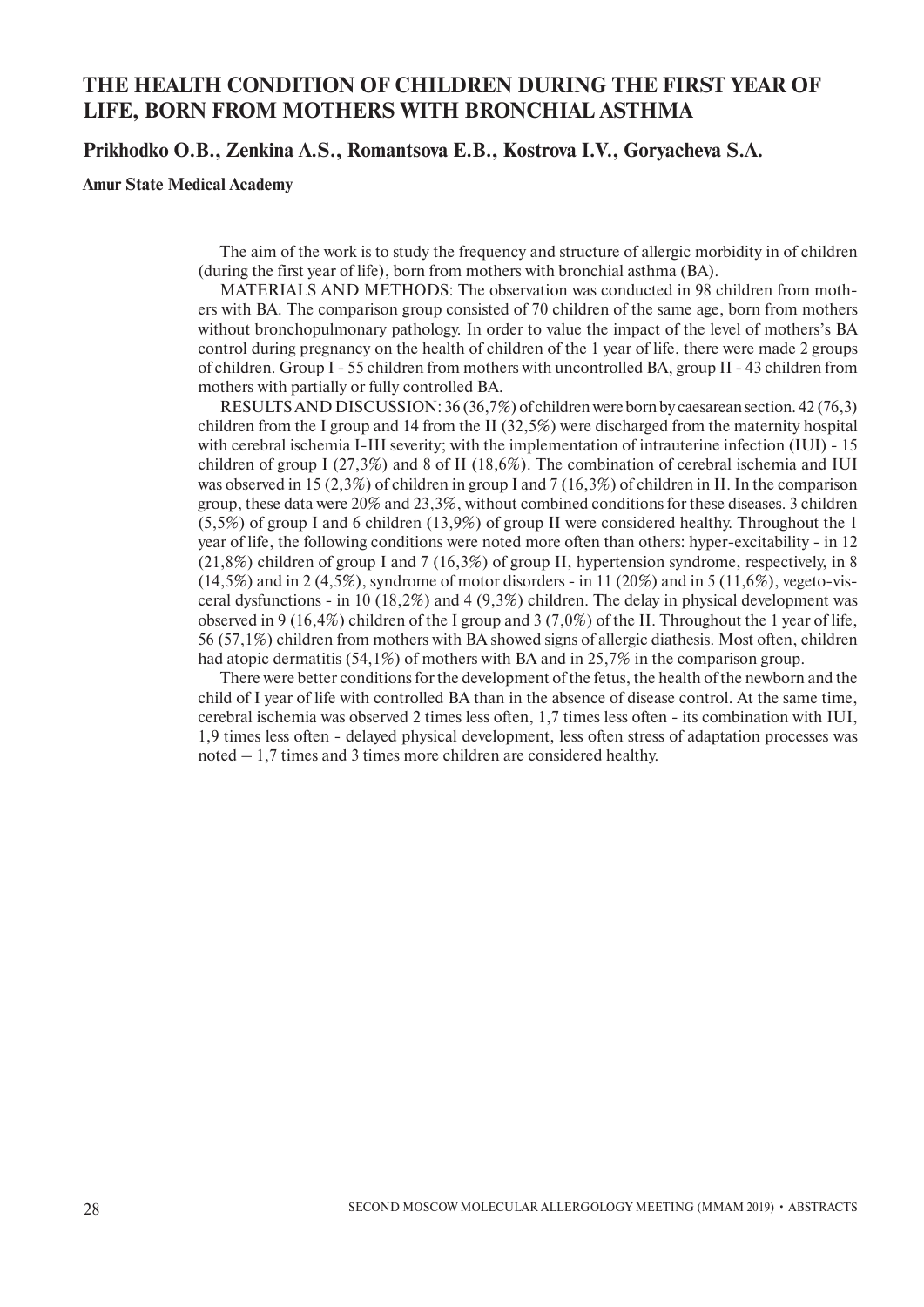## **EXTRAPULMONARY MANIFESTATIONS OF ALLERGY IN PREGNANT WOMEN WITH BRONCHIAL ASTHMA AS PREDICTORS OF ITS UNCONTROLLED COURSE**

#### **Prikhodko O., Romantsova E., Kostrova I., Goryacheva S.**

**Amur State Medical Academy**

The relevance of this study is associated with the constant growth of allergic diseases, including bronchial asthma (BA), which is noted worldwide. The aim of the work was to study extrapulmonary manifestations of allergy in patients with BA depending on its clinical course, severity and level of control.

The clinical and functional features of the course of BA have been researched on 290 patients in the dynamics of pregnancy. 180 (62.1%) patients had mild BA (group I), 86 (29.6%) - moderate BA (group II), 24  $(8.3\%)$  - severe BA (group III). Allergic form of BA was diagnosed in 62.4% patients, non-allergic form was diagnosed in 10.4% patients, mixed form - in 27.2% patients. Exacerbations of BA were detected in 218 patients (75.2%).

Burden hereditary of allergic diseases was traced in 118 (40.7%) patients, while in BA - in 103 (35.5%), 61 (59.2%) of them were maternal. 15 patients had BA in three generations, 12 (80%) of them had BA from maternal side. The structure of allergic diseases in pregnant women with BA was determined depending on the severity of the disease. Extrapulmonary diseases of the atopic circle were observed in 125 (69.1%) patients of group I, in 68 (79.1%) patients of group II, in 21 (87.5%) patients of group III. At the same time, allergic rhinitis was noted in 148 patients (51%), fever was noted in 125 (43.1%), urticaria was noted in 57 (19.7%) and atopic dermatitis was noted in 27 (9.3%). Allergic rhinitis, hay fever and urticaria were the most frequent extrapulmonary manifestations of allergy in patients with BA observed in 214 (73.8%) patients, while 143 (66.8%) of them showed a combined allergy. The presence of atopic BA and allergic rhinitis (AR) was detected in 148 (51%) patients, moreover, in 59 patients (39.9%) AR preceded BA, in 89 patients (60.1%) AR manifested simultaneously with BA debut. AR was significantly more common in patients of group III than group II and I ( $p \le 0.001$ ). An increase in the frequency of respiratory allergies, which is proportional to the aggravation of the course of BA, confirms the concept of the unity of allergic in the upper and lower respiratory tract.

The presence of extrapulmonary allergic diseases is a factor that aggravates the course of asthma in the gestational period, and a predictor of an uncontrolled course, which dictates the need for constant monitoring of this category of patients and prophylactic measures, with the obligatory correction of the volume of therapy in pregnancy.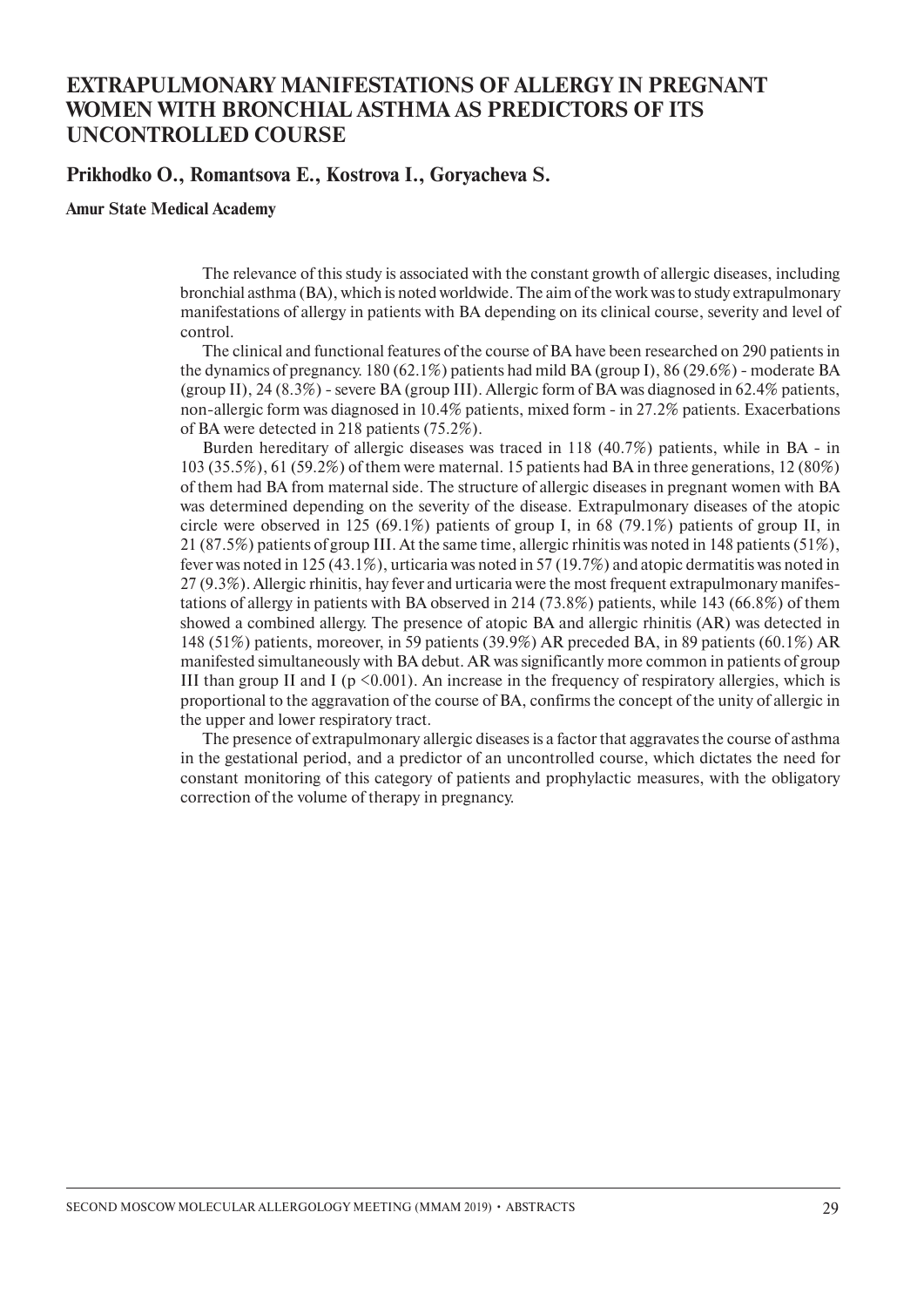## **CLINICAL EXPERIENCE OF MOLECULAR ALLERGY DIAGNOSTICS USE FOR EVALUATING THE FORECAST OF EFFICIENCY OF ALLERGEN-SPECIFIC IMMUNOTHERAPY**

**Reshetnikova I.D.1, 2, Agafonova E.V.1, 3, Sharifullina A.A.1, 2**

**1 Kazan Scientific- research Institute of Еpidemiology and Microbiology, 420015, Kazan, B. Krasnaya str., 67 2 Kazan (Volga) Federal University, 420008, Kremlevskaya str., 18** 

**3 Kazan state medical University of the Ministry of health of the Russian Federation, 420012, Kazan**

RELEVANCE: Molecular identification of allergen components increases the sensitivity and specificity of diagnostic tests for atopic diseases to predict the effectiveness of allergen-specific immunotherapy (ASIT).

OBJECTIVE: to present the experience of using allergen components of birch pollen and timothy pollen to predict the effectiveness of ASIT.

MATERIALSAND METHODS: asIgE to molecular allergic components of birch pollen - rBet v 1, rBet v 2, rBet v 4 (N = 186) and timothy birds - rPhl p1, rPhl p 5b, rPhl p7, rPhl p 12 (N = 132) were determined in 160 adult patients and 158 children suffering from bronchial asthma ( $N = 105$ ) and allergic rhinitis ( $N = 213$ ). 267 patients received ASIT, the effectiveness of which was scored (1 - not effective, 2 - low efficiency, 3 - average efficiency, 4 - high efficiency).

RESULTS: An increased level of asIgE to rBet v 1 was detected in 87% (<0.35 kUA /  $1 - 9.6\%$ ; Grade 1 was not detected; Grade 2 - 16.1%; Grade 3 - 3.2%; Grade 4 - 35 , 4%; 5th grade-19.3%; 6th grade-19.3%). The ASIT efficiency of 4 and 3 points for groups with asIgE level 5 and 6 class  $(N = 37)$  was 0.47; Grades 3 and 4 - 0.35; Grades 1 and 2 - 0.19 (p <0.05). Sensitization to minor components of birch pollen was detected in  $16.1\%$  (asIgE 3 Grade - 9.6%; 4 Grade - 3.2%; 5 Grade - 3.2%). The effectiveness of ASIT 1 and 2 points for groups with Grade 5 asIgE level was 0.29%; Grades 3 and 4 total 0.25% ( $p > 0.05$ ). An increased level of asIgE to rPhl p1, rPhl p 5b was detected in 80% of patients (result  $\langle 0.35 \text{ kUA } / 1 \rangle$  - 8.3%; Grade 1 level - 8.3%; Grade 2 - 16.6%; Grade 3 - 33.3%; Grade 4 24.0%; Grade 5 24.0%). Medium and high level reactions prevailed. The ASIT efficiency of 4 and 3 points for groups with class 5 as IgE level ( $N = 37$ ) totaled 0.37; c as IgE 3.4 Grade 0.25 (p  $\leq$  0.05); for groups with a level of 1.2, a total of 0.14 (p  $\leq$  0.05). Sensitization to rPhl p7 rPhl p12 was detected in 16.1% of patients (Grades 1 and 2 were not determined, Grade 3 - 8.3%, Grade 4 - 8.3%). sensitization of medium and high levels predominated to minor components of timothy. The effectiveness of ASIT 1 and 2 points for groups with an asIgE level of grade 3 was 0.39; grade 4 0.32 (p> 0.05).

CONCLUSION: according to our study, a higher efficiency of ASIT with a birch and timothy allergen is predicted at very high levels of major components of allergens (grade 5, 6).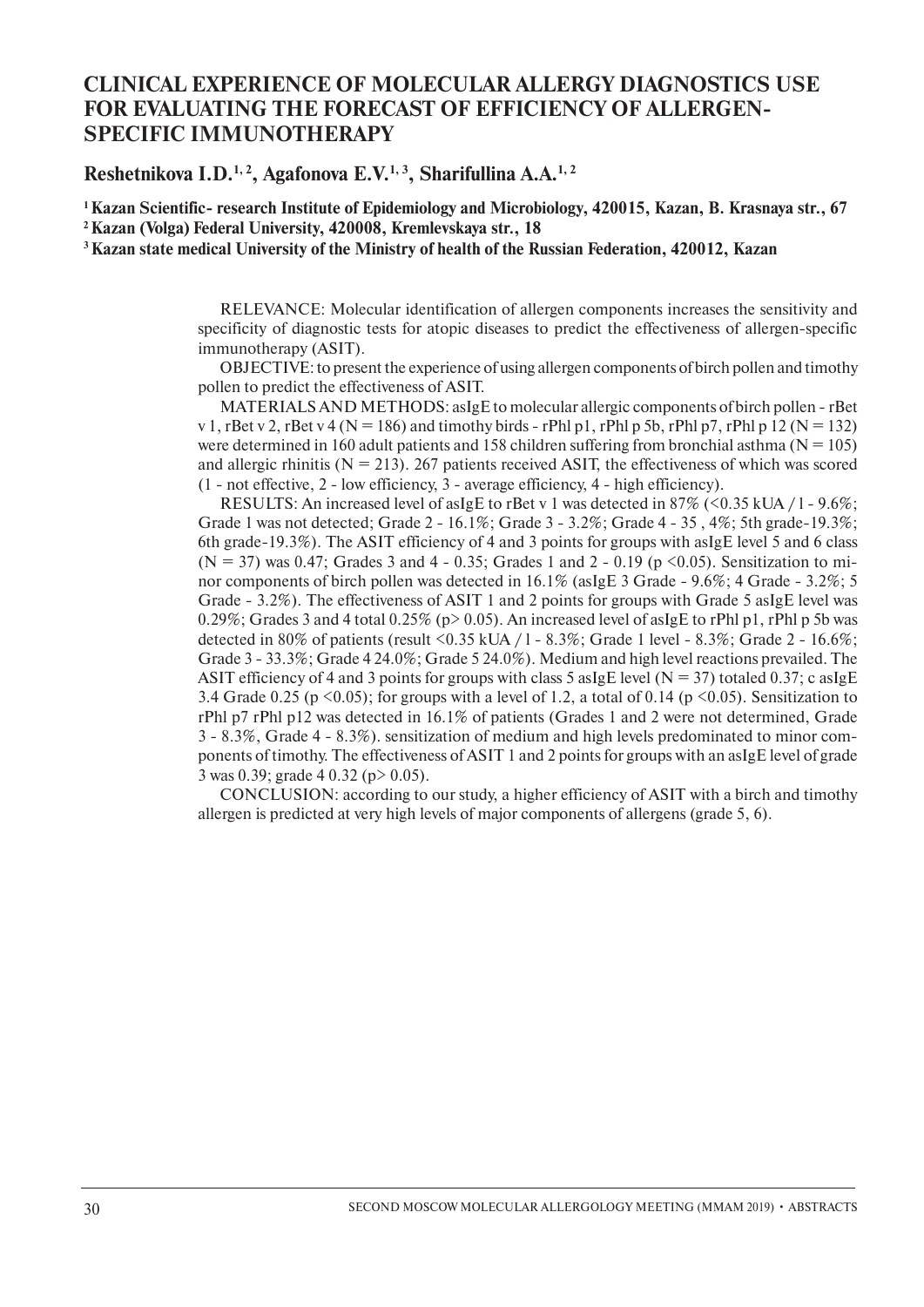## **ADVANTAGES OF MOLECULAR ALLERGY DIAGNOSIS OF CAT ALLERGY OVER SEROLOGY AND SKIN TESTING ALLERGEN WITH EXTRACTS**

#### **Riabova K., Karsonova A., Curin M., van Hage M., Gronlund H., Fomina D., Beltyukov E., Glazkova P., Semenov D., Karaulov A., Valenta R.**

**Sechenov Fist Moscow State Medical University, Moscow, Russian Federation**

BACKGROUND: Traditionally the diagnosis of cat allergy is based on case history as well as skin testing and serology performed with allergen extracts. However, it is very difficult to prepare high quality natural allergen extracts for diagnosis of cat allergy. Often allergens are missing and false positive results have been reported due to contaminations with allergens from other allergen sources such as house dust mites (HDM).

METHODS: We have performed allergy diagnosis in 85 subjects who according to questionnaire appeared to suffer from cat allergy by performing skin prick testing with cat allergen extract in 70 patients, IgE serology using cat allergen extract in by quantitative IgE measurements using ImmunoCAP technology and with a panel of seven (Fel d 1, Fel d 2, Fel d 3, Fel d 4, Fel d 6, Fel d 7 and Fel d 8) cat allergen molecules coupled to ImmunoCAPs in all subjects (cut off equal or greater than 0.1 kUA/L).

RESULTS: One out of the 85 subjects was negative by SPT. Seventy subjects were positive by SPT and in 14 SPT were not performed. Among the 70 SPT-positive subjects, 62 had specific IgE antibodies to cat allergen extract whereas 64 were detected with the sum of the seven allergen molecules. The subjects without detectable cat allergen-specific IgE were also sensitized to other indoor allergens, in particular to HDM. From the 14 subjects with evidence for cat allergy for whom no SPT was done 11 were confirmed by IgE serology with allergen extract and the allergen molecules.

CONCLUSION: The sum of allergen molecules was superior to cat allergen extract in identifying subjects with cat allergen-specific IgE. Cat allergy in 6 of the SPT positive and 3 of the subjects with a case history of cat allergy who had also sensitizations to other indoor allergen sources could not be confirmed by serology suggesting that they are not genuinely sensitized to cat.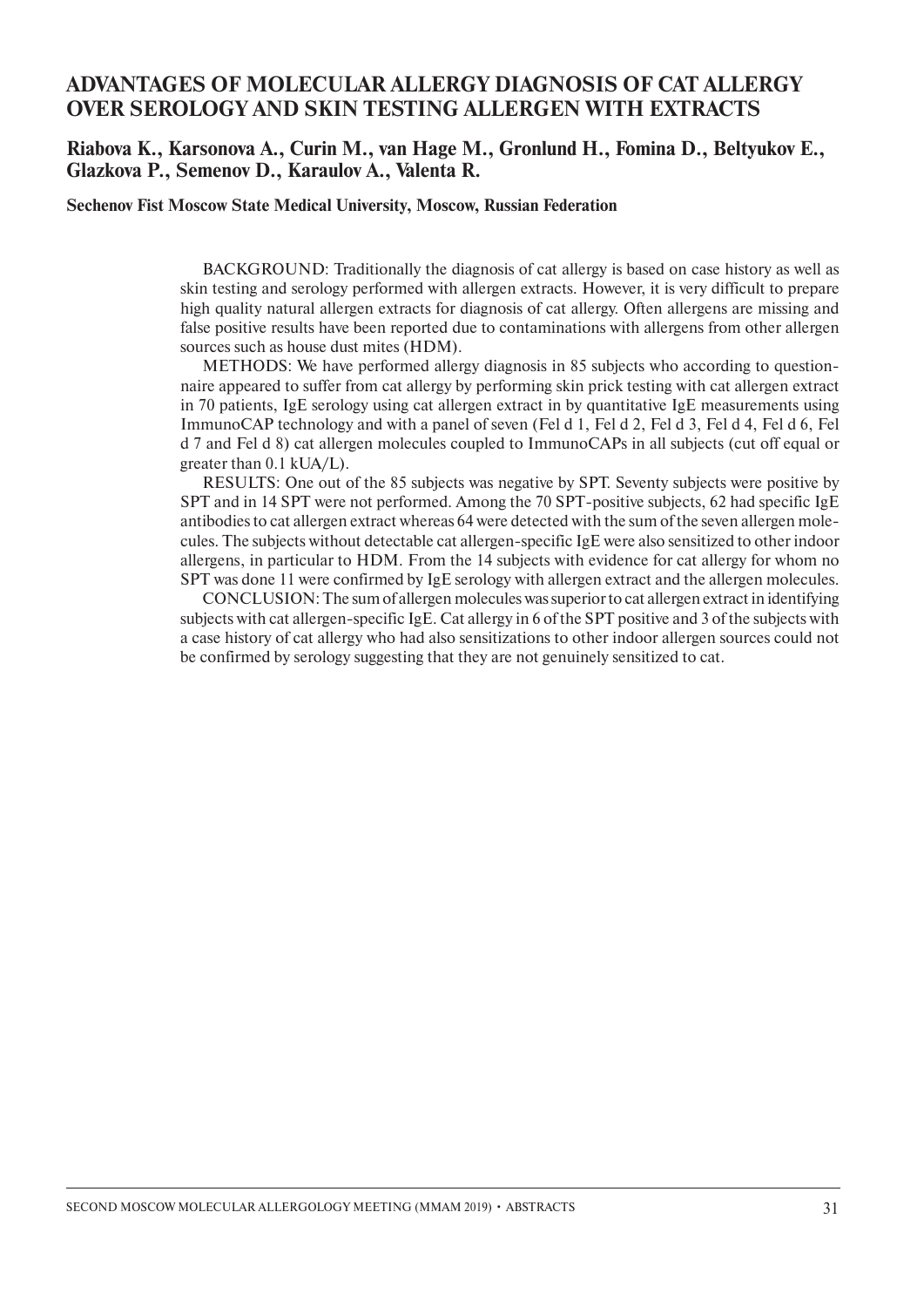## **DEFINING THE PANEL OF CLINICALLY RELEVANT CAT ALLERGENS FOR IMMUNOTHERAPY**

#### **Riabova K., Karsonova A., Curin M., van Hage M., Gronlund H., Fomina D., Beltiukov E., Glazkova P., Semenov D., Karaulov A., Valenta R.**

**Sechenov University, Moscow, Russian Federation**

BACKGROUND: Patients suffering from allergy to cat suffer from severe respiratory symptoms such as asthma. Besides the major cat allergen Fel d 1 seven more allergens are described but their clinical relevance has not been studied in depth.

METHODS: Fel d 1, 2, 3, 4, 7 and 8 were expressed in Escherichia coli and purified. Fel d 6 containing the same epitope as Fel d 5, Alpha-Gal was purified as natural allergen. Sera were obtained from 84 cat allergic patients whose clinical symptoms were recorded and 4 non-allergic control subjects. IgE levels to each of the cat allergens molecules were quantified by ImmunoCAP technology. For this purpose purified cat allergens were biotinylated and coupled to Streptavidin ImmunoCAPs.

RESULTS: For cat allergic patients the following frequencies of IgE recognition were obtained for each allergen molecule: Fel d 1:  $97,2\%$  (n=71), Fel d 2:  $30,1\%$  (n=22), Fel d 3:  $50,6\%$  (n=37), Fel d 4: 52% (n=38), Fel d 5-6: 32,8% (n=24), Fel d 7: 54,7% (n=40), Fel d 8: 42,4% (n=31). Patients who also suffered from atopic eczema in addition to respiratory allergy showed a broader sensitization to the cat allergens than patients suffering only from respiratory allergy.

CONCLUSION: Sensitization to Fel d 1 is the most frequently recognized cat allergen but Fel d 3, Fel d 4 and Fel d 7 seem to be also of clinical relevance and may be considered as components in a vaccine for cat allergy.

Supported by the "Russian Academic Excellence Project 5-100" and by the Austrian Science Fund (FWF) SFB project F4605.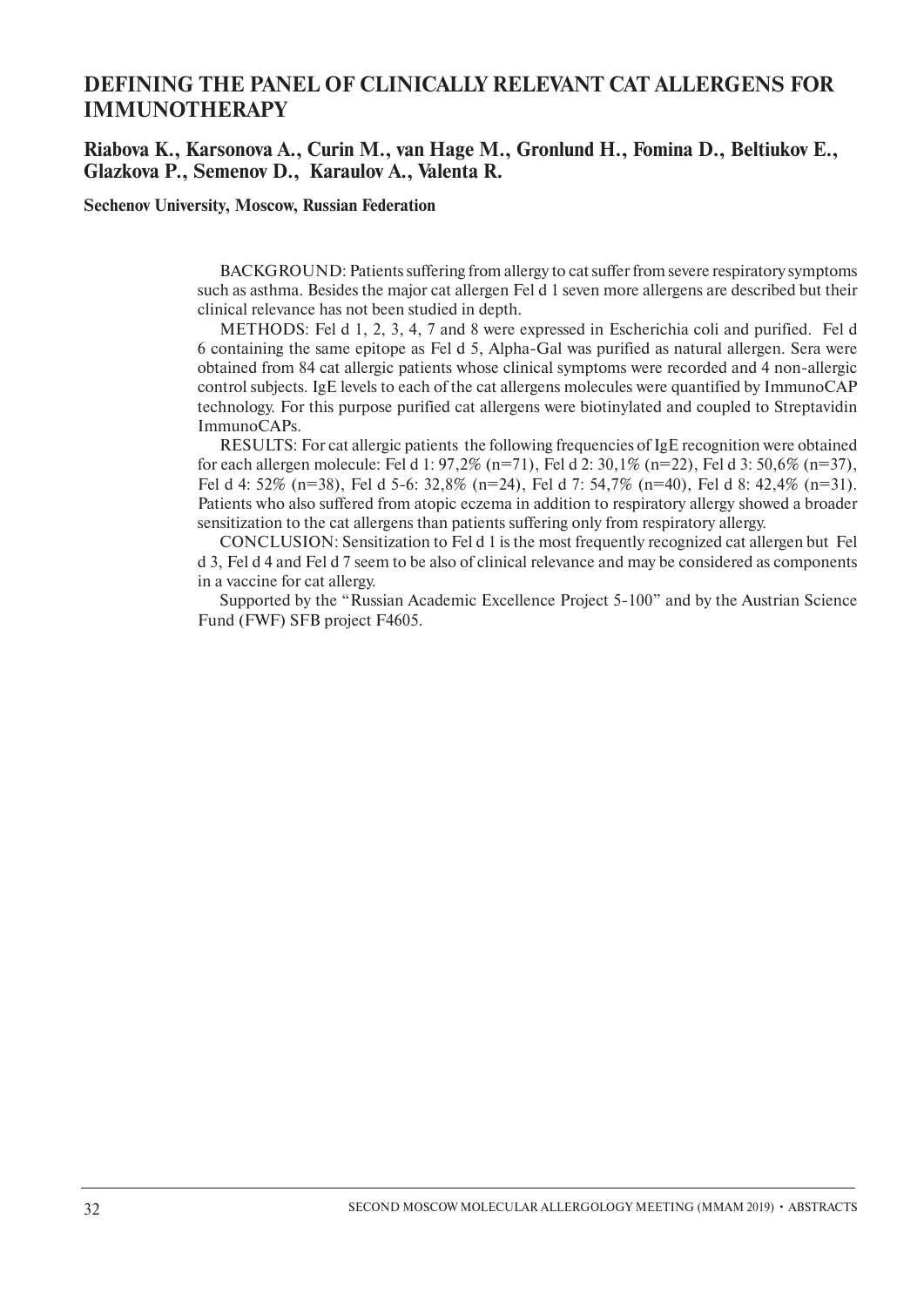## **THE EPIDEMIOLOGICAL OF INSECT ALLERGY IN PEDIATRIС PRACTICE IN MOSCOW**

Rybnikova E.A.<sup>1, 3</sup>, Shabanov D.V.<sup>2</sup>, Obraztsov I.V.<sup>1</sup>, Fedoskova T.G.<sup>2</sup>, Prodeus A.P.<sup>1</sup>

**1 Speransky Childrens Hospital № 9, Moscow, Russia**

**2 National Research Center – Institute of Immunology Federal Medical-Biological Agency of Russia, Moscow, Russia**

**3 Pirogov Russian National Research Medical University, Moscow, Russia**

BACKGROUND: there is little data on the prevalence of Insect allergy (IA) in children in Moscow. The incidence of insect anaphylaxis in children is only 0.3–1.0% of all cases of childhood anaphylaxis. Urticaria and other systemic reactions (SR) in children have been also reported. Cockroaches (CR) have been increasingly recognized as an important source of indoor allergens. Sensitization to environmental allergens such as CR may drive shrimp sensitization in children who have never ingested shellfish, or house dust mite (Der. p, Der. f) sensitization because of CR, dust mite and shrimp cross-reactivity. The aim of this study was to investigate the proportion of IA among all allergic diseases in children in Moscow.

METHODS: 1000 children from Moscow 0-18 years were asked for having reactions to insect bites and stings. 22% children have reactions of varying severity degrees. They underwent detailed allergologic assessment, including serum-specific outdoor and indoor insect, food and inhaled allergens IgE by ImmunoCAP.

RESULTS: the prevalence of IA in Moscow is 2% - 6% in child populations. LLRs to mosquito bites are common. 70% of mosquito bites, 26% of midge bites, 17% of horsefly bites, 26% of wasp bites, 8% of bee bites caused hypersensitivity reactions. Patients aged 5-7 years (33%) and 8-13 years (42%) have IA more often, they have commonly LLRs. Older children (14-18 years, 22%) have IA less often, but children in this group have SR in 8% cases. Children with a personal history of atopy have reactions to bites and stings more often (in 34% cases).

The prevalence of CR sensitization is 31.2 % (based on serum IgE level) in children with allergic diseases, the level of CR IgE is  $0.48 - 4.76$  IU / ml. CR IgE-positive patients have more frequent contact with CR at home compared with CR IgE-negative (73.7 % vs 35.6 %, p  $\leq$  0.001), they also have less frequent insect bite reactions (20.5 % vs 51.2 %,  $p < 0.005$ ). CR IgE-negative children have zero IgE levels against insect (wasp, bee, mosquito) and house mite (Der. p, Der. f) allergens.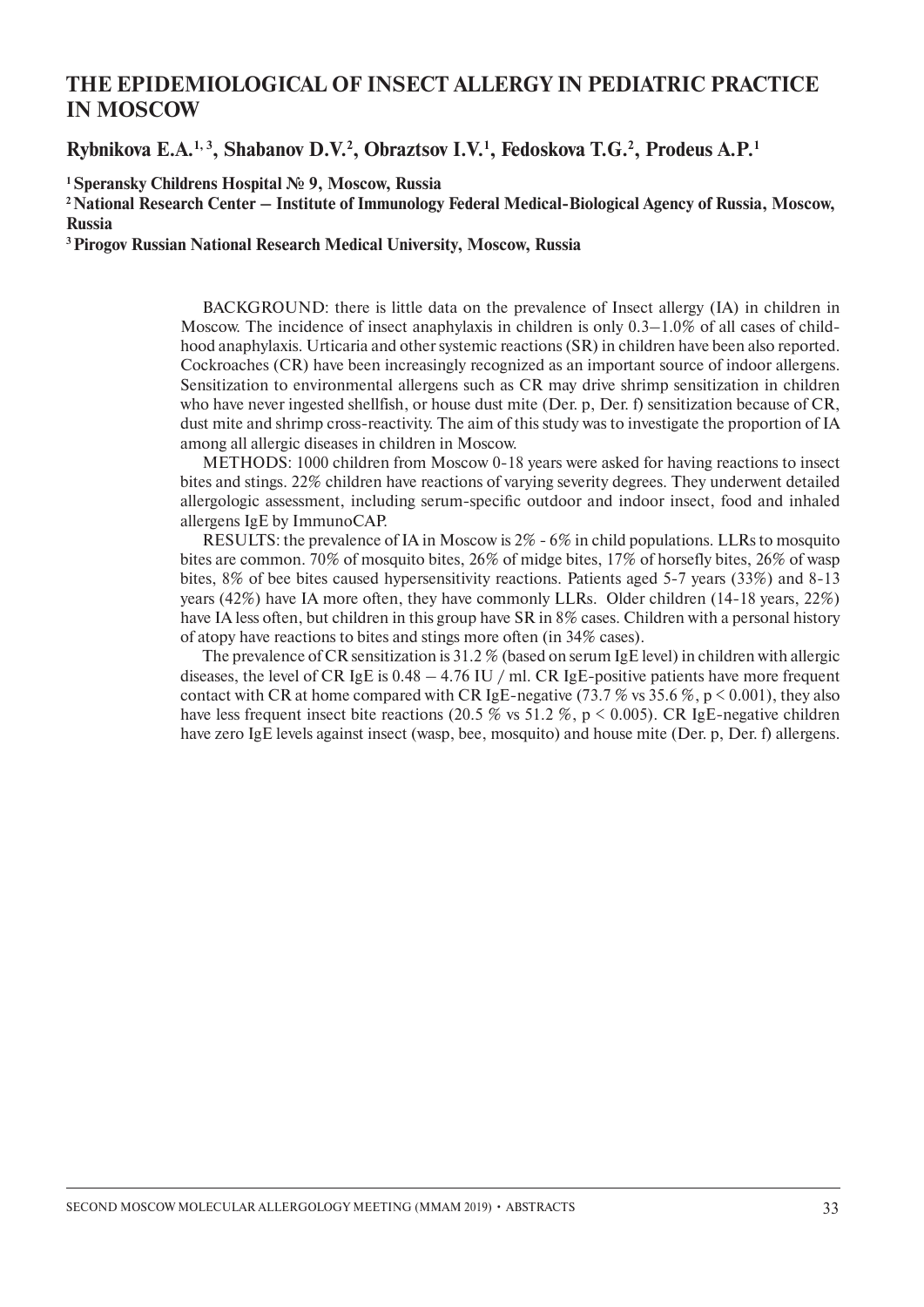## **ALLERGENIC PROFILE OF SENSITIZATION IN PATIENTS WITH ALLERGIC RHINITIS USING RECOMBINANT ALLERGENS FROM TREE POLLEN AND CEREAL GRASSES**

#### **Samoylikov P.V. Vasil'yeva G.V.**

#### **Mechnikov's research institute for vaccine and sera, Moscow, Russia**

 In patients with allergic rhinitis, IgE sensitization to the some allergens of tree and grass pollen is usually detected. Perhaps, it is associated with the presence of cross-molecules in diagnostic allergen extracts. Birch pollen and cereal grasses have protein families containing ubiquitous, highly cross-reactive panallergens (part C of the EAACI Molecular Allergology User's Guide).

In this study we conducted molecular diagnostics using the main and minor allergic components of birch and timothy to prognosis adverse events and clarify the characteristics of the trigger that caused allergic reaction.

This study used the sera of 24 patients with allergic rhinitis. Their sera were analyzed for total IgE and specific IgE to individual birch pollen and timothy allergens (recombinant Bet v 1, Bet v 2/4, Phl p1/p5 and Phl p7/p12) using Phadia CAP System.

The levels of total IgE were higher than the age norm (197 [20.4-114.5] kU/l). The levels of sIgE to rBet v 1 had positive CAP results (28.5 [0.455-70.3] kUA/l). On the other hands, the levels of sIgE to bet v2/v4 were negative (0.02 [0.01-0.125] kUA/l). The levels of sIgE to rPhl p1/p5 were also positive (15.05 [8.12-48.42] kUA/l) and to rPhl p7/p12 - negative (0.02 [0.01-0.272] kUA/l). There was a week, but significant correlation between the levels of sIgE to rBet v 1 and the IgE levels to rPhl p1 / p5 ( $r = 0.52$ , p <0.05). In the sera of 5 patients, the levels of sIgE to the birch allergic components were within the normal range, while the levels of sIgE to the major allergens of timothy rPhl p1/p5 were increased.

In most patients with allergic rhinitis, birch pollen, its major allergen bet v 1 is a trigger allergen so far as the levels of sIgE to this allergen is significantly higher than to rPhl p1/p5. Moreover, sIgE to timothy in these patients does not indicate true sensitization to the pollen of this cereal grass, but about cross-reactions to it. Only in 9 patients the levels of sIgE to rPhl p1/p5 were significantly higher, than rBet v 1, that can indicate true sensitization to timothy.

The use of molecular methods of diagnostics allows the selection of the most appropriate drug for immunotherapy in patients with allergic rhinitis. It is very important not only for the diagnosis of the true sensitization and the reasonable appointment of pathogenetic therapy, but also for predicting the risks associated with ASIT.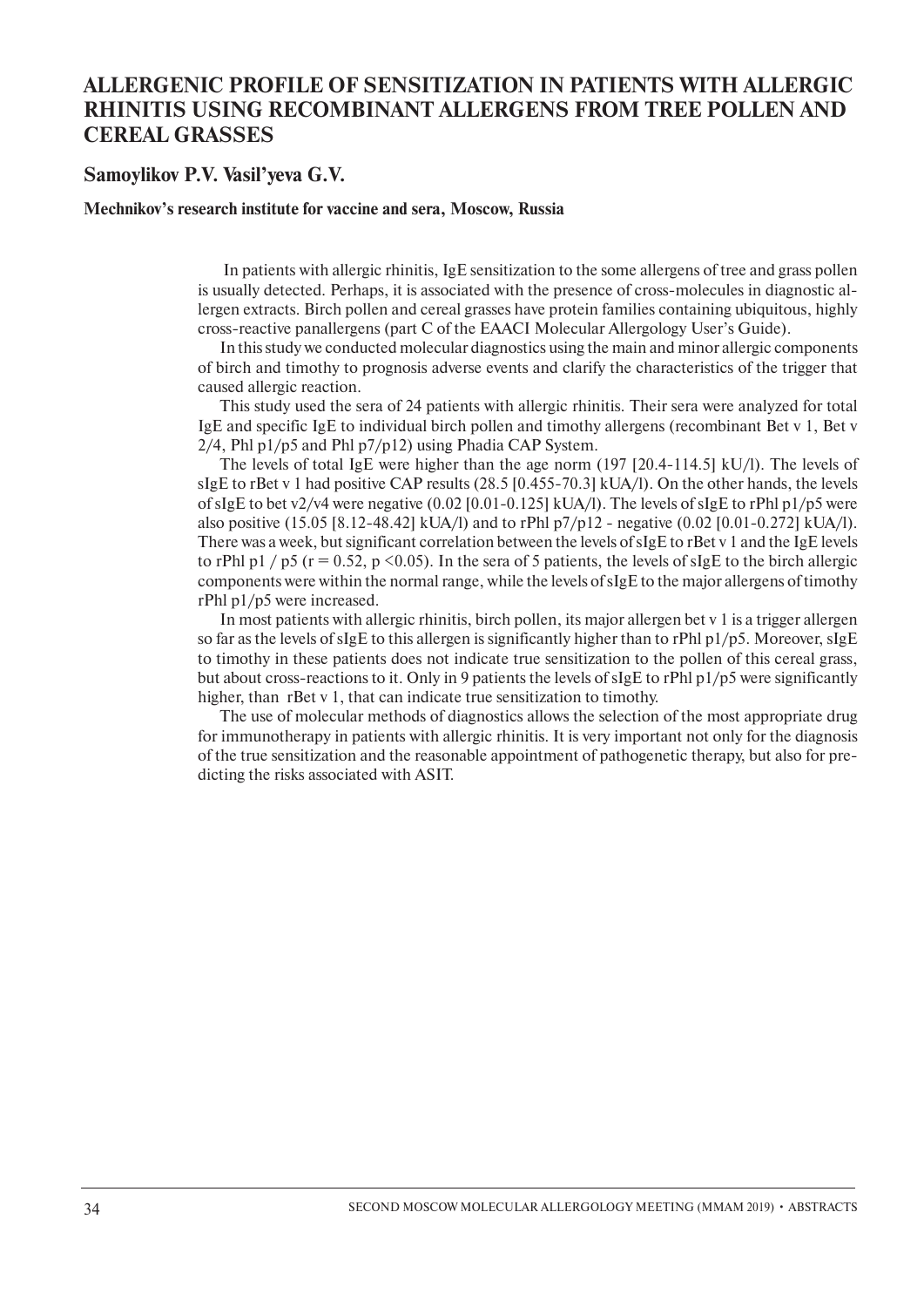## **EXPERIENCE IN THE USE OF COMPONENT ALLERGY DIAGNOSTICS BEFORE PLANNING ALLERGEN-IMMUROTHERAPY**

#### **Sannikova N.N.**

#### **UZ «Soligorsk Central District Hospital»**

 Allergic rhinitis is a chronic allergic disease in which IgE-mediated inflammation develops in the nasal mucosa. Allergic rhinitis is manifested by sneezing, itching of the nose, watery discharge from the nose and nasal congestion. From 15 to 40% of the population suffers from allergic rhinitis in different countries. Rhinitis not only violates the quality of life of patients, but is also a high risk factor for the development of bronchial asthma.

The only etiopathogenetic method for treating allergic rhinitis is allergen immunotherapy with a causative allergen. An allergist is faced with the difficult task of selecting patients with allergic rhinitis for allergen immunotherapy. Even with the highest quality certified allergy vaccines, treatment success is 85 - 95%. The discovery by the professor of the University of Vienna, Rudolf Valenta, of the major and minor components in allergens revolutionized allergology.

The study involved 55 people with allergic rhinitis caused by pollen from plants. Of these, children under 18 years old - 15, adults - 40. The diagnosis was made to each patient on the basis of complaints, an allergological history, objective examination data, including an examination by an otorhinolaryngologist, and confirmed by skin allergy tests using the pric-tests with pollen allergens. All patients were scheduled for allergen immunotherapy. To increase the effectiveness of the planned allergen immunotherapy, a component allergy diagnosis was carried out with the determination of the major and minor components of birch pollen, timothy and wormwood using the Immunocap method on a Phadia 250 analyzer. Specific IgE only to the major components of pollen allergens was detected in 47 patients (85.45%) (15 children (100%) and 32 adults (80%)), to the major and minor components in 7 adults (12.73%), only to minor components - in 1 adult patient (1.82%). In 3 adult patients, a high level of LTP was detected. Allergen immunotherapy in patients with specific IgE to the major components of allergens is highly effective, in patients with specific IgE to the major and minor components is moderately effective. In the presence of specific IgE to several major components, its level allows you to choose an allergen for treatment

Thus, the use of component allergological diagnostics makes it possible to select patients for whom allergen immunotherapy will be highly effective and to select an allergen for allergen immunotherapy.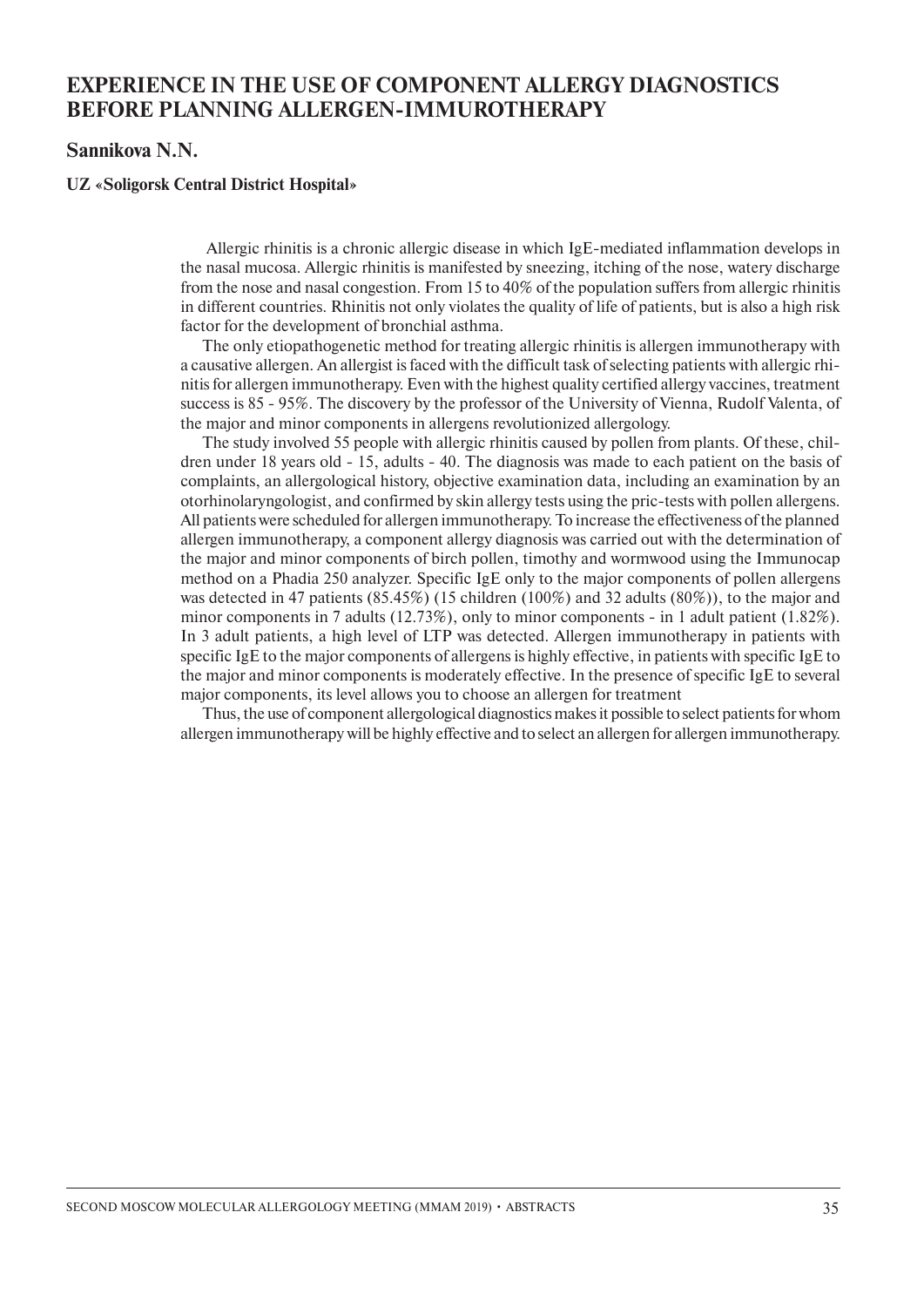## **PROTEOMIC SPECTRUM OF BLOOD SERUM OF CHILDREN WITH BRONCHIAL ASTHMA**

#### **Semernik O.E., Lebedenko A.A., Afonin A.A., Loginova I.G., Gunko V.O., Alliluyev I.A. Larichkin A.V.**

**Rostov State Medical University Southern Federal University**

> Bronchial asthma (ВА) is a multifactorial disease. The pathogenesis of asthma is based on chronic allergic inflammation, associated with significant changes not only at the cellular, but also at the molecular level. Impaired expression of proteins can serve as one of the initiating factors that play a key role in the formation of the disease. Currently, it is the proteomic analysis that is a valuable tool for searching for markers associated with the pathological process. Its task is to detect the entire spectrum of proteins in the sample under study.

> The purpose of the study is to investigate the proteomic spectrum of the blood serum of healthy children and patients suffering from bronchial asthma.

> 17 children were examined (8 healthy patients and 9 patients suffering from bronchial asthma). A comprehensive examination was carried out, which included a proteomic analysis of blood serum for all patients. The protein spectrum was analyzed by high-resolution two-dimensional electrophoresis (Protein IEF Cell and Protean II xi Multi-Cell, Bio-Rad, USA) followed by MALDI-TOF mass spectrometric detection (Microflex RLF, Bruker, Germany) using a peptide analysis algorithm Mascot MS Search fingerprint (Matrix Science, USA) and Swiss-Prot database.

> RESULTS: A comparative analysis of the protein spectra of the blood serum of patients and healthy children revealed four proteins in the range of molecular masses 13-36 kDa, the expression of which was reduced in BA ( $p \le 0.05$ ): glutathione peroxidase 3, transthyretin, C3 and C4b fragments of the compliment system. A decrease in the content of the antioxidant enzyme glutathione peroxidase 3 leads to a violation of redox homeostasis in the bronchopulmonary system. Insufficient synthesis of transthyretin can contribute to the accumulation of retinoids in the pulmonary parenchyma, leading to the development of a number of negative reactions: differentiation of epithelial cells by mucoid type, mucus hypersecretion, remodeling of the intercellular matrix, etc. The components of the complement system C3 and C4b are one of the main regulators of inflammatory processes that occur with allergic lung diseases.

> CONCLUSION: The results of the study allow us to expand our understanding of the molecular mechanisms of BA pathogenesis in children, and, also, showed the need for further study of the proteomic spectrum of blood serum in order to develop modern methods of diagnosis and treatment of this disease.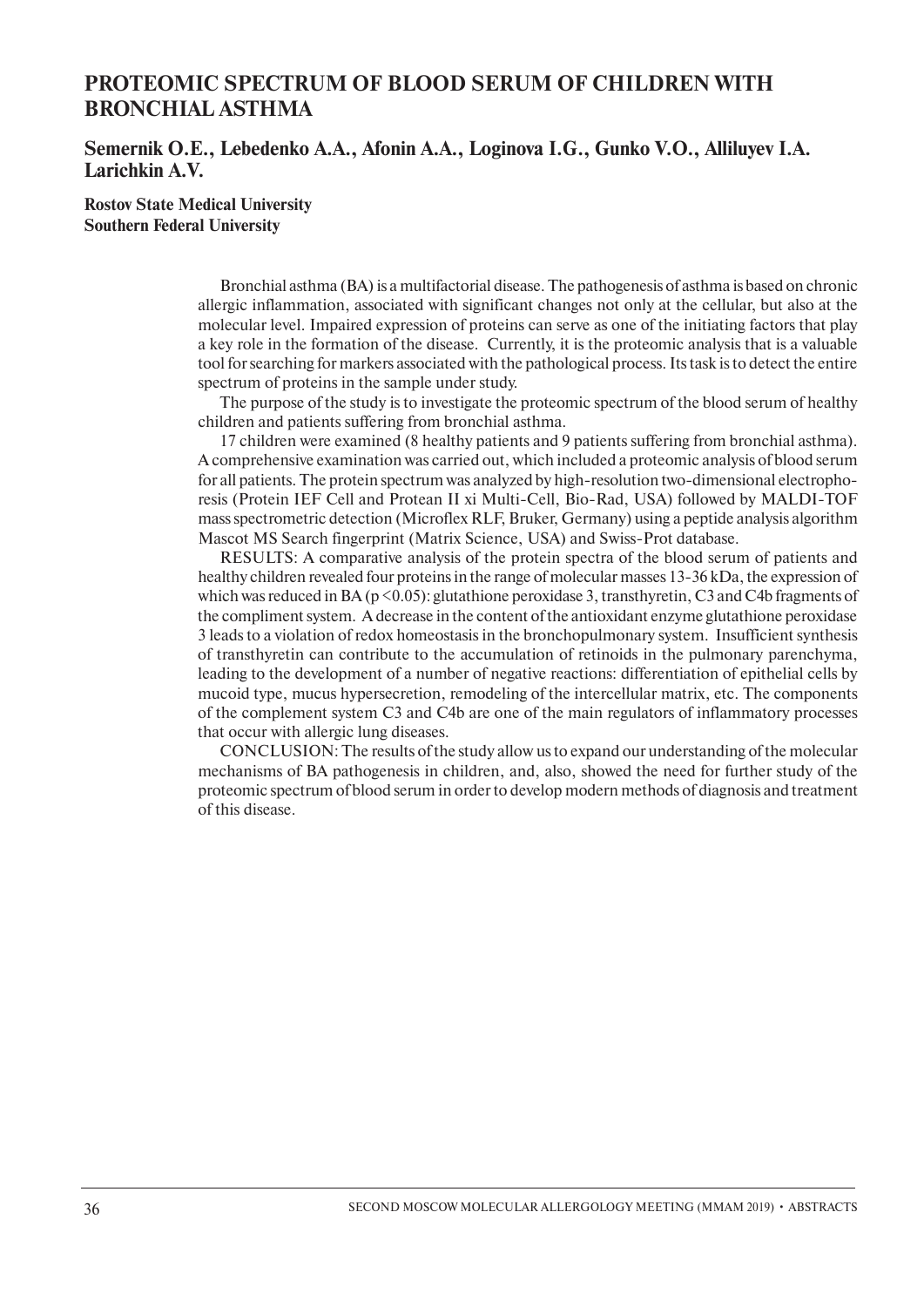#### **ANTIGENIC ACTIVITY OF CATIONIC PEPTIDE DENDRIMERS**

Shatilov A.<sup>1, 2</sup>, Timofeeva A.<sup>1, 2</sup>, Stepanova E.<sup>1</sup>, Cherni S.<sup>2</sup>, Shershakova N.<sup>1</sup>, Khramtsov A.<sup>1</sup>, **Andreev S.1 , Kozhikhova K.1 , Smirnov V.1, 2, Turetskiy E.1, 2, Khaitov M.1**

**1 NRC Institute of Immunology, FMBA of Russia, Moscow, Russian Federation 2 I.M. Sechenov First Moscow State Medical University (Sechenov University), Moscow, Russian Federation**

> BACKGROUND: This research is dedicated to the matter of antigenic presentation of cationic peptide dendrimers, a class of compounds, although seen perspective as gene carriers, microbicides and some other medicines, yet still not thoroughly studied in many fields, one of them being their antigenic properties.

> METHODS: Peptides: LTP – (((R)2K)2K)2KAC; SA-32 – (((R)2K)2KY)2KPWC; KK-50 – ((R)2KG)2KAWWC; NC-803 – (RRRKK)2KAC; L-1 – RKKKAC; OA-678 – R8; NC-810 – Palmitoyl-CKR11 were obtained by means of chemical synthesis in form of C-amides and purified with HPLC. LTP was covalently attached to hemocyanin from Megathura crenulata using N-maleoyl-β-alanin as a linker, giving KLH-NMBA-LTP, and to bovine serum albumin, giving BSA-NMBA-LTP while using the same modification path. BALB/c mice were immunized trice using KLH-NMBA-LTP with Freund's adjuvant, ant their blood sera were obtained one week after the last immunization. The sera were analyzed with standard ELISA; BSA-NMBA-LTP was used for evaluation of the mice immune response to LTP, while pure LTP (free base) was used for cross-reactivity studies.

> RESULTS: ELISA revealed high level of anti-LTP IgG in sera. The sera were tested for cross-reactivity with linear peptides representing fragments of LTP: L-1 structure is derived from LTP  $\alpha$ -amide backbone, while OA-678 and NC-810 contain eight and eleven guanidine groups located in close proximity to each other. All three of these peptides were not recognized by antibodies from anti-LTP serum. The serum was also analyzed using 3 other cationic peptide dendrimers – SA-32, KK-50 and NC-803. Interestingly enough, although anti-LTP serum was not able to bind the linear peptides, it showed an intensive signal against SA-32 and KK-50 and a moderate signal against NC-803 peptides.

> CONCLUSIONS: The data obtained during this research strongly suggests that antibodies against LTP recognize branched 3D structure of other cationic peptide dendrimers, being almost indifferent to their backbones, which is a fact to be taken into consideration while developing and testing new cationic peptide dendrimers.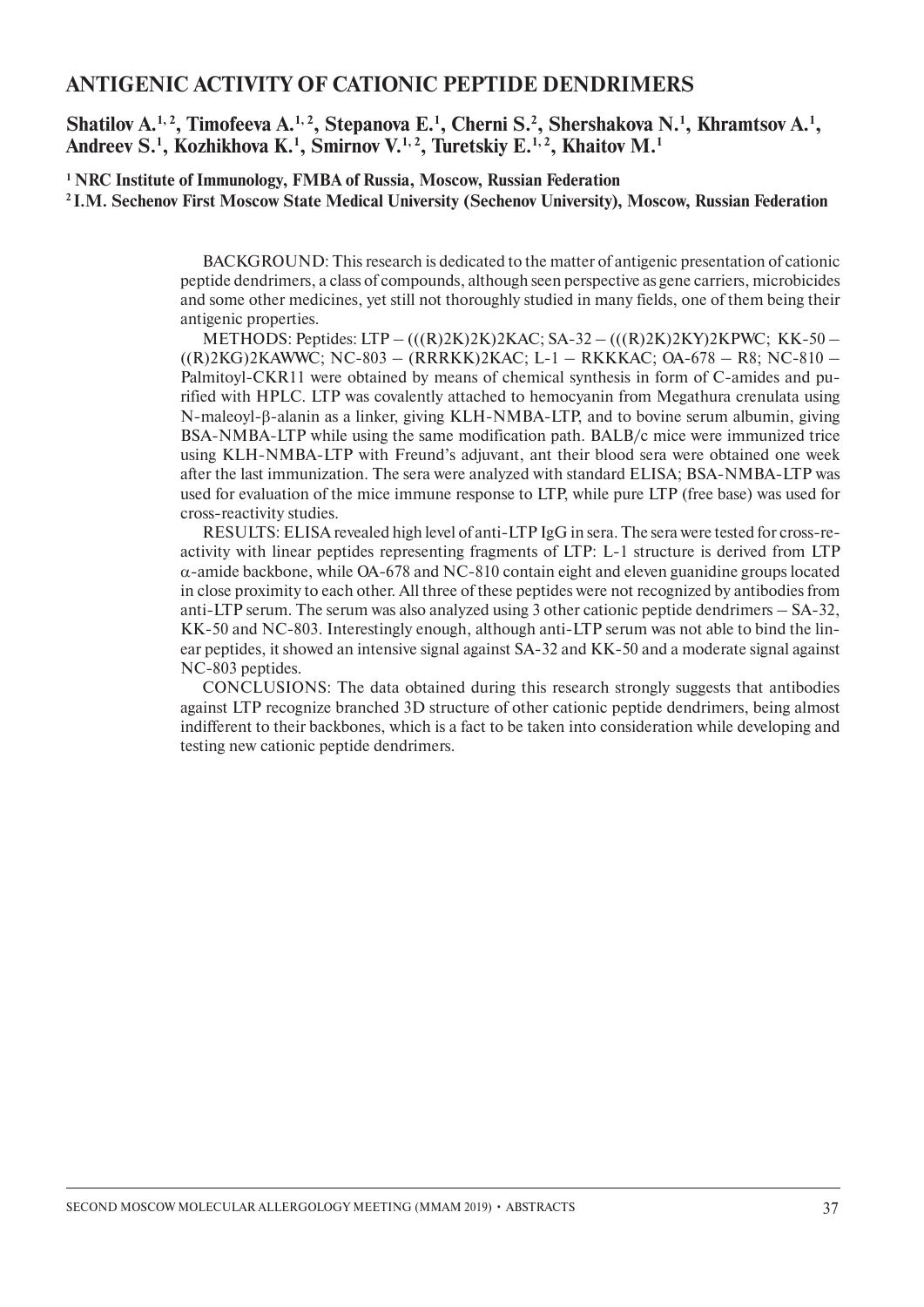## **WATER-SOLUBLE FULLERENE C60 IS HIGHLY ACTIVE AGAINST HERPES VIRUS INFECTIONS**

Shershakova N.N.<sup>1</sup>, Klimova R.R.<sup>2</sup>, Demidova N.A.<sup>2</sup>, Andreev S.M.<sup>1</sup>, Fedorova N.E.<sup>2</sup>, Chernoryzh Y.Yu.<sup>2</sup>, Yurlov K.I.<sup>2</sup>, Turetsky E.A.<sup>1</sup>, Kushch A.A.<sup>2</sup>, Khaitov M.R.<sup>1</sup>, Gunzburg A.L.<sup>2</sup>

**1 NRC Institute of Immunology FMBA of Russia, Moscow, Russian Federation 2 «Gamaleya National Research Center for Epidemiology and Microbiology», the Ministry of Health of the Russian Federation**

> BACKGROUND: Water-soluble forms of fullerene C60 is known as a promising therapeutic agent due to its antioxidant, anti-inflammatory, antiviral properties and the lack of toxicity. The aim of our research was to assess the antiviral effects of the C60 aqueous nanodispersion (dnC60) against of herpes simplex viruses type 1 (HSV-1) and human cytomegalovirus (HCMV).

> METHODS: The dnC60 was prepared by a novel tangential ultrafiltration method. The antiviral activities were evaluated in Vero or HF cells, infected with HSV1 (F strain) or with HCMV (AD169). HSV1 experimental model in vivo was induced in mice by the HSV1 suspension application in scarified areas of back. Mice were treated with dnC60 or ACV (Acyclovir) ointment or PBS. To evaluate the level of virus repression under the dnC60 action, the model of HCMV infection in vitro was used and expression levels of HCMV mRNAs of three important viral proteins, IE2 (UL122), pp65 (UL83) and gB (UL55), were assessed. Therapeutic effects were assessed by the severity of the development of virus-specific skin lesions. The IC50 and selectivity index (SI) were calculated.

> RESULTS: The cytotoxicity of dnC60 was not observed even at the maximum studied concentration. In vitro antiviral study has shown that the dnC60 suppressed HSV1-infection with SI>100. In pre-treatment assay, maximal inhibition effect was shown for dnC60. In post-treatment assay, inhibition of HSV1-infection was 93±5.6% for ACV and 60±4.4% for dnC60. In virucidal assay, dnC60 displayed the high inhibitory activity. Skin damage was minimal in animals treated with dnC60 and ACV. However, the first showed effect 24 h earlier and at molar concentration 500-fold lower than the ACV. At concentrations 50 and 10 µg/ml, dnC60 produced anti-HCMV effect prior to 82 $\pm$ 4.6% and 57 $\pm$ 1%, respectively, and 80 $\pm$ 2.6% and 27 $\pm$ 1% after infection. In the tested concentrations dnC60 displayed no virucidal activity. IC50 determined by linear regression was  $8.0\pm0.7$  $\mu$ g/ml for prior-infection and 30 $\pm$ 2.8  $\mu$ g/ml for post-infection assay. Anti-HCMV activity of dnC60 was dose-dependent both in pre- and post-treatment assays. The RT-PCR assay showed that the expression of all the studied HCMV mRNA in the presence of dnC60 was significantly reduced, which indicates the suppression of virus reproduction

> CONCLUSION: The results suggest that dnC60 exhibits a pronounced therapeutic activity against HSV1- and HCMV-infection and it is a promising candidate for a new antiviral drug.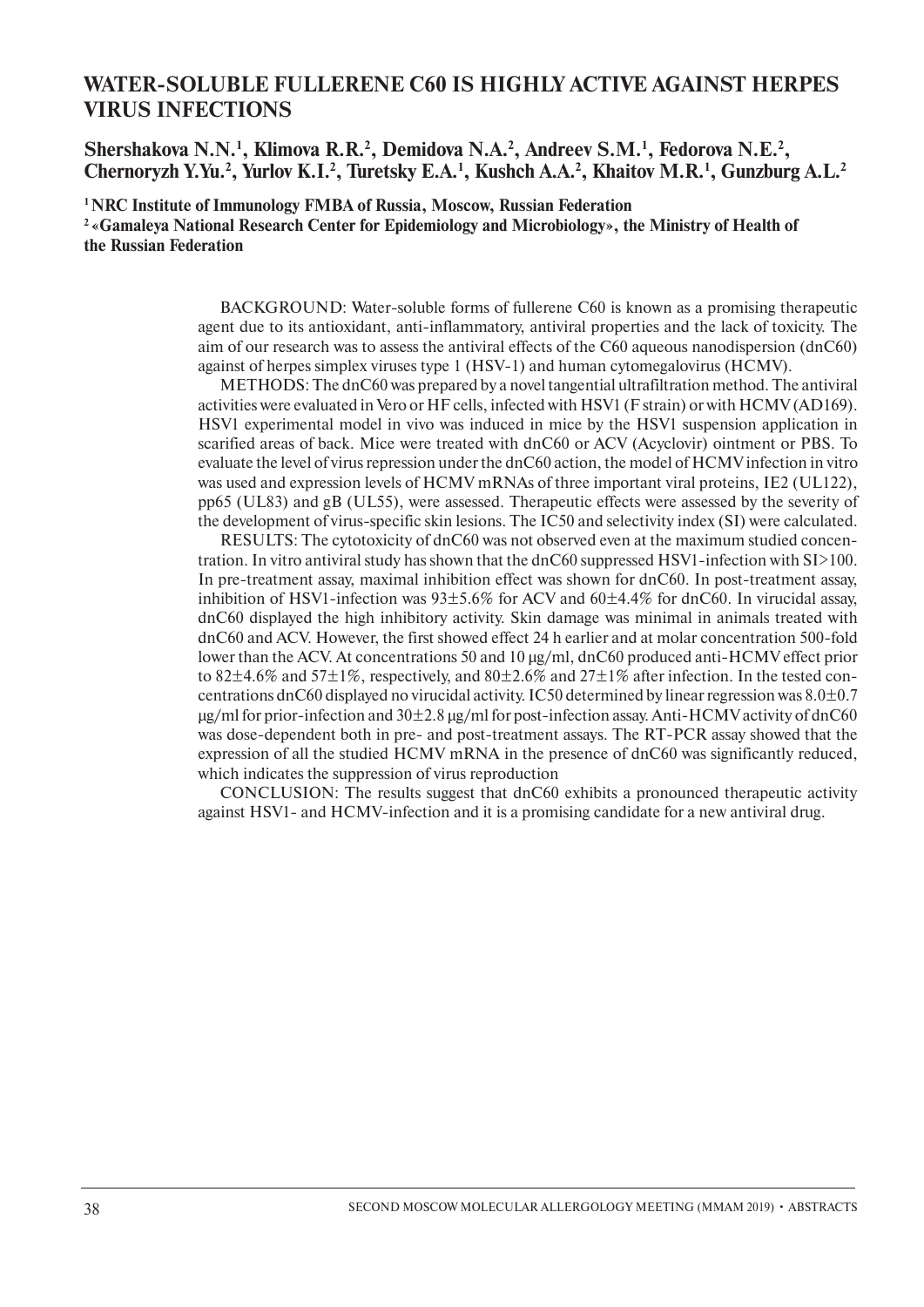## **IMMUNE FEATURES OF IGE-SENSITIZATION IN CHILDREN WITH CHRONIC URTICARIA WITH AND WITHOUT ATOPY**

**Sinelnikova N.A., Kalinina N.M., Savenkova N.D., Bychkova N.V.**

**Federal State budgetary Educational Institution of Higher Education «Saint-Petersburg State Pediatric Medical University» of the Ministry of Healthcare of the Russian Federation The Federal State Institute of Public Health «The Nikiforov Russian Center of Emergency and Radiation Medicine», Saint-Petersburg, Russia**

> INTRODUCTION: Chronic urticaria (CU) appears to be associated with atopy in a subpopulation of children. The object of the research was to examine sensitization to allergens and to compare immune mechanisms in children with CU and atopy with and without sensitization to allergens.

> METHODOLOGY: We observed 65 children  $10,1\pm 4,8$  years with CU, among them 29 children  $(9,4\pm0,72)$ years) with CU had atopy. We examined in serum IgE (total, specific), complement components C3a, C4, C1inh, ELISA; basophil activation (CD3-CRTh2+CD203c++), Th2 (СD3+CRTh2+), flow cytometry.

> RESULTS: Among 65 children 29 had atopy and 36 children did not have clinical symptoms of allergic diseases. Children with atopy were shown: Atopic dermatitis (20%); asthma (15%); allergic rhinitis (13%); drug allergy (6%). Sensitization to allergens was found in 33 (51%) children with CU (in 15 aeroallergens; in 8 food allergens; in 5 pollen allergens; in 2 drug allergens; in 3 polysensitization). Among 29 children with CU with atopy 20 (69%) had sensitization to allergens and 9 (31%) had not. Among 36 children without atopy 13 (36%) had latent sensitization to allergens and 23 (64%) had not. In children with atopy more often were found sensitization to aeroallergens 60%. In children without atopy were deminated sensitization to food 54%. The frequency of the sensitization to aeroallergens in children with atopy was statistically higher compared with patients without atopy  $(60\%$  and  $23.5\%$ ,  $p=0.008$ ). On the other hand the frequency of the sensitization to food allergens in children without atopy was statistically higher compared with patients with atopy (54% and 5%, p=0.001). Higher serum IgE-levels were demonstrated in CU children with sensitization to allergens compared with children without sensitization  $(285,8\pm 85,3; 152,2\pm 68,7\text{ME/ml}; p=0,02)$  as well as Th2  $(0.7\pm0.3; 0.4\pm0.1\%)$ ; p=0,01); basophil activation  $(15.5\pm5.3\%; 6.6\pm2.5\%)$ ; p=0,04); C3a (398,8 $\pm$ 36,4; 254,4 $\pm$ 33,9ng/ml; p=0,01). Levels of C4 (295,6 $\pm$ 51,8; 260,7 $\pm$ 27,3mcg/ml) and C1inh (462,5±50,6; 475,9±80,9mcg/ml) were not significantly different from each other in both groups.

> CONCLUSIONS: We showed domination of the sensitization to aeroallergens in children with CU with atopy and prevalence of food sensitization (latent) in children without atopy. Sensitization to allergens influences on pathogeneses mechanisms and shows an IgE-related mechanisms, Th2 orientation of immune response, basophil and C3a activation.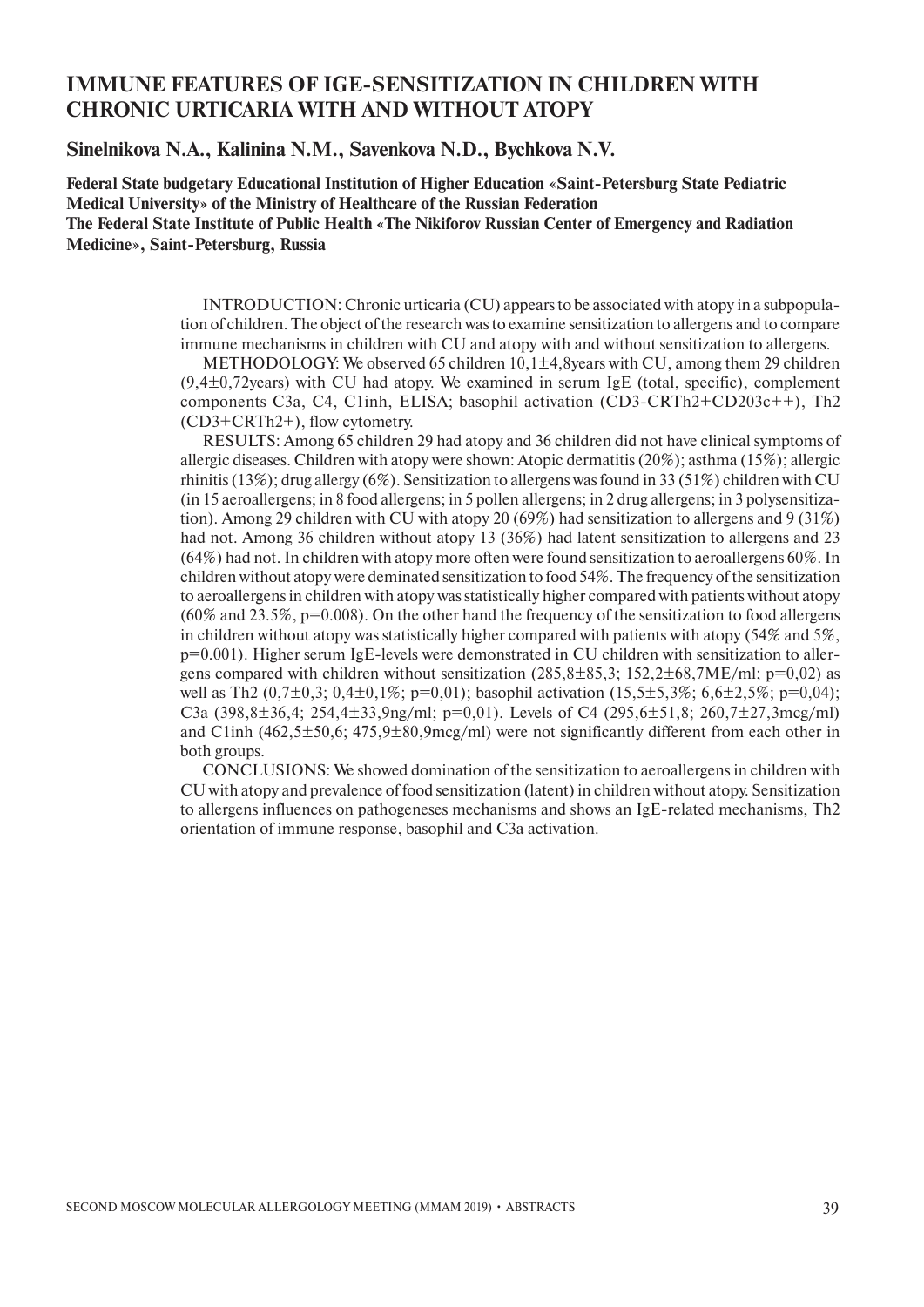## **ANALYSIS OF GENES EXPRESSION OF TRANSCRIPTIONAL REGULATORS FOR T HELPER CELLS IN ALLERGIC RHINITIS BEFORE AND AFTER ALLERGEN-SPECIFIC IMMUNOTHERAPY**

#### Smirnov D.S.<sup>1</sup>, Mitin A.N.<sup>1</sup>, Litvina M.M.<sup>1</sup>, Kurbacheva O.M.<sup>1</sup>, Donetskova A.D.<sup>1,2</sup>

<sup>1</sup> National Research Center – Institute of Immunology Federal Medical-Biological Agency of Russia, Moscow, **Russian Federation** 

**2 Pirogov Russian National Research Medical University, Moscow, Russian Federation**

Regulatory T cells (Treg) play an important role for maintaining immune homeostasis and preventing excessive reactions. The main marker of Treg is FOXP3. Four isoforms of FOXP3 have been described in humans, one of them is full-length (FOXP3-FL), and the other three are formed as a result of splicing of some exons - 2, 7 or both 2 and 7 (FOXP3d2, FOXP3d7, FOXP3d2d7). It is believed that the FOXP3d2 form has a suppressor function and is the main isoform that determines the functional activity of Treg. In this study we have analyzed the number of regulatory T cells and the level of FOXP3 isoforms expression in patients with seasonal allergic rhinitis (AR) and their dynamics during allergen-specific immunotherapy (SIT).

We examined 38 patients with AR aged 18 to 64 years (median age  $-$  32.5 years) and 24 healthy donors aged 20 to 65 years (median - 33 years). All patients with AR received 1 course of SIT according to the classical method with water-salt extracts of tree pollen allergens (Microgen) using the accelerated schedule with a target dose at least 6,000 PNU subcutaneously. Blood tests were performed three times: before treatment, immediately after SIT and at the end of the polling season. The level of FOXP3 isoforms expression were measured in peripheral blood by flow cytometry using monoclonal antibodies (eBioscience).

Before the therapy, there was a statistically significant decrease in the total number of Treg - CD4+CD25+FOXP3+ (19.8×106/L (13.9-27.3) in AR and 26.4×106/L (21.0-36.5) in control group,  $p \leq 0.05$ ). The decrease of Treg was mainly due to amount reduction of Treg expressing FOXP3 molecule lacking exon 2 - FOXP3d2 Treg (11.7×106/L (8.4–16.8) in AR and 17.4×106/L  $(11.9-23.0)$  in healthy donors, p < 0.05).

After SIT at the end of the polling season, we observed a 2-fold statistically significant reduction of Treg, expressing full-length FOXP3 isoform. Since the FOXP3-FL molecule is localized mainly in the cytoplasm of the cell and functionally less active as a transcription factor, we can speak about a relative increase in the functional activity of Treg through the accumulation of cells expressing FOXP3 molecule lacking exon 2.

So, the functional activity of Treg is reduced in patients with AR and corrected after SIT. The positive effect of SIT has a long-term character, remaining at least until the end of the polling season.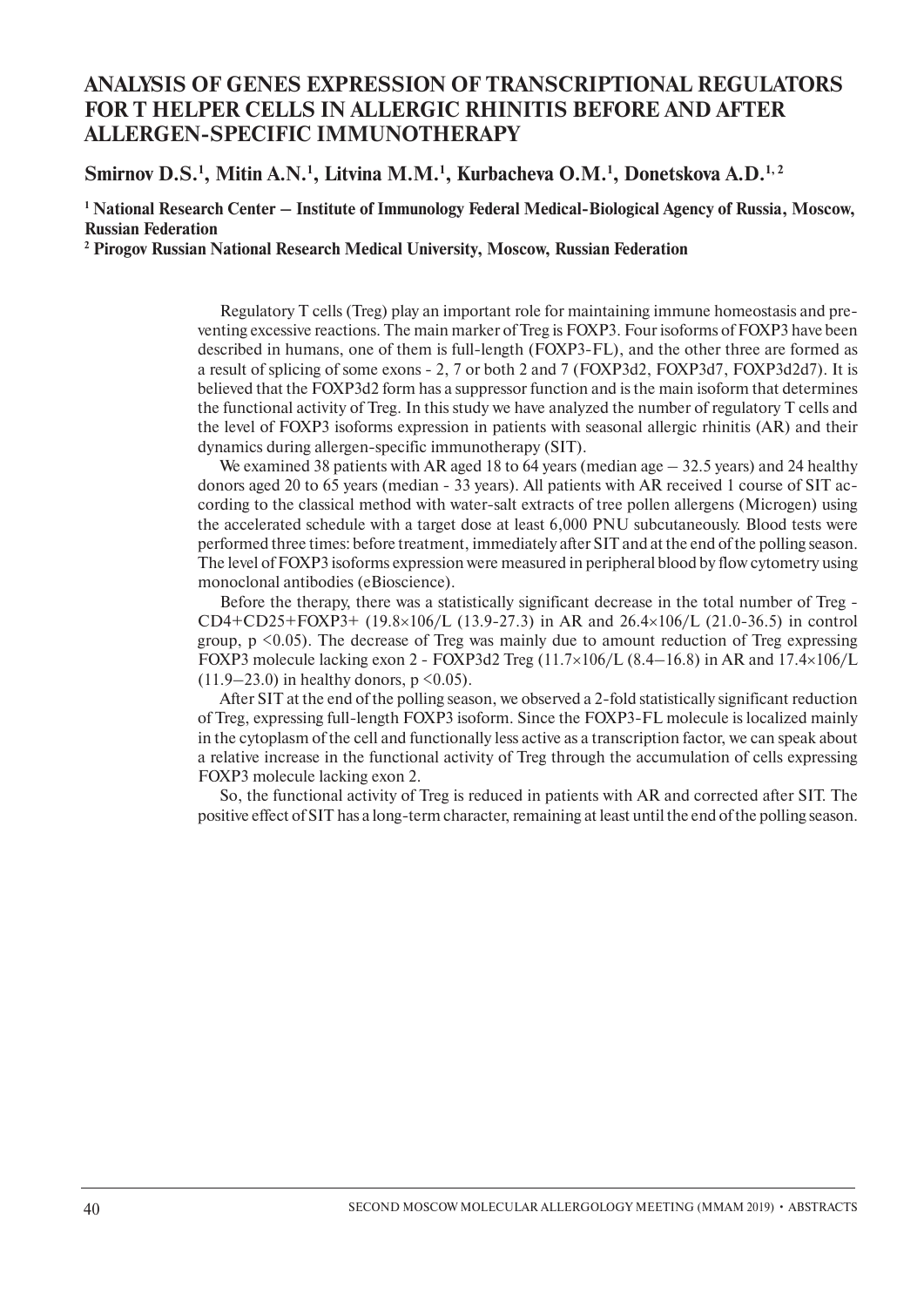## **RESEARCH AND CHARACTERIZATION OF THE IN-HOUSE REFERENCE PREPARATIONS OF POLLEN ALLERGENS FROM RYE, TIMOTHY AND MUGWORT**

#### **Tcymbarevich I.V., Efimova I.S., Yurtaeva E.S., Trofimov D.M., Nochevnaya T.V., Ershov A.E., Zubkova N.V.**

#### **Joint Stock Company «Microgen Scientific Industrial Company for Immunobiological Medicines», Moscow, Russian Federation**

Allergen pollen extract preparations are widely used for diagnostics of seasonal allergy (pollinosis) and therapy by method of allergen-specific immunotherapy (ASIT). According to the requirements of the Russia State Pharmacopoeia the allergenic activity must be established by comparison with the In-House Reference Preparation (IHRP). IHRP must be characterized with biochemical and immunological tests. This report describes the results of research and characterization of candidate IHRPs of allergenic activity of pollen allergens from rye, timothy and mugwort.

Biological activity of candidate IHRPs was assessed by in vivo skin-prick tests (SPT) in allergic individuals. Final allergen preparations and intermediate allergenic extracts of candidate IHRPs of rye, timothy and mugwort were additionally characterized by protein profile (PAGE-SDS and size exclusion chromatography, SEC-HPLC) and allergenic components (western blot). Protein content was determined by Bradford assay. In compliance with general monograph allergen preparations were characterized by protein nitrogen using Nessler's reagent. The assays were performed in comparison with final allergen preparations and intermediate allergen extracts from different years of pollen collection and manufacturing.

Protein profile obtained by SDS-PAGE and SEC-HPLC showed a high concordance between extracts from different years of production of the same origin. Moreover, western blot determined the presence of the major specific allergenic components by reaction with positive sera. To assess allergenic activity of the produced series competitive ELISA of pollen allergens from rye, timothy and mugwort, was developed and validated.

On the basis of the results of SPT biological activity and assessment with biochemical and immunological methods the primary standards (IHRPs) for allergens from rye, timothy and mugwort pollen, were developed and characterized for registration in compliance with general monograph of the Russia State Pharmacopoeia.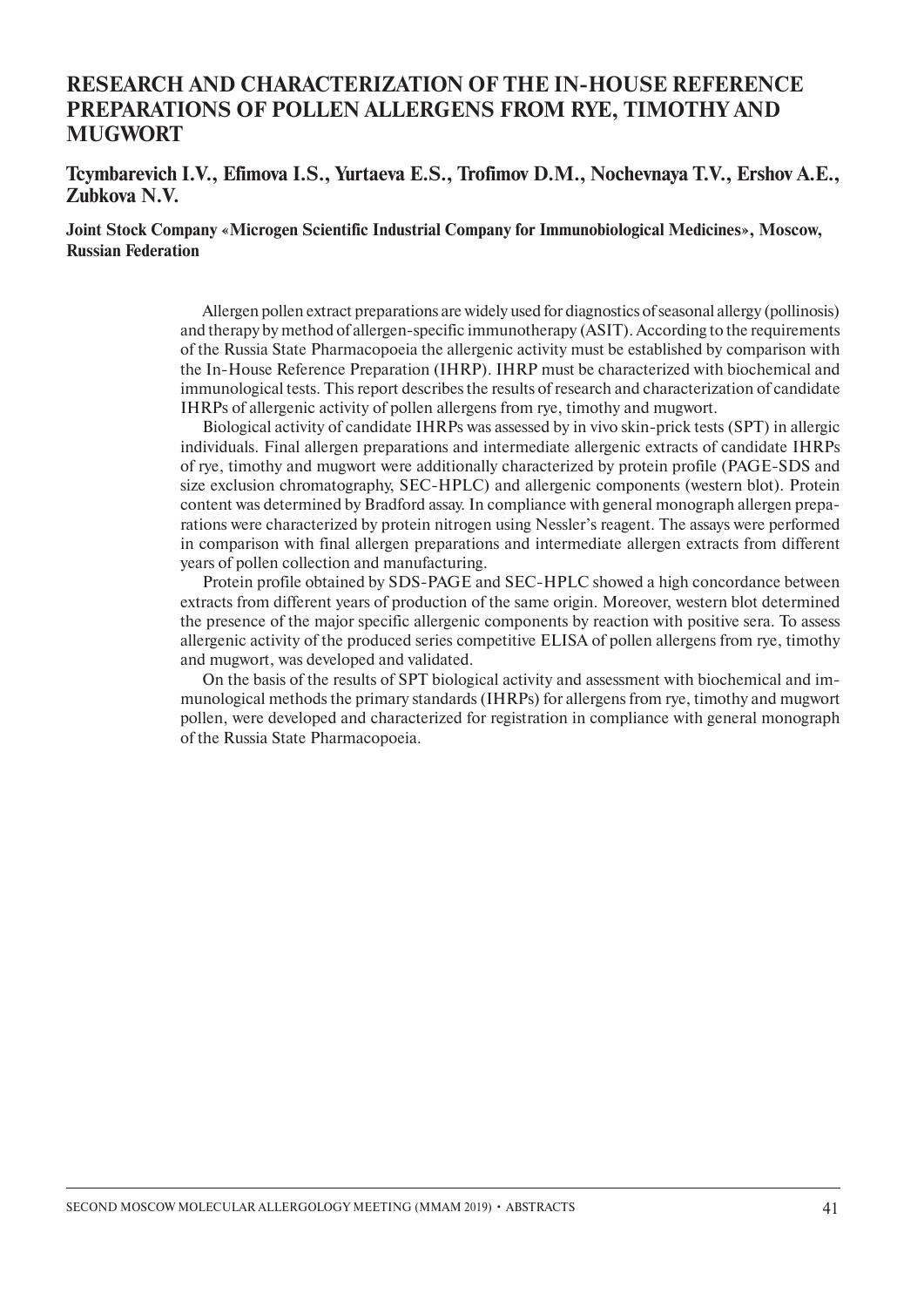## **CHIMERIC ANTIGEN RECEPTOR (CAR) T CELLS FOR THE TREATMENT OF ALLERGY: THE ELIMINATION OF HUMAN ALLERGEN-SPECIFIC CD4+ T LYMPHOCYTES WITH RECEPTOR-MODIFIED T CELLS (RMTCs)**

**Zabel M., Kratzer B., Trapin D., Steinberger P., Pickl W.F.**

**Institute of Immunology, Center for Pathophysiology, Infectiology and Immunology, Medical University of Vienna, Vienna, Austria**

> Allergen-specific CD4+ T cells play a central role in the pathogenesis and maintenance of allergic diseases. Currently, patients suffering from allergic diseases are mainly treated with symptomatic therapy. There are only few and suboptimal causative therapy options available, *e.g.*, allergen-specific immunotherapy aimed at the induction of blocking antibodies or Treg cells. We here aim to develop a novel, causative treatment for allergies based on the redirected killing of human allergen-specific CD4+ T cells. We created chimeric antigen receptors (CARs) with specificity for allergen-specific CD4+ T cells. They consist of immunodominant peptides of major respiratory allergens linked to HLA-DR heterodimers chimerized with intracellular signaling tails, *e.g.*, derived from the CD3 ζ*-chain, CD28, 4-1BB or Dap10*. Preliminary results showed that CARs are well-expressed on Jurkat e6.1 cells, with 58% to 91% of the cells expressing the different receptor prototypes when introduced by lentiviral transduction. Currently, the different CARs are ligated with mAbs or TCR tg T cells to characterize their capability to activate Jurkat e6.1 T cells, which is determined by CD69 expression. Alternatively, activation of the NFkB transcription factor upon CAR ligation is being examined in Jurkat reporter cell lines. These results will allow us to estimate the signaling capabilities of the various constructs and to select those most suitable for cellular therapy approaches. Furthermore, we are planning to express the selected CARs in effector T cell populations, generating receptor-modified T cells (RMTCs). RMTCs will be activated upon contact with allergen-specific T cells, which is expected to lead to the killing of the latter. We are also planning to assess different effector cell populations (*e.g.*, CD8+ or γδ T cells, Treg cells, NK cells) for their cytotoxic capacity. Treatment with RMTCs might help reducing the systemic burden of allergen-specific CD4+ T cells in individuals suffering from severe forms of allergies.

> Supported by the Austrian Science Fund (FWF) projects DK 1248-B30 and SFB F4609 and the Medical University of Vienna.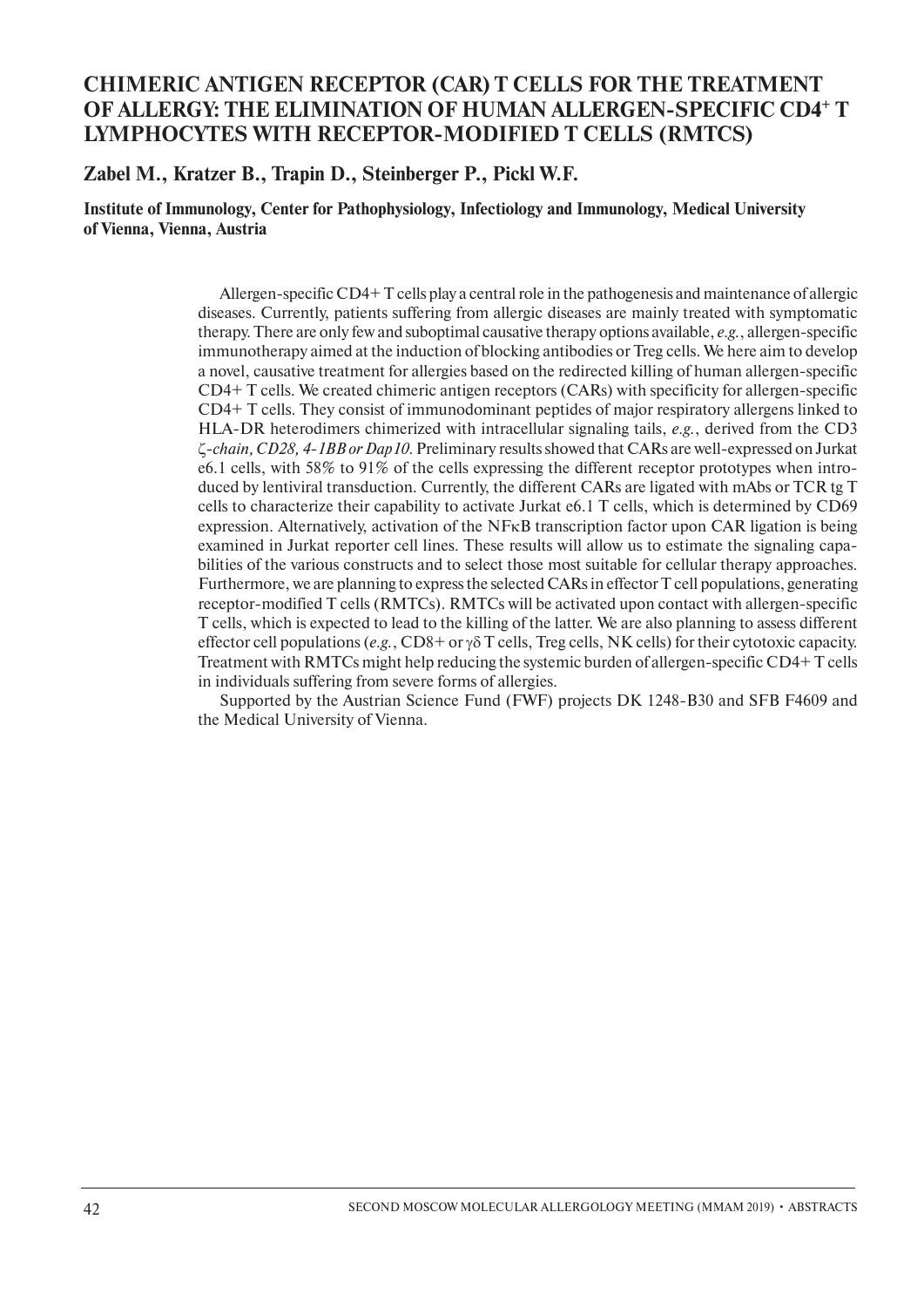## **ALLERGEN-LADEN VIRUS-LIKE NANOPARTICLES (VNP) DECORATED WITH IL-12 MODULATE ALLERGEN-SPECIFIC IMMUNE RESPONSES**

**Kratzer B.1 , Hofer S.1 , Smole U.1 , Tauber P.1 , Trapin D.1 , Gadermaier G.2 , Pickl W.F.1**

**1 Institute of Immunology, Center for Pathophysiology, Infectiology and Immunology, Medical University of Vienna, Vienna, Austria**

**2 Division of Allergy and Immunology, Department of Biosciences, University of Salzburg, Salzburg, Austria**

Virus-like nanoparticles (VNP) are safe and efficient platforms to modulate allergen-specific immune responses in vitro and in vivo. To develop the VNP platform even further, we here created and evaluated VNP, which express the allergen in their interior (i.e., safely shielded by the lipid envelope from the environment) and are in addition decorated on their surface with the Th1-inducing cytokine IL-12. Shielding of the allergen within VNP was achieved by fusing the major mugwort pollen allergen Art v 1 to the viral matrix protein MAp15 of MoMLV. Surface expression of single-chain (p35::p40) IL-12 was accomplished by its fusion to the minimal CD16b GPI anchor acceptor sequence. Interestingly, incubation of bone-marrow derived dendritic cells with VNP did not result in upregulation of the activation markers CD40, CD80, CD86 or MHC class II. These results were confirmed by the absence of the inflammatory cytokines IL-1b, IL-6, IL-23 and IL-27. In contrast, in splenocyte preparations from transgenic "allergy mice", allergen-specific T cells produced high-levels of IFN-gamma, moderate levels of IL-10 but very low levels of IL-4, IL-5, IL-13 and IL-17A upon incubation with IL-12 expressing VNP. While IL-12+ VNP tended to inhibit cellular proliferation, the fraction of IFN-gamma+CD4+ T cells was significantly increased and the CD3+CD4+IFN-gammahigh T cells co-expressed IL-10, indicative of a Tr1 cell phenotype. IL-12+ allergen-expressing VNP were even able to polarize naive allergen-specific T-cells towards the Th1 phenotype, which remained utterly stable upon restimulation with allergen. Futhermore,  $IL-12^+$ VNP much more efficiently inhibited the expansion of allergen-specific, IL-13+ Th2 cells in vitro when compared to VNP without IL-12. Upon prophylactic intranasal treatment with IL-12-decorated allergen-laden VNP and subsequent challenge with aerosolized allergen, reduced expansion of IL-4<sup>+</sup> as well as IL-13<sup>+</sup> CD4<sup>+</sup> T cells was observed.

Decoration of allergen-laden VNP with IL-12 enhances their immunomodulatory capabilities and might thus represent a helpful new remedy for the treatment of allergies in the future.

Supported by the Austrian Science Fund (FWF) grants DK-W1248-B30 and SFB-F4609 and the Medical University of Vienna.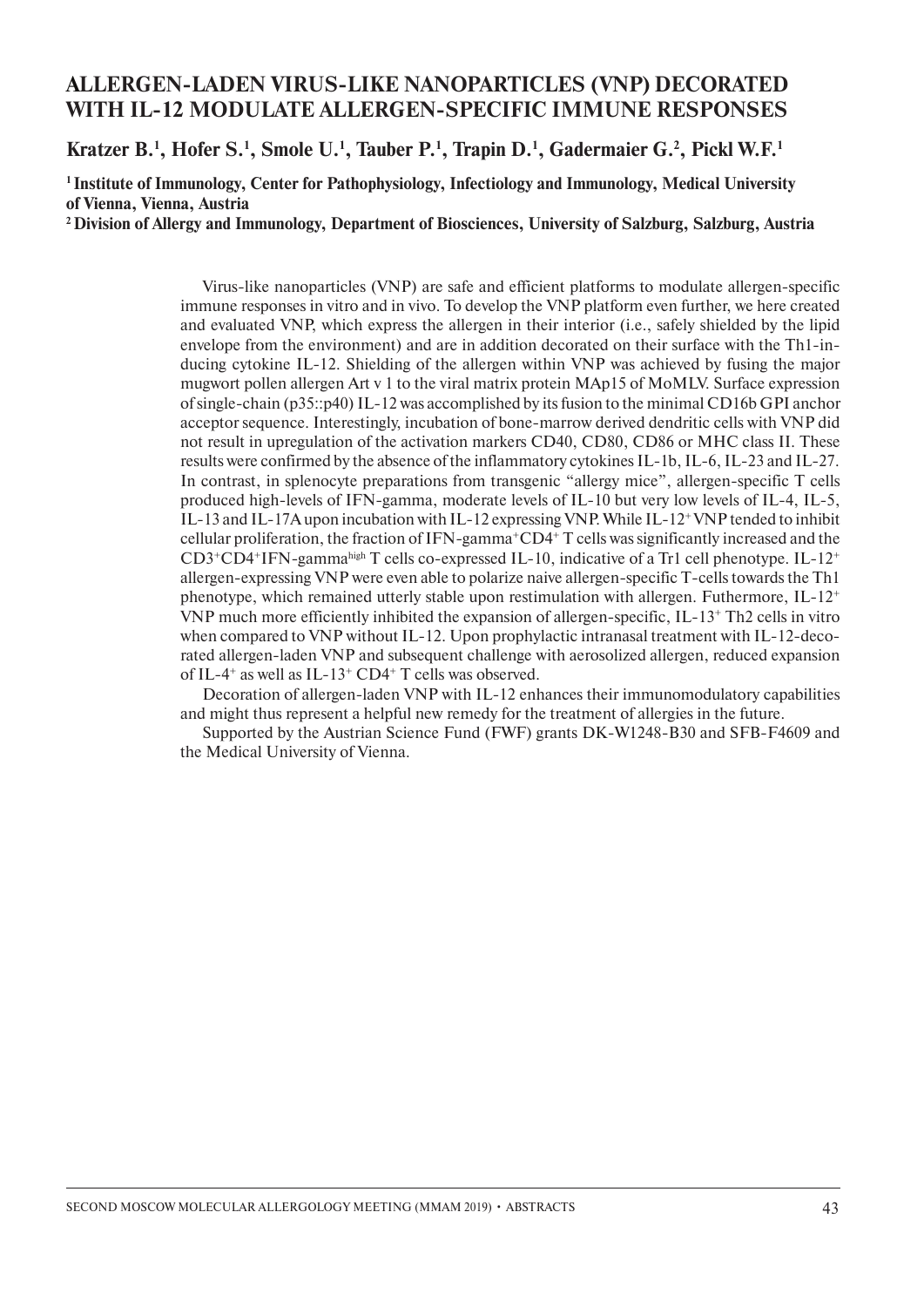#### **SENSITIZATION IN CASE OF INSECT ALLERGY**

#### **Bala A.M.1 , Chursinova Yu.V.1 , Shabanov D.V.2 , Fedoskova T.G.2**

**1 M.F. Vladimirskiy Moscow Regional Research and Clinical Institute, Moscow, Russia 2 National Research Center-Institute of Immunology Federal Medical-Biological Agency of Russia, Moscow, Russia**

> BACKGROUND: The widespread prevalence of insects in the environment, the unpredictability of contacts with them, frequent and acute systemic reactions, including anaphylactic shock, determine the relevance and clinical significance of insect allergy (IA). Moreover, data on the prevalence and profile of sensitization of patients with IA in the Russian population are practically absent.

AIM: to analyze the sensitization profile of patients (pts) with insect sensitization.

Patients: There were 36 patients (pts), 20 male and 16 female, aged from 4 to 63 with different severity of IA observed. All sera from these pts were tested to insect allergocomponents (rApi m 1, nApi m 4, rPol d 5 and rVes v 5).

METHODS: The presence and level of IgE-aB to by ISAC ImmunoCAP technology (Thermofisher Scientific, Sweeden).

RESULTS: For allergic components rApi m 1 (honey bee), sensitization was detected in 9 (25%) patients, of which 1 (2.7%) was low, 7 (19.4%) was medium and 1 (2.7%) was very high. Allergic components of rPol d 5 (paper wasp) caused sensitization in 14 (38.8%) patients, of which 8 (22.2%) were low and 6 (16.6%) were medium. Most frequently the IgE-aB to 25 (69.4%) were positive to rVes v 5 (common wasp), of which 13 (36.1%) were low and 12 (33.3%) were medium. At the same time, 11 (30.5%) patients were sensitized to the components of rPol d 5 and rVes v 5. The components rApi m 1 and rVes v 5 at the same time sensitization was detected in only one patient. Sensitization to only one component was detected in 24 (66.6%) patients. To nApi m 4 (honey bee) not one of the examined patients was sensitized.

CONCLUSIONS: Most of the examined patients (66.6%) have monosensitization to only one allergic component of insects, which can indicate a favorable prognosis and high efficiency of SCIT by these allergens. Moreover, co-sensitization is possible for rPol d 5 and rVes v 5, which in turn requires taking this into account when selecting a drug for SCIT in one third of patients. Very high sensitization level was detected in only one patient, which may indirectly indicate the absence of a relationship between the level of IgE-aB calculated in ISU-E for multiplex analysis and the likelihood of anaphylaxis in patients with IA. Perhaps sensitization to nApi m 4 is not typical for Russia, which can be taken into account when forming a set of allergic components for multiplex studies, depending on the population being examined.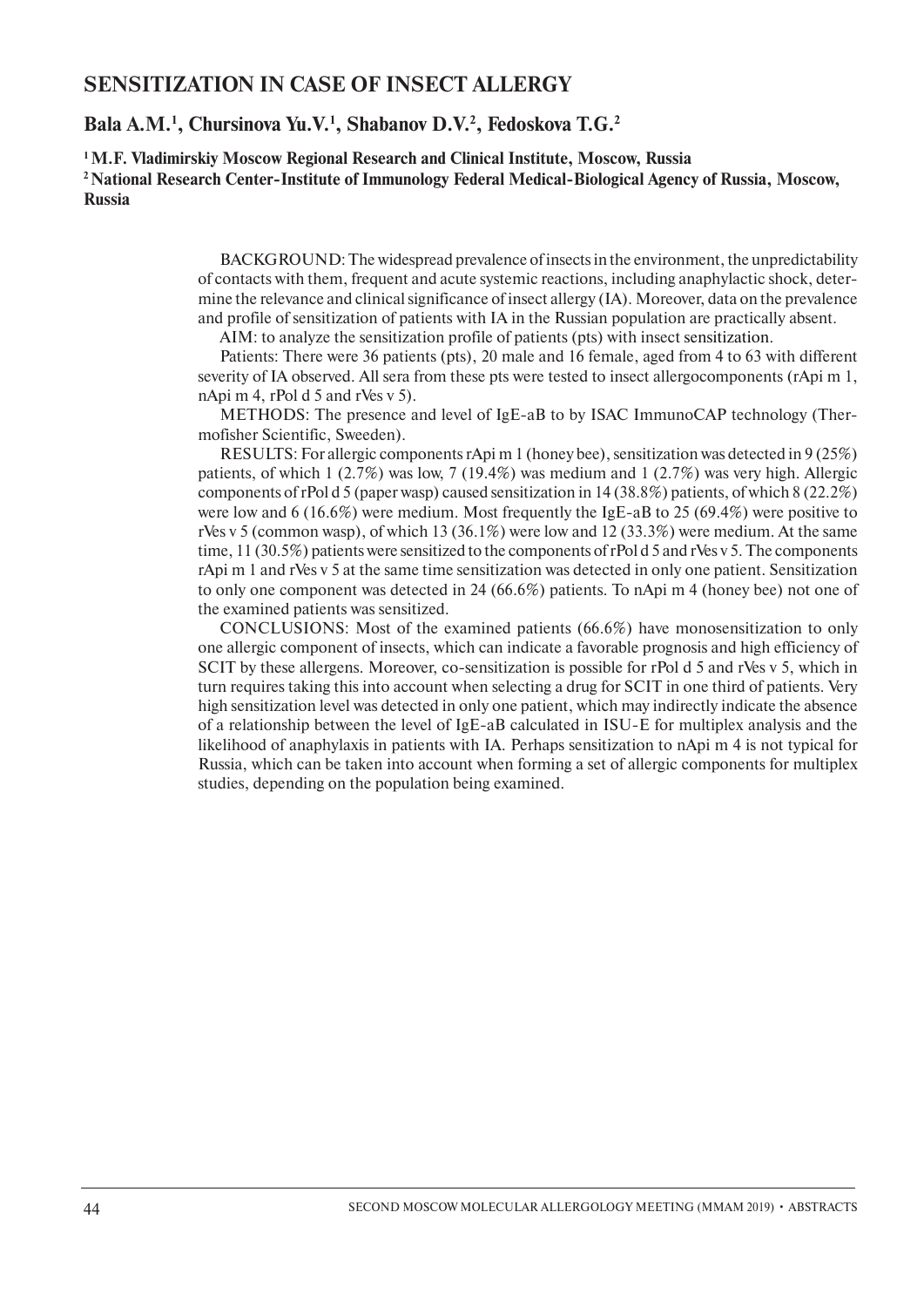### **IgE-antibodies to the mites alleRgen components**

#### **Bala A.M., Chursinova Yu.V.**

#### **M.F. Vladimirskiy Moscow Regional Research and Clinical Institute, Moscow, Russia**

BACKGROUND: The incidence of sensitization to mite allergens in allergic patients in Russian population is high. There no data about revealing IgE-aB to this allergen components in Russia.

AIM: to investigate frequency of IgE-aB to mite allergen components.

PATIENTS AND METHODS: The study was conducted 86 patients (pts) that suffered from bronchial asthma, allergic rhinitis and conjunctivitis. The pts were aged from 3 to 58 years old, gender distribution was equal. Specific IgE-aB to B. tropicalis, D. farinae, D. pteronyssinus and L. destructor allergen components were determined by means ImmunoCAP ISAC ® (ThermoFisher Scientific, Sweden).

RESULTS: The frequency of  $IgE-aB$  to most commonly identified allergen components were approximately equal: to nDer f  $1 - 56.9\%$  (49/86), to rDer f  $2 - 67.4\%$  (58/86), to nDer p  $1 - 50.0\%$ (43/86) and to rDer p  $2 - 54,6\%$  (47/86). To the other components detection rate was minimal: to rBlo t  $5 - 5.8\%$  (5/86), to rLep d  $2 - 6.9\%$  (6/86) and to rDer p  $10 - 18.6\%$  (16/86). Only 2.3% (2/86) patients showed sensitization to all 5 allergen components (rBlo t 5, nDer f 1, rDer f 2, nDer p 1, rDer p 2). Sensitization of varying degrees of intensity to 4 components (nDer f 1, rDer f 2, nDer p 1 and rDer p 2) was detected in 25,5% (22/86) pts. Only two components (rDer f 2 and rDer p 2) respond to 11,6% (10/86) pts. To nDer f 1, rDer f 2, nDer p 1 and rDer p 2 with co-sensitization to rDer p 10 were found in 2,3% (2/86) pts and at very high levels of ISU-E. Sensitization to only one allergen component was detected in 29,0% (25/86) of which 15,1% (13/86) react only with rDer p 10. The component rLep d 2 has always been combined with sensitization to mite allergens D. farinae and D. pteronyssinus.

Conclusions: Polysensitization to major house dust mite allergens and to rDer p 10 is characterized by very high levels of ISU-E, which may indirectly indicate the severity of allergic symptoms in this category of pts, difficulties or inability to conduct immunotherapy. The profile of pts with sensitivity to mite allergens is quite heterogeneous, although the symptoms may be identical clinically. To select a drug for immunotherapy and to predict its effectiveness, an additional examination using component diagnostics is necessary.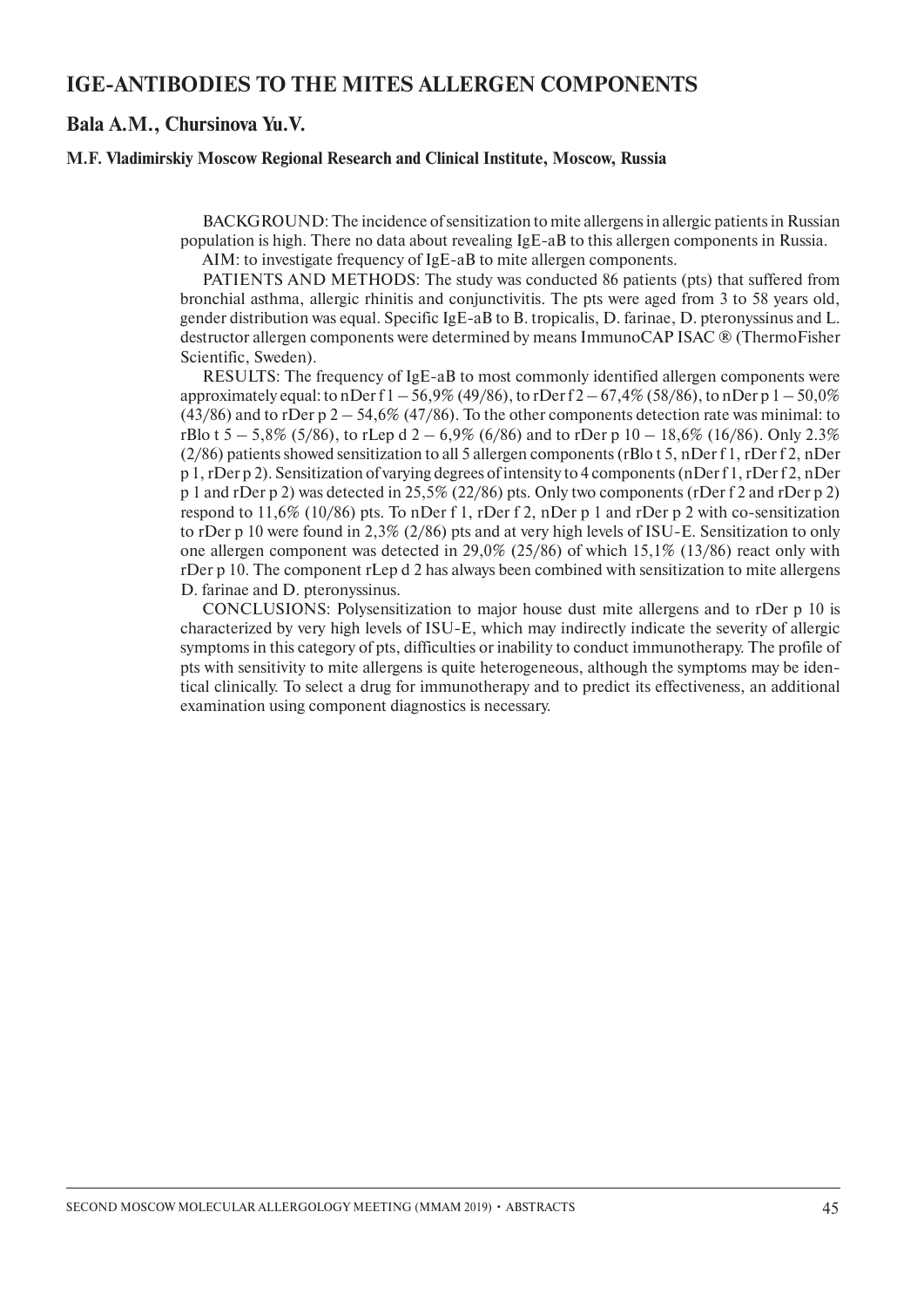## **SIGNIFICANCE OF DIAGNOSIS OF NON-IgE ALLERGY TO VENOM BEE APIS MELLIFERA**

Kobizskaya N.V.<sup>1</sup>, Shabanov D.V.<sup>1, 2</sup>, Rybnikova E.A.<sup>3, 4</sup>, Fedoskova T.G.<sup>1, 4</sup>, Martinov A.I.<sup>1</sup>, **Mislavskiy O.V.1 , Mashtakova S.R.1**

**1 National Research Center – Institute of Immunology Federal Medical-Biological Agency of Russia, Moscow**

**2 Moscow State University of Medicine and Dentistry named after A.I. Evdokimov, Moscow** 

**3 Speransky Children's Hospital № 9, Moscow**

**4 Pirogov Russian National Research Medical University, Moscow, Russia**

BACKGROUND: Hymenopteran venom Allergy (HVA) occupies one of the leading places in the structure of acute anaphylactic reactions, and is often a life-threatening Allergy. In Russia, there are no registered therapeutic and diagnostic allergens of hymenopteran insects for in vivo testing, as a result, in vitro diagnostics plays a leading role. Immunological methods used in clinical practice do not always allow to determine the nature of the reaction in the patient. We conduct research on the epidemiology of HVA and the most effective methods of laboratory diagnosis.

METHODS: 900 random respondents answered the questions of a specialized questionnaire developed by us "Allergo\_insect". 55 selected patients with HVA clinic were also examined. Blood and serum of all patients were examined by immunological methods for the content of sIgE venom of Hymenoptera, as well as for the expression of CD63 and CD203c molecules by flow cytometry.

RESULTS: According to the survey, 53.3% noted the absence of allergic reactions, and 46.7% reported Allergy symptoms. 315 patients reported increased sensitivity to contact with insects, of which 201 people indicated reactions to Hymenoptera venom. The analysis of the survey results shows that 65.2% of patients showed the development of a physiological local inflammatory reaction when stung, and only 70 patients (34.8%) can be assumed to be Hymenoptera Venom Allergy.

During laboratory examination, the presence of positive sIgE by ELISA was revealed in 51% of patients (n=55), sIgE by ImmunoCap was revealed in 39 (71%) of patients. During the basophil activation test (TAB), CD63 molecule expression and significant CD203c expression under Hymenoptera allergens were observed in all 39 patients. Also, in 16 (29%, n=55) patients with a positive history of TAB with stimulating doses of Hymenoptera venom, CD63 expression was not detected, but a moderate increase in CD203c expression was detected. We consider these patients as a group with non-IgE-mediated HVA.

Conclusion: Allergy to Hymenoptera venom reduces the quality of life and causes serious socio-economic problems, hyperergic reactions are common, but the proportion of HVA is not high. HVA is characterized by a particular severity and rapid development of life-threatening symptoms after stinging, and can occur not only in the prevailing IgE type, but also in the non-IgE type.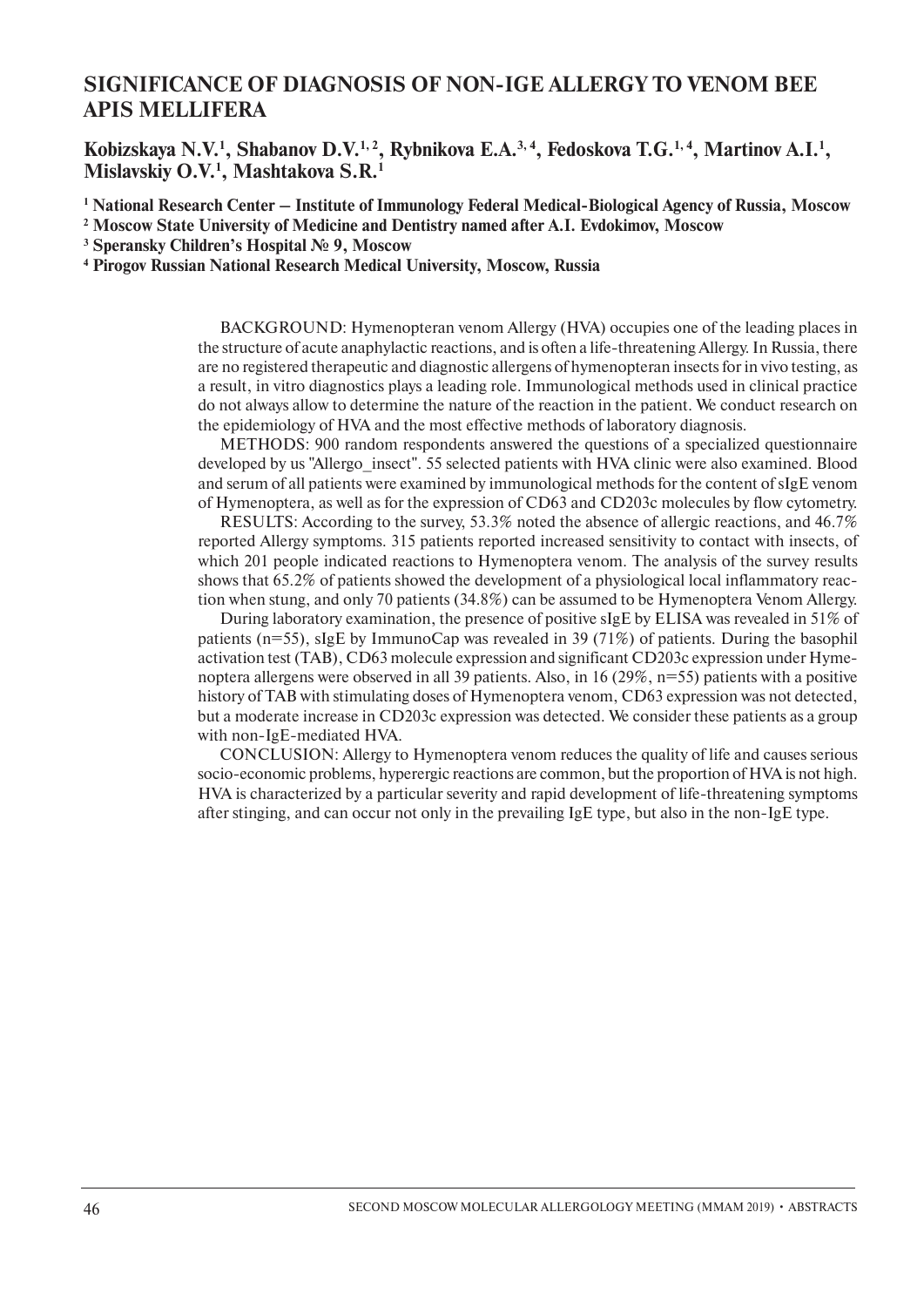## **Immunotherapy with the pres-based grass pollen allergy vaccine BM32 induces HBV-specific protective antibodyresponses: Epitope specificity and kinetics of antibody responses**

Tulaeva I.<sup>1</sup>, Cornelius C.<sup>1</sup>, Zieglmayer P.<sup>2</sup>, Weber M.<sup>1</sup>, Focke-Tejkl M.<sup>1</sup>, Henning R.<sup>3</sup>, **Valenta R.1**

**1 Division of Immunopathology, Department of Pathophysiology and Allergy Research, Center for Pathophysiology, Infectiology and Immunology, Medical University of Vienna, Vienna, Austria 2 Vienna Challenge Chamber, Vienna, Austria 3 Viravaxx, Vienna, Austria**

> There are several unsolved issues in the management of hepatitis B infection (HBV). Approx. 10% of vaccinees are non-responsive to HBsAg-containing vaccines, and therapeutic vaccines for the treatment of chronic infection are not available.Conventional HBV vaccines are based mainly on HBsAg, although the other surface protein preS has been shown to be crucial for the virus' entry into hepatocytes via NTCP. We recently found that immunotherapy with the preS-containing recombinant grass pollen allergy vaccine BM32 induced antibodies which inhibit HBV infection *in vitro*. To further investigate the vaccine's anti-HBV potential, we produced preS in *E. coli* and synthesized three preS-derived peptides: peptide A comprising the epitope, involved in liver cell attachment; peptide B – the epitope thought to be required for inhibition of infection; and peptide С including both regions. Sera from 130 grass pollen allergic patients, who had received 3, 4 or 5 injections of BM32 or placebo in monthly intervals, were tested in ELISA assays. We analyzed levels of IgG as well as IgG isotypes and subclasses.We detected the induction of a robust preS-specific IgG antibody response, consisting mostly of  $\lg G_1$  and  $\lg G_4$  subclasses; IgG<sub>1</sub> appeared early, while IgG<sub>4</sub> appeared later and was more sustained. Serum levels of IgG<sub>1</sub> and IgG<sub>4</sub> antibodies against preS and preS-derived peptides were quantified. PreS-specific IgG<sub>1</sub> and IgG<sub>4</sub> reacted with all three peptides and thus were directed against the regions of preS important for liver cell attachment and inhibition of infection, which supports our previous findings and indicates that BM32 indeed may protect against HBV.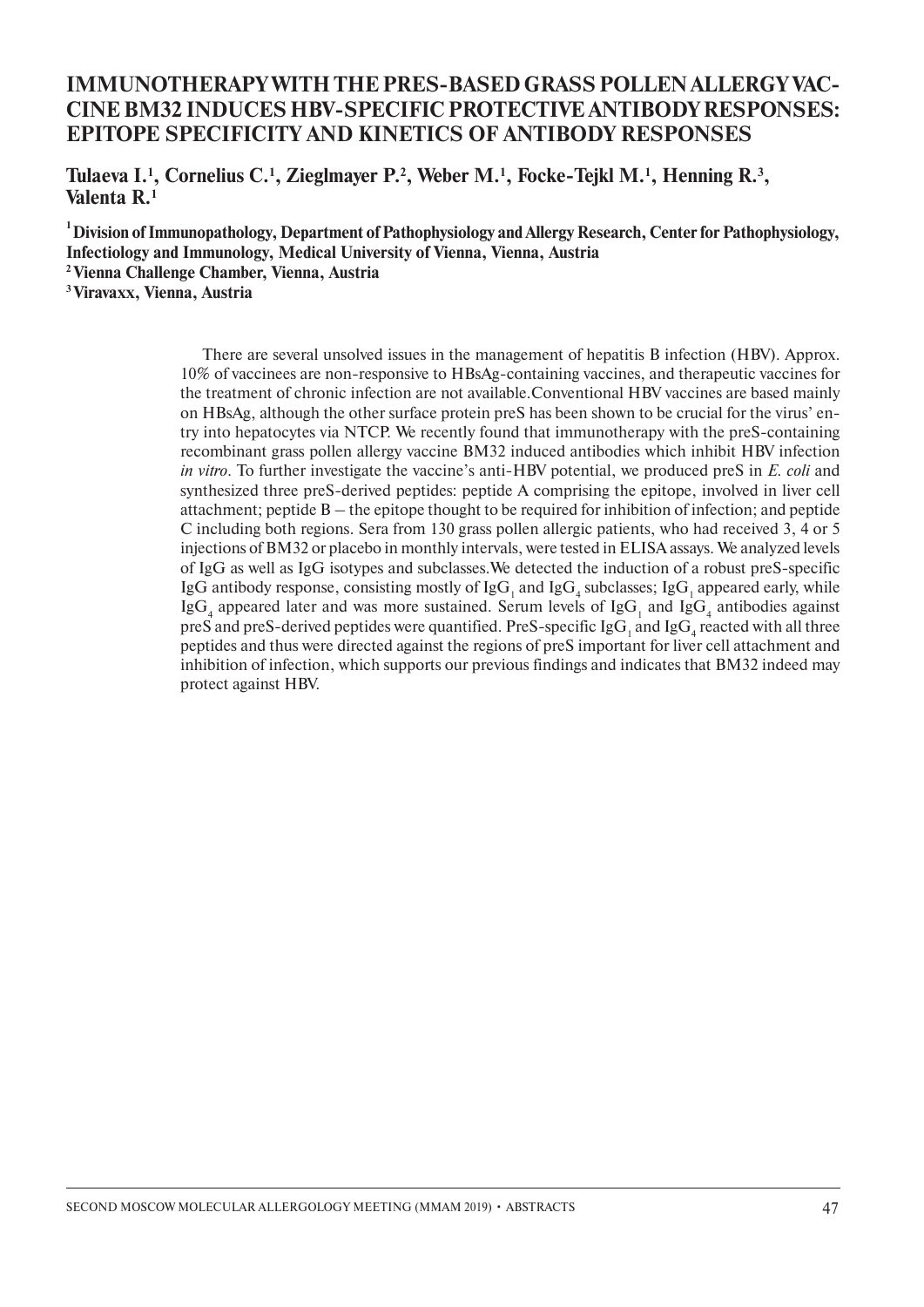## **APPLICATION OF RECOMBINANT GAMMA-GLIADIN 1 FOR THE CELIAC DISEASE PATIENTS IDENTIFICATION.**

Manina M.A.<sup>1</sup>, Antishin A.S., Erdes S.I.<sup>1</sup>, Zamyatnin A.A. Jr<sup>2, 3</sup>, Valenta R.<sup>4, 5</sup>

**1 Clinical institute of Child Health N.F. Filatov, Sechenov First Moscow State Medical University, Moscow, Russian Federation**

**2 Institute of Molecular Medicine, Sechenov First Moscow State Medical University, Moscow, Russian Federation**

**3 Belozersky Institute of Physico-Chemical Biology, Lomonosov Moscow State University, Moscow, Russian Federation**

**4 Division of Immunopathology, Institute of Pathophysiology and Allergy Research, Center for Pathophysiology, Infectiology and Immunology, Medical University of Vienna, Vienna, Austria**

**5 Laboratory for Immunopathology, Department of Clinical Immunology and Allergy, Sechenov First Moscow State Medical University, Moscow, Russian Federation**

> Introduction. Celiac disease (CD) is a hereditary chronic inflammatory disease of the small intestine caused by a hypersensitive immune response to dietary gluten proteins, that affects approximately 0.7% of the population.

> Goal. Development of a new diagnostic method for celiac disease identification based on the detection of antibodies to recombinant gamma gliadin.

> MATERIALS AND METHODS. A synthetic gene encoding gamma-gliadin  $1 \text{ (GG1)}$  was expressed in Escherichia coli. Recombinant gamma-gliadin 1 (rGG1) was purified and used for ELISA analysis of sera obtained from the patients with CD and healthy subjects.

> Patients received a diagnosis according to European Society for Paediatric Gastroenterology, Hepatology and Nutrition guidelines (serology and histology).

> Group  $I - 5$  healthy patients - control serum (median age, 4 years; range, 2-11 years; male/ female sex, 4/1).

> Group II – sera were taken from 6 untreated patients with CD (median age, 9 years; range, 1-17 years; male/female sex, 4/2).

> Group III – serum samples were obtained from 11 patients with CD after gluten free diet (GFD) 6 months to 81 months (median age, 8 years; range, 4-17 years; male/female sex, 4/7).





**Fig.1 IgA reactivity to rGG1. Sera from healthy persons(I group), untreated patients with CD (II group), and CD after gluten free diet (III group) were tested for IgA reactivity to rGG1 by means of ELISA. The results are shown as a scatter plot, and OD values corresponding to the amounts of bound antibodies are displayed on the y-axes. The dotted horizontal lines indicate the cutoff values, and the dotted vertical lines show the division into I-III groups.**

The serum all children were determination of the number of antibodies to rGG1 using ELI-SA. Group I - the average rGG1 value was  $0.44 \pm 0.04$ , Group II -  $0.73 \pm 0.14$ , Group III -  $0.80 \pm$ 0.13. In children with newly established CD and patients with CD GFD  $+$ , a significant increase in rGG1 was established compared with the control group (0.44  $\pm$  0.04, versus 0.73  $\pm$  0.14, p≤0.005) and  $(0.44 \pm 0.04$ , versus  $0.80 \pm 0.13$ , p $\leq 0.001$ )

Findings. Our preliminary results showed that the amounts of bound antibodies to rGG1 in the group of children with celiac disease were significantly higher than in healthy children. Further research is needed to prove the feasibility of using recombinant g-gliadin 1 for the diagnosis of celiac disease.